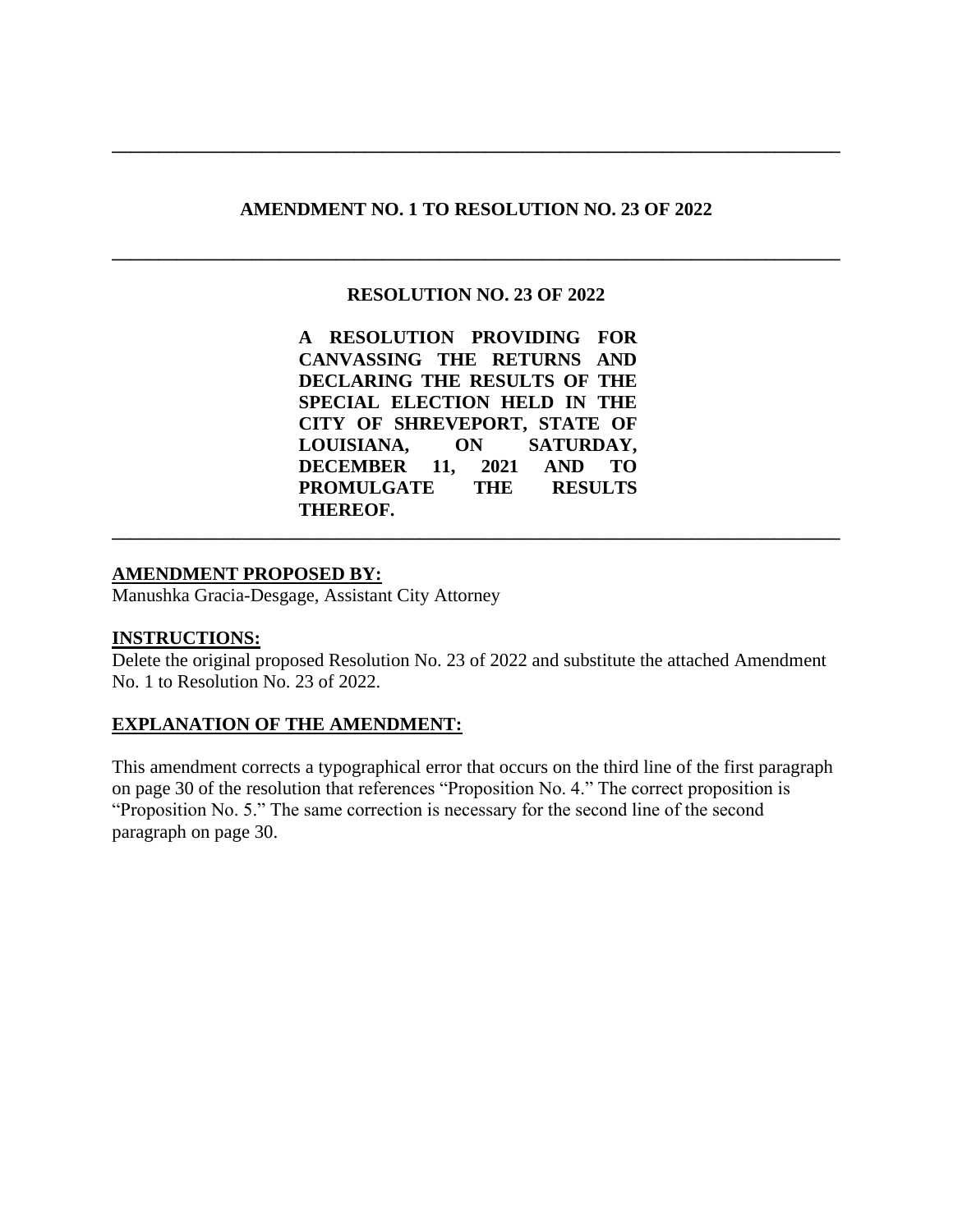# **FACT SHEET CITY OF SHREVEPORT, LOUISIANA**

| <b>TITLE</b>                                                | <b>DATE</b> | <b>ORIGINATING DEPARTMENT</b> |
|-------------------------------------------------------------|-------------|-------------------------------|
| A Resolution providing for canvassing the February 16, 2022 |             | City Attorney's Office        |
| returns and declaring the results of the Special            |             | <b>COUNCIL DISTRICT</b>       |
| Election held in the City of Shreveport, State              |             | City-wide                     |
| of Louisiana, on Saturday, December 11, 2021                |             | <b>SPONSOR</b>                |
| and to promulgate the results thereof.                      |             |                               |

# **PURPOSE**

To canvass the returns and declare the result of the special election held on Saturday, December 11, 2021 and to promulgate the results thereof.

# **BACKGROUND INFORMATION**

This action is required by La R.S. 18:1292 and 1293.

| <b>TIMETABLE</b>                |                                                      | <b>ATTACHMENTS</b> |                             |
|---------------------------------|------------------------------------------------------|--------------------|-----------------------------|
| Introduction:<br>Final Passage: | <b>February 22, 2022</b><br><b>February 22, 2022</b> | Exhibit "A"        | Transcribed totals of votes |
|                                 |                                                      |                    |                             |

# **SPECIAL PROCEDURAL REQUIREMENTS**

Pursuant to [La R.S. 18:1292,](http://legis.la.gov/legis/Law.aspx?d=81307) the result of the election must be promulgated by one publication in a newspaper of general circulation in the City. Therefore, both the Resolution and the Procès Verbal should be published as part of the minutes of the meeting.

Pursuant to [La. R.S. 18:1293,](http://legis.la.gov/legis/Law.aspx?d=81308) the governing authority ordering the election shall preserve a procès verbal of the canvass. . . . The governing authority shall forward a copy of the procès verbal to the secretary of state, who shall record it. A copy also shall be forwarded to the clerk of the district court . . . who shall record it in the mortgage records. A copy shall be retained in the archives of the office of the governing authority ordering the election.

| <b>FINANCES</b> | <b>SOURCE OF FUNDS</b> |
|-----------------|------------------------|
| N/A             | N/A                    |

# **ALTERNATIVES**

(1) Adopt the Resolution as submitted; (2) Amend the Resolution, then adopt; or (3) Reject the Resolution.

# **RECOMMENDATION**

The City Attorney's Office recommends adoption of the Resolution.

# **FACT SHEET PREPARED BY:** Boles Shafto, LLC

Washington & Wells, LLC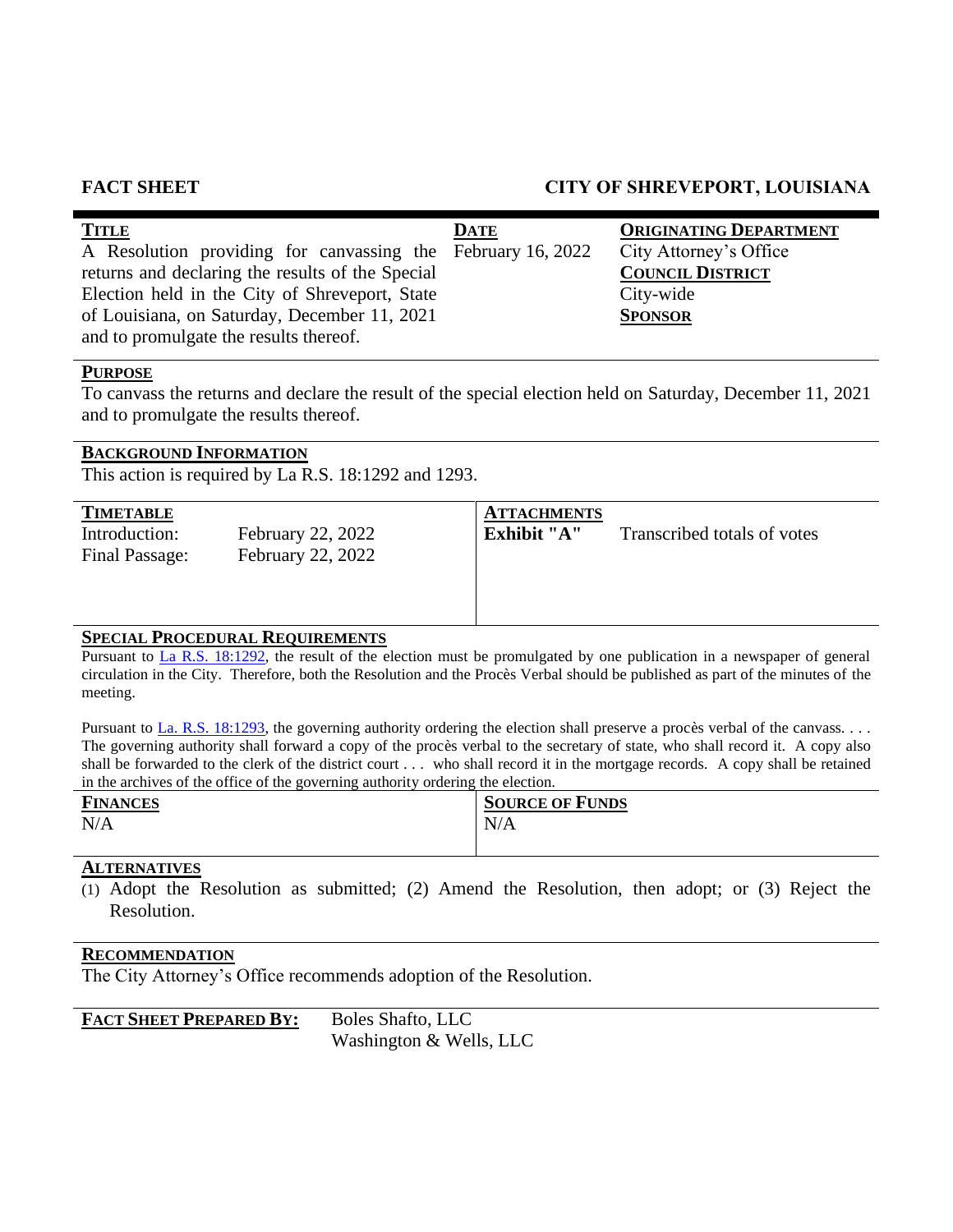# **RESOLUTION NO. \_\_\_\_ OF 2022**

# **A RESOLUTION PROVIDING FOR CANVASSING THE RETURNS AND DECLARING THE RESULTS OF THE SPECIAL ELECTION HELD IN THE CITY OF SHREVEPORT, STATE OF LOUISIANA, ON SATURDAY, DECEMBER 11, 2021 AND TO PROMULGATE THE RESULTS THEREOF.**

**BE IT RESOLVED** by the City Council, acting as the governing authority (the "**Governing Authority**") of the City of Shreveport, State of Louisiana (the "**City**") that:

**SECTION 1. Canvass.** This Governing Authority does now proceed in open and public session to examine the official tabulations of votes cast at the special election held by the City on **SATURDAY DECEMBER 11, 2021** and said Governing Authority does further proceed to examine and canvass the returns and declare the results of the special election.

**SECTION 2. Procès Verbal.** A *Procès Verbal* of the canvass of the returns of said election shall be made and a certified copy thereof shall be forwarded to the Secretary of State, Baton Rouge, Louisiana, who shall record the same in his office; another certified copy thereof shall be forwarded to the Clerk of Court and *Ex-Officio* Recorder of Mortgages in and for the Parishes of Bossier and Caddo, who shall record the same in the Mortgage Records of each Parish, respectively; and another copy thereof shall be retained in the archives of this Governing Authority.

**SECTION 3. Promulgation of Election Results.** The results of said election shall be promulgated by publication in the manner provided by law.

**SECTION 4. Election Cost.** The cost of the election as determined by the Louisiana Secretary of State was \$162,006.29.

# **APPROVED AS TO LEGAL FORM:**

City Attorney's Office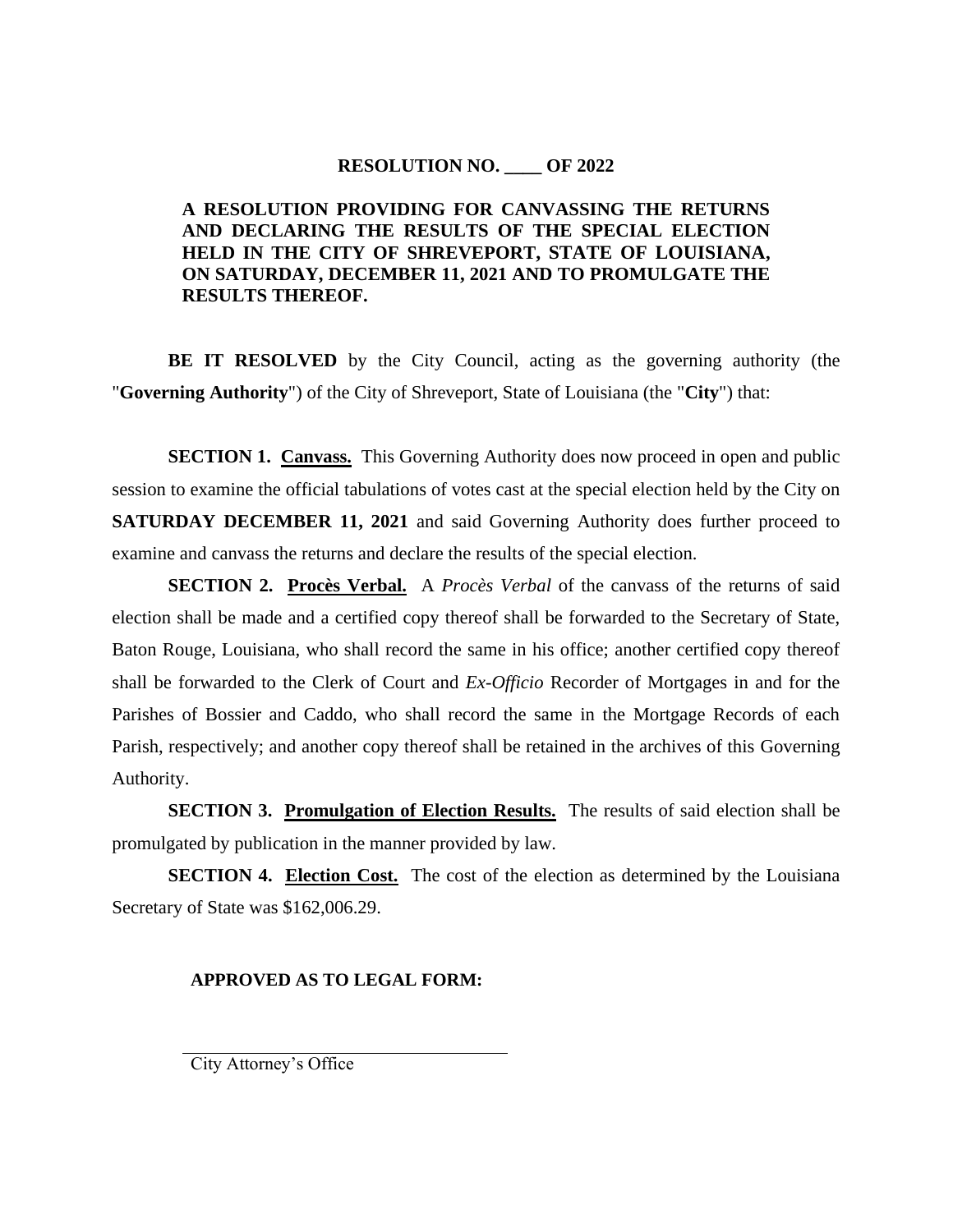PROCÈS VERBAL AND PROCLAMATION OF THE CANVASS OF THE VOTES CAST AT THE SPECIAL ELECTION HELD IN THE CITY OF SHREVEPORT STATE OF LOUISIANA, ON SATURDAY, DECEMBER 11, 2021.

**BE IT KNOWN AND REMEMBERED** that on Tuesday, March 8, 2022 at three o'clock (3:00) p.m., at its regular meeting place, the Government Plaza, Shreveport, Louisiana, the City Council, acting as the governing authority (the "**Governing Authority**") of the City of Shreveport, State of Louisiana (the "**City**") and being the authority ordering the special election held therein on Saturday, December 11, 2021, did, in open and public session, examine the official certified tabulations of votes cast at the said election, and did examine and canvass the returns of the said election, there having been submitted at said election the following propositions, to wit:

#### **CITY OF SHREVEPORT PROPOSITIONS**

#### **PROPOSITION NO. 1**

Shall the City of Shreveport, State of Louisiana (the "City"), (a) incur debt and issue bonds, in one or more series, not exceeding the amount of Seventy Million Six Hundred Fifty Thousand Dollars (\$70,650,000), not exceeding twenty (20) years from date thereof, with interest at a rate or rates not exceeding seven per centum (7.00%) per annum, if taxable and not exceeding five per centum (5.00%) per annum, if tax-exempt (the estimated millage rate to be levied in the first year of issue is 3.75 mills), for the purposes of constructing, acquiring, and improving public facilities and equipment for (i) police department, and (ii) fire department, along with acquiring the necessary buildings, land and/or rights therein, equipment and furnishings therefore, which bonds will be general obligations of the City and will be payable from ad valorem taxes to be levied and collected in the manner provided by Article VI, Section 33 of the Constitution of the State of Louisiana of 1974 and statutory authority supplemental thereto?

#### **PROPOSITION NO. 2**

Shall the City of Shreveport, State of Louisiana (the "City"), (a) incur debt and issue bonds, in one or more series, not exceeding the amount of Twenty-Two Million Seven Hundred Forty Thousand Dollars (\$22,740,000), not exceeding twenty (20) years from date thereof, with interest at a rate or rates not exceeding seven per centum (7.00%) per annum, if taxable and not exceeding five per centum (5.00%) per annum, if tax-exempt (the estimated millage rate to be levied in the first year of issue is 1.25 mills), for the purposes of technological upgrades and improvements, and economic development, including but not limited to industrial park and workforce development facilities, along with appurtenances and infrastructure related thereto and acquiring necessary buildings, land and/or rights therein, equipment and furnishings therefore, which bonds will be general obligations of the City and will be payable from ad valorem taxes to be levied and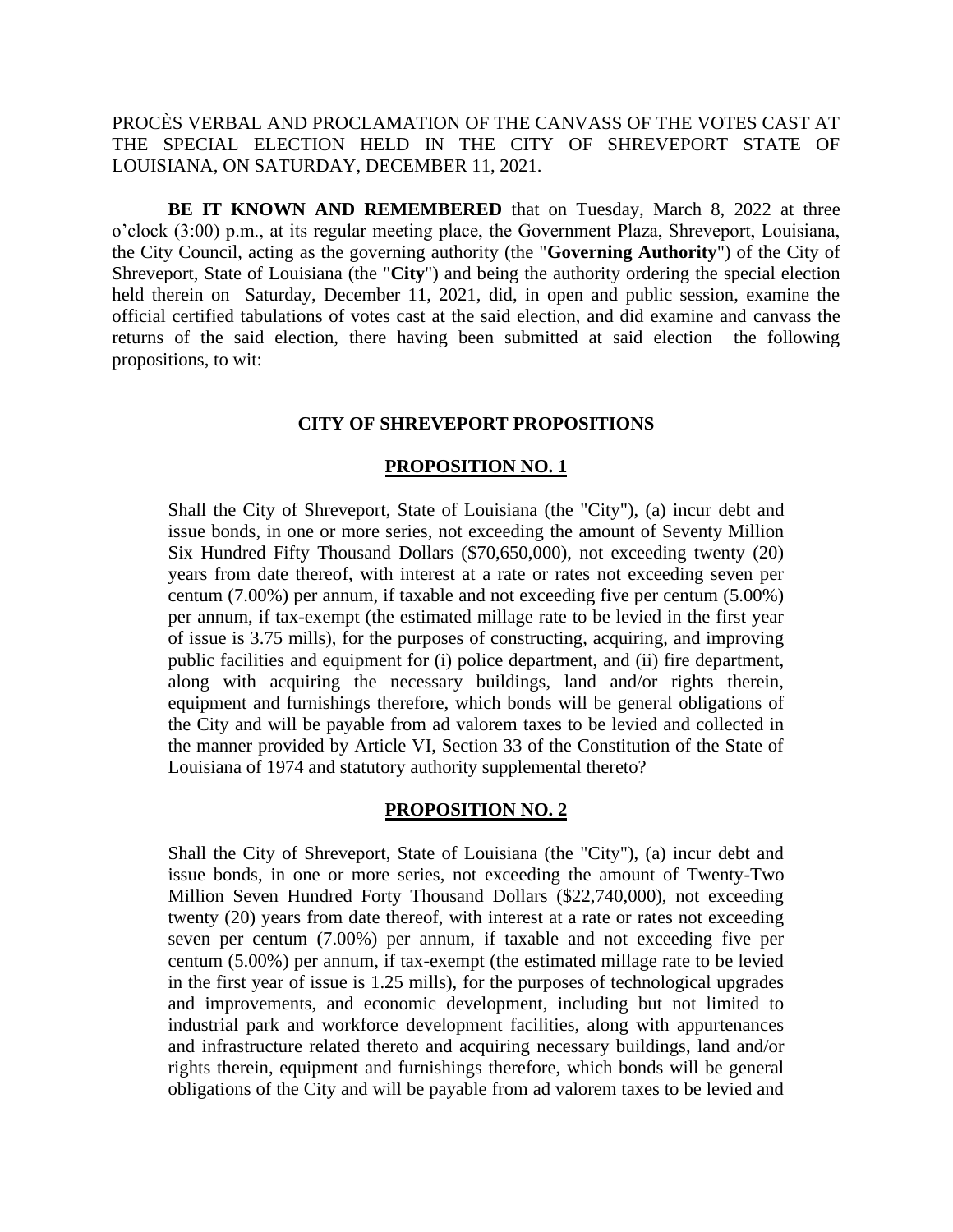collected in the manner provided by Article VI, Section 33 of the Constitution of the State of Louisiana of 1974 and statutory authority supplemental thereto?

# **PROPOSITION NO. 3**

Shall the City of Shreveport, State of Louisiana (the "City"), (a) incur debt and issue bonds, in one or more series, not exceeding the amount of Sixty-Four Million Seven Hundred Thousand Dollars (\$64,700,000), not exceeding twenty (20) years from date thereof, with interest at a rate or rates not exceeding seven per centum (7.00%) per annum, if taxable and not exceeding five per centum (5.00%) per annum, if tax-exempt (the estimated millage rate to be levied in the first year of issue is 3.75 mills), for the purposes of constructing, acquiring, and/or improving water and sewer systems, along with appurtenances thereto and acquiring necessary buildings, land and/or rights therein, equipment and furnishings therefore, which bonds will be general obligations of the City and will be payable from ad valorem taxes to be levied and collected in the manner provided by Article VI, Section 33 of the Constitution of the State of Louisiana of 1974 and statutory authority supplemental thereto?

# **PROPOSITION NO. 4**

Shall the City of Shreveport, State of Louisiana (the "City"), (a) incur debt and issue bonds, in one or more series, not exceeding the amount of Sixty-Three Million Three Hundred Seventy-Five Thousand Dollars (\$63,375,000), not exceeding twenty (20) years from date thereof, with interest at a rate or rates not exceeding seven per centum (7.00%) per annum, if taxable and not exceeding five per centum (5.00%) per annum, if tax-exempt (the estimated millage rate to be levied in the first year of issue is 3.75 mills), for the purposes of constructing, acquiring, and/or improving streets, highways, bridges, and drainage systems, along with appurtenances thereto and acquiring necessary buildings, land and/or rights therein, equipment and furnishings therefore, which bonds will be general obligations of the City and will be payable from ad valorem taxes to be levied and collected in the manner provided by Article VI, Section 33 of the Constitution of the State of Louisiana of 1974 and statutory authority supplemental thereto?

# [THE REMAINDER OF THIS PAGE INTENTIONALLY BLANK]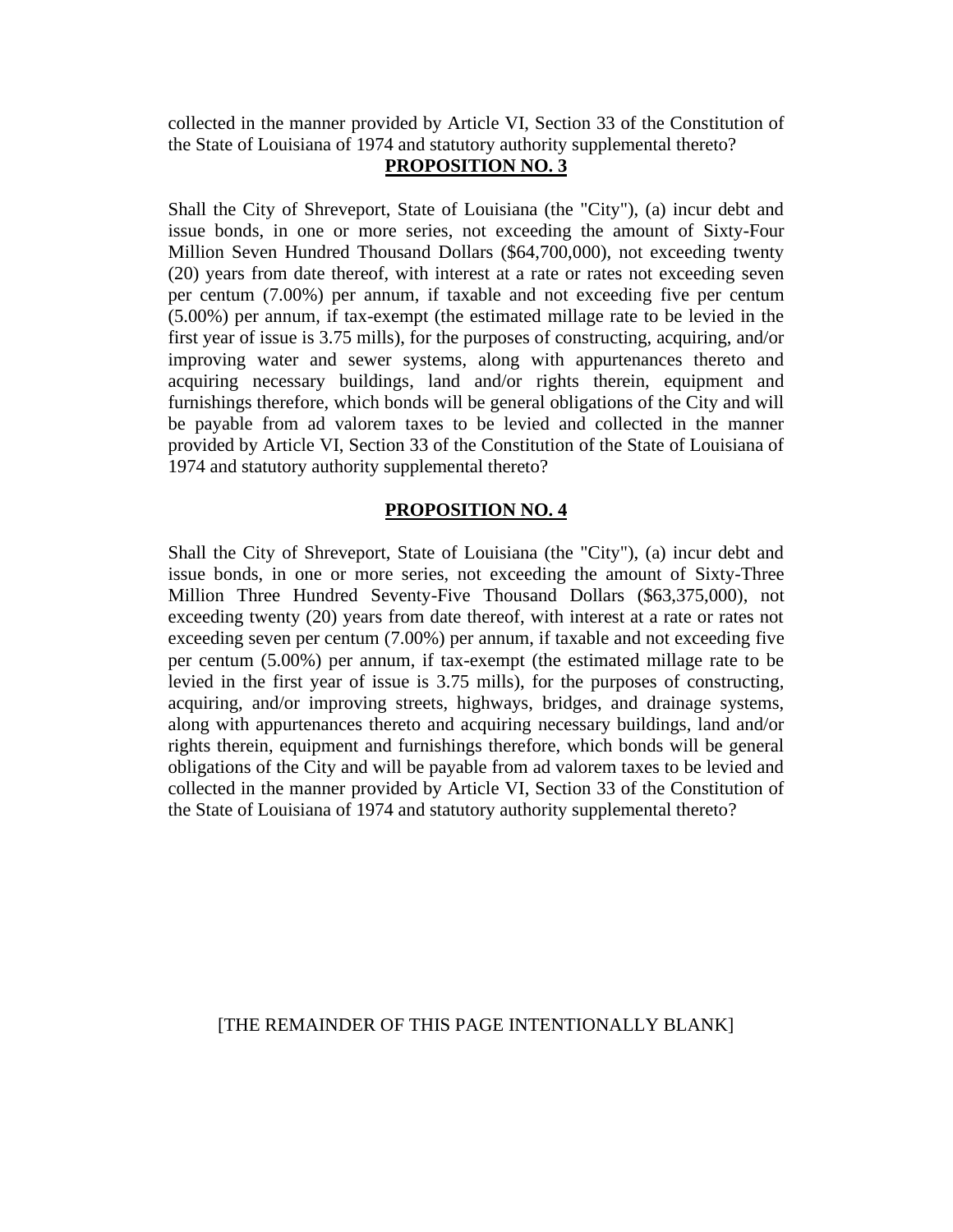### **PROPOSITION NO. 5**

Shall the City of Shreveport, State of Louisiana (the "City"), (a) incur debt and issue bonds, in one or more series, not exceeding the amount of Twenty-One Million One Hundred Thirty-Five Thousand Dollars (\$21,135,000), not exceeding twenty (20) years from date thereof, with interest at a rate or rates not exceeding seven per centum (7.00%) per annum, if taxable and not exceeding five per centum (5.00%) per annum, if tax-exempt (the estimated millage rate to be levied in the first year of issue is 1.25 mills), for the purposes of constructing, acquiring, and/or improving public facilities for parks and recreation, along with acquiring the necessary buildings, land and/or rights therein, equipment and furnishings therefore, which bonds will be general obligations of the City and will be payable from ad valorem taxes to be levied and collected in the manner provided by Article VI, Section 33 of the Constitution of the State of Louisiana of 1974 and statutory authority supplemental thereto?

[THE REMAINDER OF THIS PAGE INTENTIONALLY BLANK]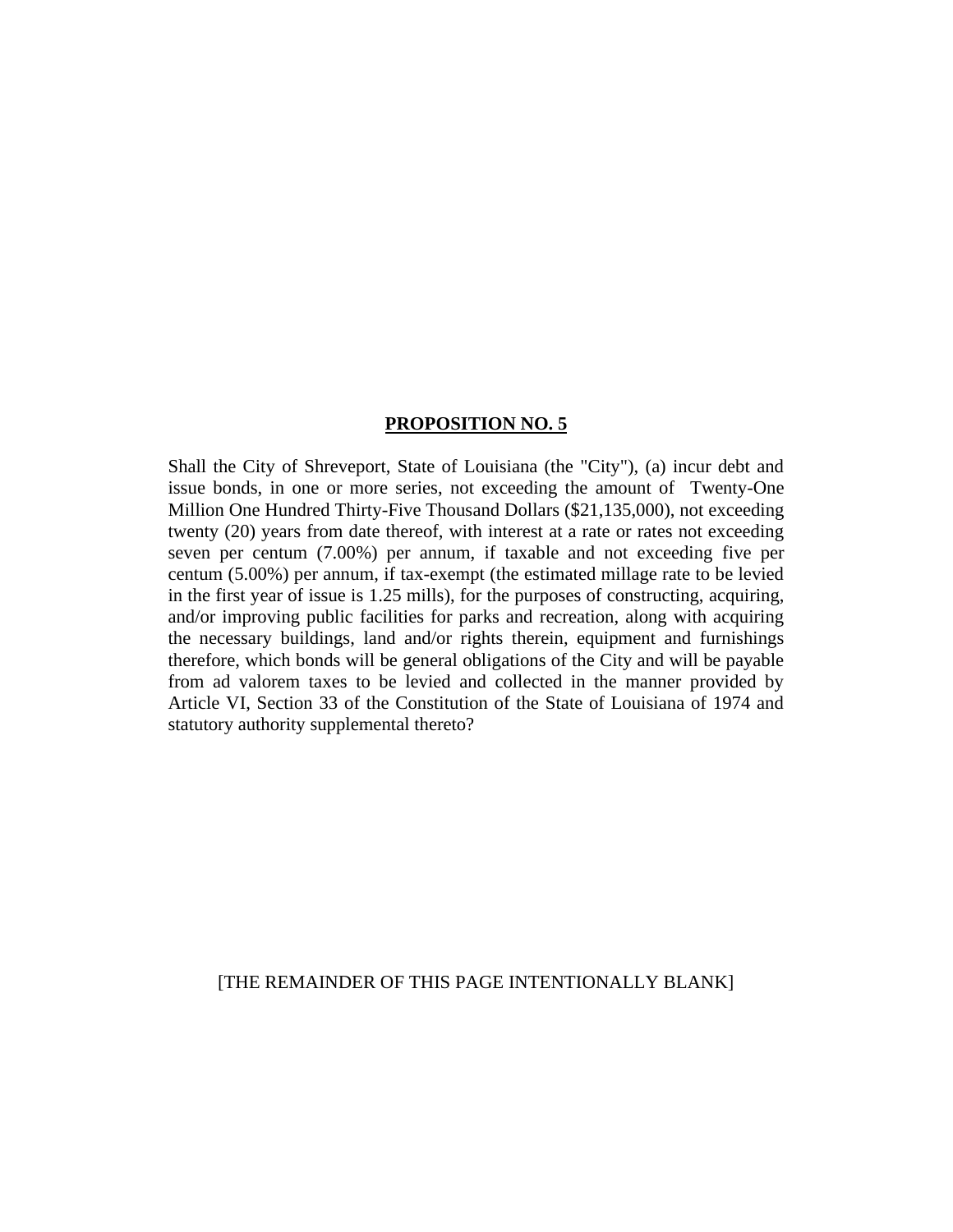There was found by said count and canvass that the following votes had been cast at the said special election in favor of and against, respectively, the proposition as hereinabove set forth at the following polling places, to-wit:

### **PROPOSITION NO. 1**

Shall the City of Shreveport, State of Louisiana (the "City"), (a) incur debt and issue bonds, in one or more series, not exceeding the amount of Seventy Million Six Hundred Fifty Thousand Dollars (\$70,650,000), not exceeding twenty (20) years from date thereof, with interest at a rate or rates not exceeding seven per centum (7.00%) per annum, if taxable and not exceeding five per centum (5.00%) per annum, if tax-exempt (the estimated millage rate to be levied in the first year of issue is 3.75 mills), for the purposes of constructing, acquiring, and improving public facilities and equipment for (i) police department, and (ii) fire department, along with acquiring the necessary buildings, land and/or rights therein, equipment and furnishings therefore, which bonds will be general obligations of the City and will be payable from ad valorem taxes to be levied and collected in the manner provided by Article VI, Section 33 of the Constitution of the State of Louisiana of 1974 and statutory authority supplemental thereto?

#### **LOUISIANA DEPARTMENT OF ELECTIONS & REGISTRATION PRECINCTS LOCATION REPORT FOR THE CITY IN BOSSIER PARISH**

|                   |                                  |                                      |                     |                | <b>VOTE</b>               |
|-------------------|----------------------------------|--------------------------------------|---------------------|----------------|---------------------------|
|                   |                                  |                                      |                     |                | <b>TABULATION</b>         |
| <b>PRECINCT</b>   | <b>POLL PLACE</b><br><b>NAME</b> | <b>POLL PLACE</b><br><b>LOCATION</b> | <b>CITY</b>         | <b>YES</b>     | $\underline{\mathbf{NO}}$ |
| $2-06$ (in-part)  | <b>Bossier Elementary School</b> | 322 Colquitt Avenue                  | <b>Bossier City</b> | $\theta$       |                           |
| $2 - 23$          | <b>Waller Elementary School</b>  | 1130 Patricia Drive                  | <b>Bossier City</b> | 6              | $\overline{4}$            |
| $4-08C$ (in part) | Elm Grove Middle School          | 4301 Panther Drive                   | <b>Bossier City</b> | $\overline{4}$ |                           |
|                   |                                  |                                      | Early Voting        | 9              | $\overline{4}$            |
|                   |                                  |                                      | <b>Total</b>        | 19             | 15                        |

#### **LOUISIANA DEPARTMENT OF ELECTIONS & REGISTRATION PRECINCTS LOCATION REPORT FOR THE CITY IN CADDO PARISH**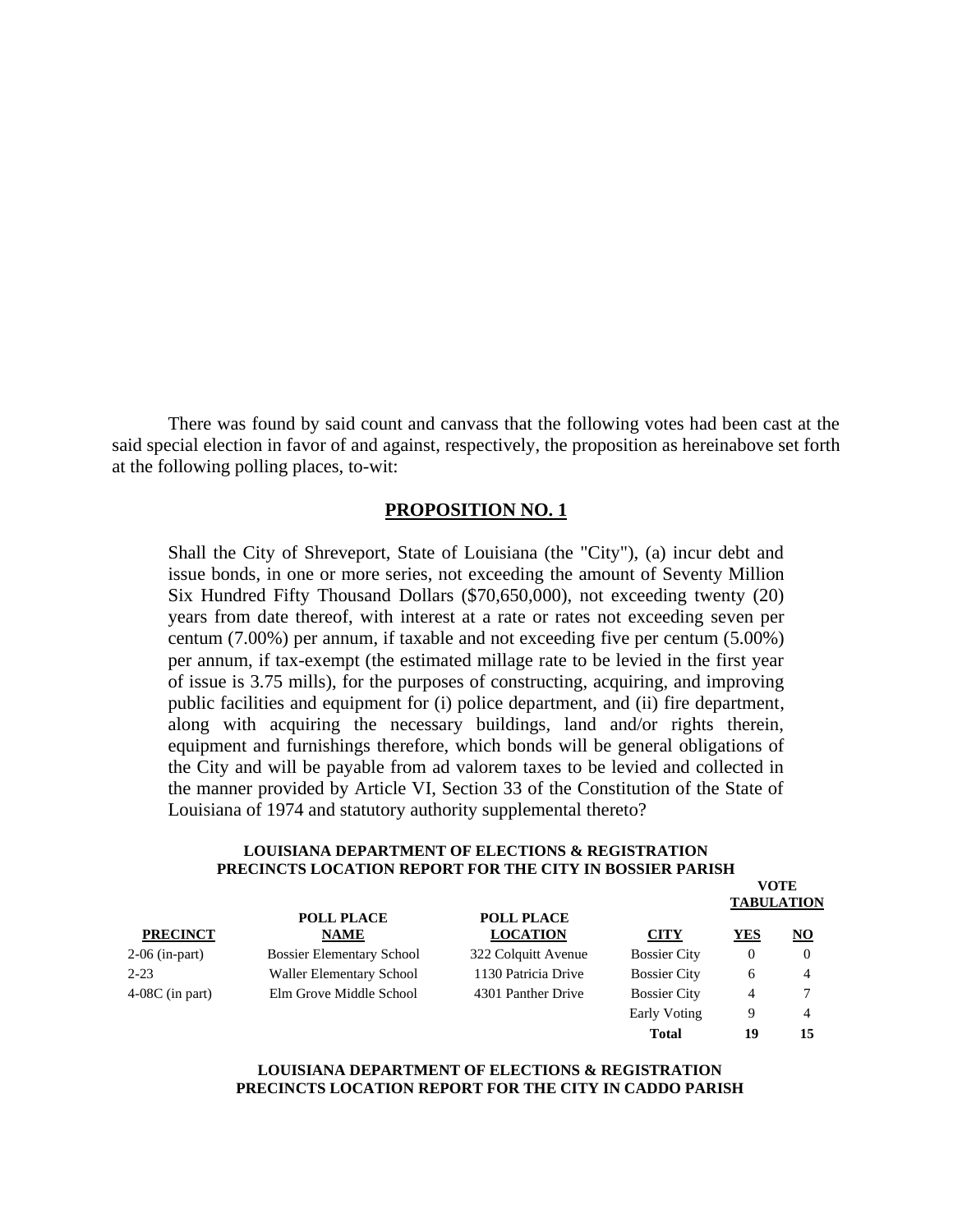|                     | <b>POLL PLACE</b>                                                  | <b>POLL PLACE</b>                          |             |                |                           |
|---------------------|--------------------------------------------------------------------|--------------------------------------------|-------------|----------------|---------------------------|
| <b>PRECINCT</b>     | <b>NAME</b>                                                        | <b>LOCATION</b>                            | <b>CITY</b> | YES            | $\underline{\mathrm{NO}}$ |
|                     | Sulsa at Shreveport Mulitpurpose                                   | 3050<br>Martin<br>Luther                   |             |                |                           |
| 00-001              | Center                                                             | King Jr. Dr.                               | Shreveport  | 15             | 11                        |
| 00-002 (in part)    | Willow Point Baptist Church<br>Oak Park Elementary/Middle          | 550 S. Lakeshore Dr.                       | Shreveport  | 81             | 71                        |
| 00-003              | School                                                             | 4331 Henry Street                          | Shreveport  | 43             | 32                        |
| 00-004              | Southern Hills Elementary School<br>Cherokee<br>Park<br>Elementary | 9075 Kingston Rd.                          | Shreveport  | 56             | 40                        |
| 00-005A (in part)   | School<br>Cherokee<br>Park<br>Elementary                           | 2010 Algonquin Trail                       | Shreveport  | 81             | 56                        |
| $00-005B$ (in part) | School<br>Hill<br>Stoner<br>Elementary<br>Lab                      | 2010 Algonquin Trail<br>2127 C.E. Galloway | Shreveport  | 6              | 1                         |
| 00-006              | School                                                             | Blvd                                       | Shreveport  | 5              | $\mathbf{1}$              |
| 00-007              | Shreveport City Baptist Church                                     | 2810 Knight Street                         | Shreveport  | 25             | 20                        |
| 00-008              | Shreveport City Baptist Church                                     | 2810 Knight Street                         | Shreveport  | 58             | 37                        |
| 00-009              | Shreveport Island Elem. School                                     | 836 Sewanee Place                          | Shreveport  | 48             | 40                        |
| 00-010              | A C Steere Elementary School                                       | 4009 Youree Drive                          | Shreveport  | 88             | 40                        |
| $00 - 011$          | Broadmoor Middle Lab School                                        | 441 Atlantic Ave                           | Shreveport  | 57             | 57                        |
| 00-012              | Broadmoor Middle Lab School                                        | 441 Atlantic Ave                           | Shreveport  | 82             | 60                        |
| 00-013              | Broadmoor Middle Lab School                                        | 441 Atlantic Ave                           | Shreveport  | 141            | 94                        |
| 00-014              | Broadmoor Middle Lab School                                        | 441 Atlantic Ave                           | Shreveport  | 34             | 30                        |
| 00-015              | Byrd High School Learning Ctr                                      | 700 Kings Hwy                              | Shreveport  | 53             | 36                        |
| 00-016              | Haynes Ave. Baptist Church                                         | 610 Haynes                                 | Shreveport  | 73             | 57                        |
| 00-017              | Byrd High School Learning Ctr                                      | 700 Kings Hwy                              | Shreveport  | 46             | 29                        |
| 00-020              | Byrd High School Learning Ctr                                      | 700 Kings Hwy                              | Shreveport  | 103            | 47                        |
|                     | South<br>Highland<br>Elementary                                    |                                            |             |                |                           |
| 00-021              | School                                                             | 831 Erie Street                            | Shreveport  | 61             | 41                        |
| 00-022              | Broadmoor Middle Lab School                                        | 441 Atlantic Avenue                        | Shreveport  | 120            | 96                        |
| 00-023              | Fairfield Ave. Elementary Magnet<br>South Highland Elementary      | 6215 Fairfield Avenue                      | Shreveport  | 27             | 19                        |
| 00-024              | School                                                             | 831 Erie Street<br>2715 Corbitt St/Hearne  | Shreveport  | 95             | 61                        |
| 00-025              | Werner Park Elementary School                                      | Ave Ent                                    | Shreveport  | 29             | 30                        |
| 00-026              | Betty Virginia Park Rec Bldg                                       | 4010 Line Avenue<br>1133 St. Vincent       | Shreveport  | 83             | 32                        |
| 00-027              | <b>Mall St Vincent</b>                                             | Avenue                                     | Shreveport  | 61             | 32                        |
| 00-028              | Galilee Baptist Church                                             | 1500 Pierre Avenue                         | Shreveport  | $\overline{2}$ | $\overline{2}$            |
| 00-029              | BT Washington New Tech Hs<br>Atkins Branch Shreveport Mem          | 21004 Milam Street                         | Shreveport  | 27             | 25                        |
| 00-030              | Lib                                                                | 3704 Greenwood Rd                          | Shreveport  | 101            | 50                        |
| 00-031              | Galilee Baptist Church                                             | 1500 Pierre Avenue<br>1133 St. Vincent     | Shreveport  | 26             | 34                        |
| 00-032              | Mall St. Vincent<br>Caddo Heights Math/Science                     | Avenue                                     | Shreveport  | 24             | 23                        |
| 00-034              | Elem School                                                        | 1702 Corbitt Street                        | Shreveport  | 38             | 31                        |
| 00-035              | Linwood Public Charter School                                      | 401 W. 70th Street                         | Shreveport  | 28             | 12                        |
| 00-036              | <b>Sunset Acres Elem School</b>                                    | 6514 W. Canal Blvd                         | Shreveport  | 45             | 26                        |
| 00-037              | Queensborough Elem School<br>Caddo Middle Career/Technology        | 2701 Catherine Street                      | Shreveport  | 25             | 24                        |
| 00-038              | School<br>J S Clark Microsociety Mid                               | 6310 Clift Avenue                          | Shreveport  | 29             | 28                        |
| 00-039              | School                                                             | 351 Hearne Avenue                          | Shreveport  | 21             | 17                        |
| 00-040              | Credit and Recovery Center                                         | 401 N. Holzman Street                      | Shreveport  | 18             | 10                        |
|                     |                                                                    |                                            |             |                |                           |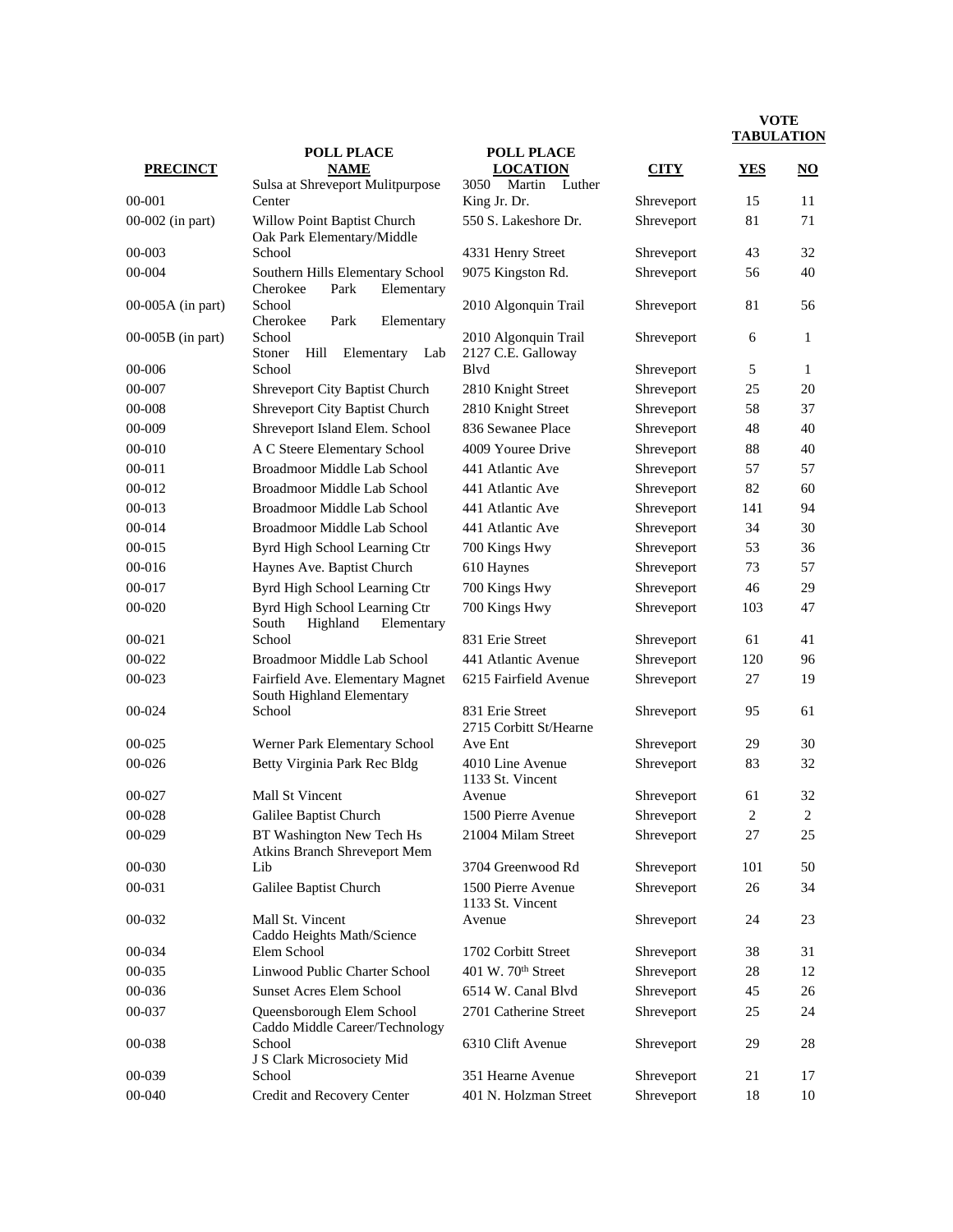|                  | <b>POLL PLACE</b>                                                | <b>POLL PLACE</b>                          |             |            |                        |
|------------------|------------------------------------------------------------------|--------------------------------------------|-------------|------------|------------------------|
| <b>PRECINCT</b>  | <b>NAME</b>                                                      | <b>LOCATION</b>                            | <b>CITY</b> | <b>YES</b> | $\overline{\text{NO}}$ |
| 00-041           | Judson Elem Fundamental<br>Magnet Sc                             | 3809 Judson Street                         | Shreveport  | 15         | 6                      |
| 00-043           | Praise Temple Baptist Cathedral                                  | 4725 Greenwood Rd                          | Shreveport  | 15         | 11                     |
| 00-044           | <b>Bilberry Park Community Center</b><br>Judson Elem Fundamental | 1902 Alabama Street                        | Shreveport  | 33         | 9                      |
| 00-045 (in part) | Magnet Sc                                                        | 3809 Judson Street                         | Shreveport  | 46         | 32                     |
| 00-046           | Fair Park College Prep HS                                        | 3222 Greenwood Road                        | Shreveport  | 28         | 26                     |
| 00-047 (in part) | Western Hills Baptist Church                                     | 4153 Pines Road                            | Shreveport  | 65         | 42                     |
| 00-048           | Haynes Avenue Baptist Church                                     | 610 Haynes Avenue                          | Shreveport  | 70         | 52                     |
| 00-049A          | Youree Drive Middle School                                       | 6008 Youree Drive                          | Shreveport  | 58         | 56                     |
| $00-049B$        | Youree Drive Middle School                                       | 6008 Youree Drive                          | Shreveport  | 57         | 42                     |
| 00-050           | Caddo Middle Magnet School                                       | 7635 Cornelious Lane                       | Shreveport  | 63         | 24                     |
| 00-051           | 81 <sup>st</sup> Street Ece Center                               | 8108 Fairfield Avenue                      | Shreveport  | 62         | 35                     |
| 00-052           | Woodlawn Leadership Academy                                      | 7340 Wyngate Blvd                          | Shreveport  | 24         | 14                     |
| 00-053           | <b>Sunset Acres Elem School</b><br>Judson Elem Fundamental       | 6514 W. Canal Blvd                         | Shreveport  | 20         | 17                     |
| 00-054           | <b>Magnet Sc</b>                                                 | 3809 Judson St.                            | Shreveport  | 40         | 16                     |
| 00-055 (in part) | Praise Temple Baptist Cathedral                                  | 4725 Greenwood Road                        | Shreveport  | 30         | 11                     |
| 00-056 (in part) | <b>University Elementary School</b>                              | 9900 Smitherman Drive                      | Shreveport  | 76         | 78                     |
| 00-057           | Pine Grove Elementary School<br>Caddo Heights Math/Science       | 1700 Caldwell Street                       | Shreveport  | 32         | 20                     |
| 00-058           | Elem Sch                                                         | 1702 Corbitt Street                        | Shreveport  | 40         | 28                     |
| 00-059           | Linwood Public Charter School                                    | 401 W. $70th$ Street                       | Shreveport  | 28         | 20                     |
| 00-060           | Morning Star Baptist Church                                      | 5340 Jewella Avenue                        | Shreveport  | 39         | 12                     |
| $00 - 061$       | Morning Star Baptist Church                                      | 5340 Jewella Avenue                        | Shreveport  | 30         | 28                     |
| 00-062 (in part) | Southwood High School                                            | 9000 Walker Road<br>3131 Ardis Taylor      | Shreveport  | 71         | 34                     |
| 00-063 (in part) | Summerfield Elem School                                          | Drive<br>2127 C E Galloway                 | Shreveport  | 46         | 29                     |
| 00-064           | Stoner Hill Elem Lab School                                      | Blvd                                       | Shreveport  | 28         | 20                     |
| 00-065           | Southwood High School                                            | 9000 Walker Road                           | Shreveport  | 41         | 24                     |
| 00-067           | Galilee Baptist Church<br>Cedar Grove/Line Avenue                | 150 Pierre Avenue                          | Shreveport  | 24         | 13                     |
| 00-068           | Library                                                          | 8303 Line Avenue                           | Shreveport  | 93         | 74                     |
| 00-069 (in part) | Westwood Elem School                                             | 7325 Jewella Avenue                        | Shreveport  | 48         | 35                     |
| 00-070           | Westwood Elem School<br>J S Clark Microsociety Mid               | 7325 Jewella Avenue                        | Shreveport  | 56         | 41                     |
| 00-071           | School                                                           | 351 Hearne Avenue                          | Shreveport  | 33         | 17                     |
| 00-072 (in part) | University Elem School                                           | 9900 Smitherman Drive                      | Shreveport  | 37         | 27                     |
| 00-073 (in part) | David Raines Center<br>Sulsa at Shreveport Multipurpose          | 1625 David Raines Rd<br>3050 Martin Luther | Shreveport  | 64         | 50                     |
| 00-074           | Center<br>Cedar Grove/Line Avenue                                | King Jr. Dr.                               | Shreveport  | 11         | 8                      |
| 00-075 (in part) | Library                                                          | 8303 Line Avenue                           | Shreveport  | 98         | 107                    |
| 00-076           | University Elementary School                                     | 9900 Smitherman Drive                      | Shreveport  | 60         | 61                     |
| 00-077 (in part) | Holy Trinity Lutheran Church                                     | 8895 Youree Drive                          | Shreveport  | 68         | 104                    |
| 00-078 (in part) | Calvary Baptist Church                                           | 9333 Linwood Avenue                        | Shreveport  | 14         | 17                     |
| 00-079 (in part) | <b>Calvary Baptist Church</b>                                    | 9333 Linwood Avenue                        | Shreveport  | 51         | 21                     |
| 00-080           | Morning Star Baptist Church<br>Sulsa at Shreveport Multipurpose  | 5340 Jewella Avenue<br>3050 Martin Luther  | Shreveport  | 23         | 19                     |
| 00-081 (in part) | Center                                                           | King Jr. Drive                             | Shreveport  | 37         | 15                     |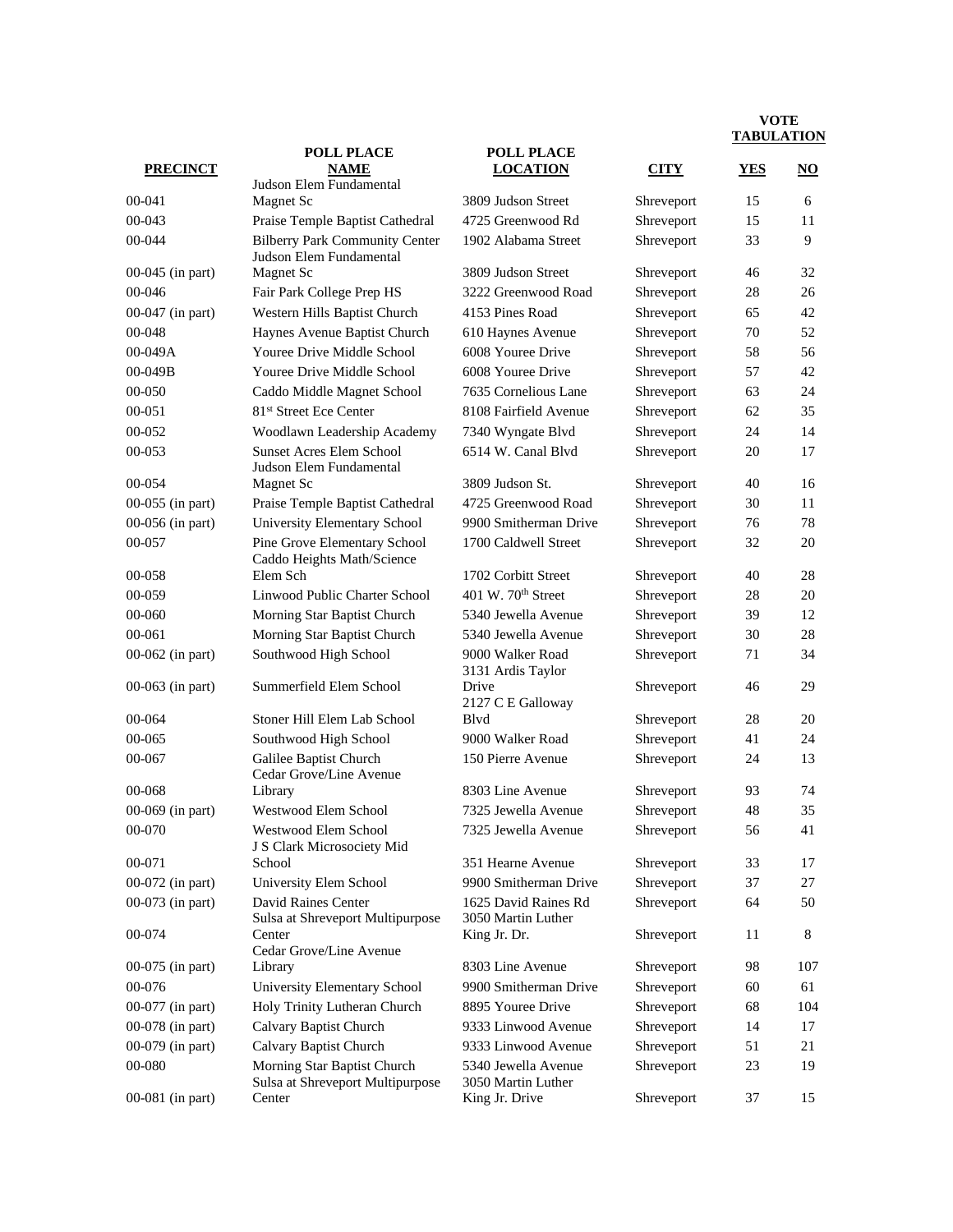|                    | <b>POLL PLACE</b>                                             |                                             |             | 11100111101 |                        |
|--------------------|---------------------------------------------------------------|---------------------------------------------|-------------|-------------|------------------------|
| <b>PRECINCT</b>    | <b>NAME</b>                                                   | <b>POLL PLACE</b><br><b>LOCATION</b>        | <b>CITY</b> | <b>YES</b>  | $\overline{\text{NO}}$ |
| 00-082             | North Highlands Elem School                                   | 885 Poleman Road                            | Shreveport  | 57          | 43                     |
| 00-083 (in part)   | Western Hills Baptist Church                                  | 4153 Pines Road                             | Shreveport  | 57          | 26                     |
| 00-084 (in part)   | Western Hills Baptist Church                                  | 4153 Pines Road                             | Shreveport  | 98          | 34                     |
| 00-085 (in part)   | Huntington High School                                        | 6801 Rasberry Lane                          | Shreveport  | 55          | 40                     |
| 00-086             | Oak Park Elem/Middle School                                   | 4331 Henry Street                           | Shreveport  | 38          | 18                     |
| 00-087 (in part)   | Huntington High School<br>Walnut Hill Elementary Middle       | 6801 Rasberry Lane                          | Shreveport  | 59          | 30                     |
| 00-088 (in part)   | School                                                        | 9360 Woolworth Road<br>3131 Ardis Taylor    | Shreveport  | 40          | 39                     |
| $00-089$ (in part) | Summerfield Elem School                                       | Drive<br>2955 Bert Kouns                    | Shreveport  | 64          | 48                     |
| 00-090A            | Summer Grove Elem School                                      | <b>Industrial Loop</b><br>2955 Bert Kouns   | Shreveport  | 35          | 33                     |
| $00-090B$          | Summer Grove Elem School                                      | <b>Industrial Loop</b>                      | Shreveport  | 31          | 27                     |
| 00-091A            | Ridgewood Middle School                                       | 2001 Ridgewood Drive                        | Shreveport  | 30          | 19                     |
| $00-091B$          | Ridgewood Middle School                                       | 2001 Ridgewood Drive                        | Shreveport  | 35          | 28                     |
| 00-092             | Forest Hill Elem School                                       | 2005 Francais Drive                         | Shreveport  | 61          | 55                     |
| 00-093 (in part)   | Southern Hills Elem School                                    | 9075 Kingston Road                          | Shreveport  | 39          | 43                     |
| 00-094             | Christ United Methodist Church                                | 1204 Crabapple Drive                        | Shreveport  | 49          | 51                     |
| $00-095$ (in part) | Hamilton-Caddo Branch Library<br>Ellerbe Rd United Methodist  | 2111 Bert Kouns<br>10130 Ellerbe Church     | Shreveport  | 52          | 42                     |
| $00-097$ (in part) | Church                                                        | Rd<br>1133 St. Vincent                      | Shreveport  | 25          | 41                     |
| 00-098             | Mall St. Vincent                                              | Avenue<br>2127 C.E. Galloway                | Shreveport  | 30          | 24                     |
| 00-099             | Stoner Hill Elem Lab School                                   | Blyd                                        | Shreveport  | 21          | 9                      |
| 00-100 (in part)   | Huntington High School                                        | 6801 Rasberry Lane                          | Shreveport  | 56          | 14                     |
| $00 - 101$         | University Elem School                                        | 9900 Smitherman Drive                       | Shreveport  | 48          | 47                     |
| 00-102 (in part)   | Holy Trinity Lutheran Church                                  | 8895 Youree Drive                           | Shreveport  | 61          | 33                     |
| $00-103$           | Hamilton-Caddo Branch Library<br>Grace Community United Meth  | 2111 Bert Kouns                             | Shreveport  | 92          | 65                     |
| $00-104$ (in part) | Chur                                                          | 9400 Ellerbe Road<br>5939 Old Mooringsport  | Shreveport  | 113         | 164                    |
| 00-106 (in part)   | Northwood High School<br>Grace Community United Meth          | Rd                                          | Shreveport  | 13          | 13                     |
| 00-107 (in part)   | Ch                                                            | 9400 Ellerbe Rd                             | Shreveport  | 12          | 13                     |
| 00-108 (in part)   | University Elem School                                        | 9900 Smitherman Drive                       | Shreveport  | 35          | 41                     |
| 00-109 (in part)   | Ellerbe Road Baptist Church                                   | 10705 Ellerbe Road<br>10509 Norris Ferry    | Shreveport  | 106         | 124                    |
| 00-110 (in part)   | Norris Ferry Community Church                                 | Road                                        | Shreveport  | 82          | 117                    |
| $00 - 111$         | <b>Bilberry Park Community Center</b>                         | 1902 Alabama Street                         | Shreveport  | 25          | 19                     |
| 00-112             | University Elem School                                        | 9900 Smitherman Drive                       | Shreveport  | 46          | 35                     |
| 00-113             | Holy Trinity Lutheran Church<br>Walnut Hill Elementary Middle | 8895 Youree Drive                           | Shreveport  | 43          | 36                     |
| $00-114$ (in part) | School<br>Ellerbe Road United Methodist                       | 9360 Woolworth Road<br>10130 Ellerbe Church | Shreveport  | 52          | 23                     |
| $00-115$ (in part) | Church                                                        | Road                                        | Shreveport  | 117         | 132                    |
| $00-122$ (in part) | The Police/Fire Academy                                       | 6440 Greenwood Road                         | Shreveport  | 90          | 28                     |
| $00-123$ (in part) | Grawood Baptist Gymnasium                                     | 5841 Colquitt Road                          | Shreveport  | 0           | $\overline{0}$         |
| $00-125$ (in part) | Keithville Elem/Middle School                                 | 12201 Mansfield Road                        | Shreveport  | 0           | 0                      |
| 00-126 (in part)   | Faith Baptist Church                                          | 10525 Linwood Avenue                        | Shreveport  | 0           | 1                      |
| 00-128 (in part)   | Norris Ferry Community Church                                 | 10509 Norris Ferry                          | Shreveport  | 127         | 181                    |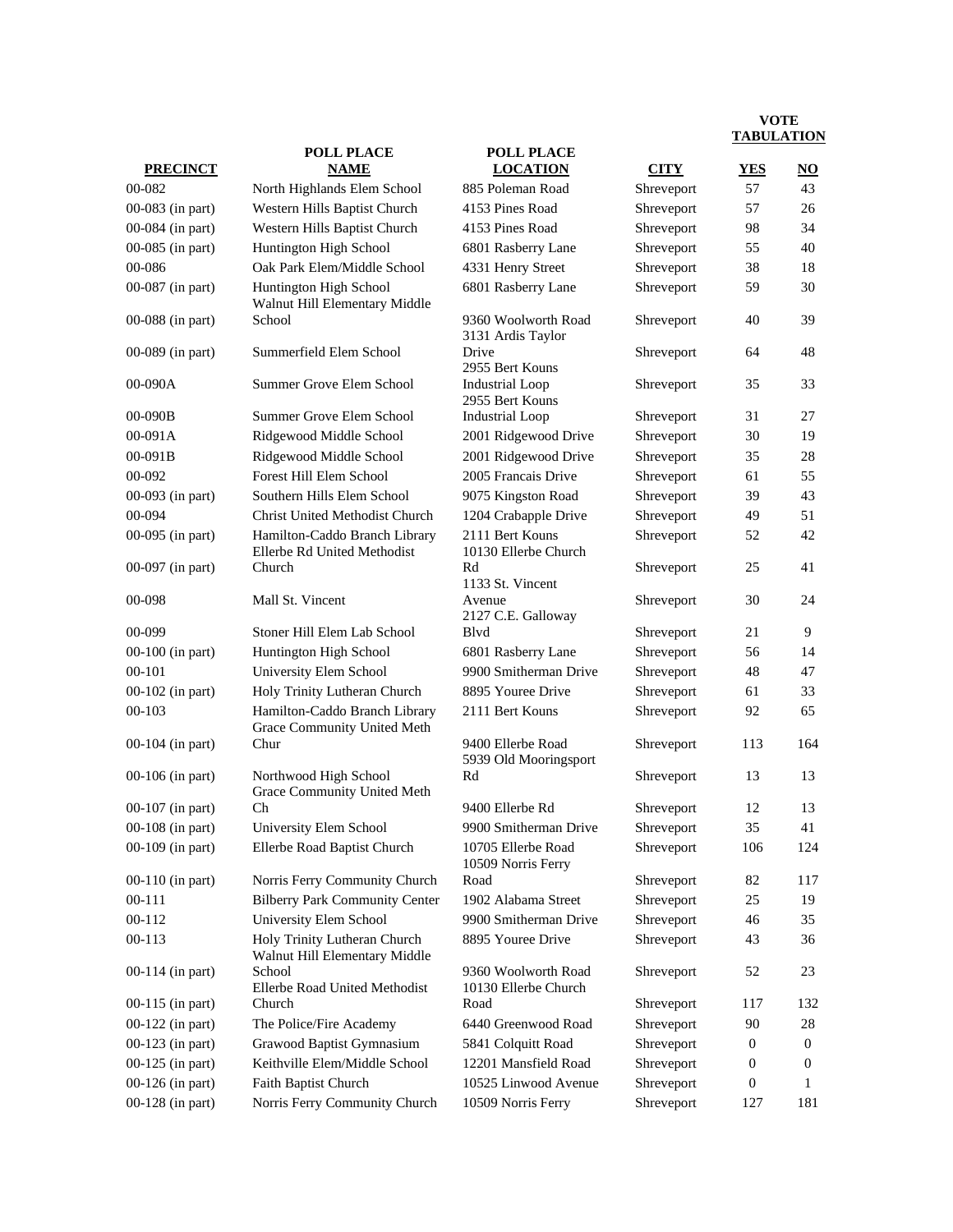| <b>PRECINCT</b>    | <b>POLL PLACE</b><br><b>NAME</b> | <b>POLL PLACE</b><br><b>LOCATION</b><br>Road | <b>CITY</b>  | <b>YES</b>     | <u>NO</u> |
|--------------------|----------------------------------|----------------------------------------------|--------------|----------------|-----------|
| $00-129$ (in part) | Shreveport Island Elem School    | 836 Sewanee Place                            | Shreveport   | 47             | 38        |
| $00-135$ (in part) | Lakeview Baptist Church          | 4520 Tacoma Blyd<br>5939 Old Mooringsport    | Shreveport   | 0              | $\theta$  |
| $00-137$ (in part) | Northwood High School            | Road                                         | Shreveport   | $\overline{4}$ | 5         |
| $00-163$ (in part) | Calvary Pentecostal Church       | 6811 Woolworth Road                          | Shreveport   | $\overline{4}$ | 7         |
|                    |                                  |                                              | Early Voting | 3424           | 1912      |
|                    |                                  |                                              | <b>TOTAL</b> | 9202           | 6345      |

The polling places above specified being the only polling places designated at which to hold the said election, it was therefore shown that there was a total of 9,221 votes cast **IN FAVOR OF** the Proposition No. 1 and a total of 6,360 votes cast **AGAINST** the Proposition as hereinabove set forth. **THE PROPOSITION DULY PASSED.**

Therefore, the Governing Authority did declare and proclaim and does hereby declare and proclaim in open and public session that Proposition No. 1 as hereinabove set forth **DULY PASSED** by a majority of the votes cast by the qualified electors voting at the said special election held in the City on Saturday, December 11, 2021.

# [THE REMAINDER OF THIS PAGE INTENTIONALLY BLANK]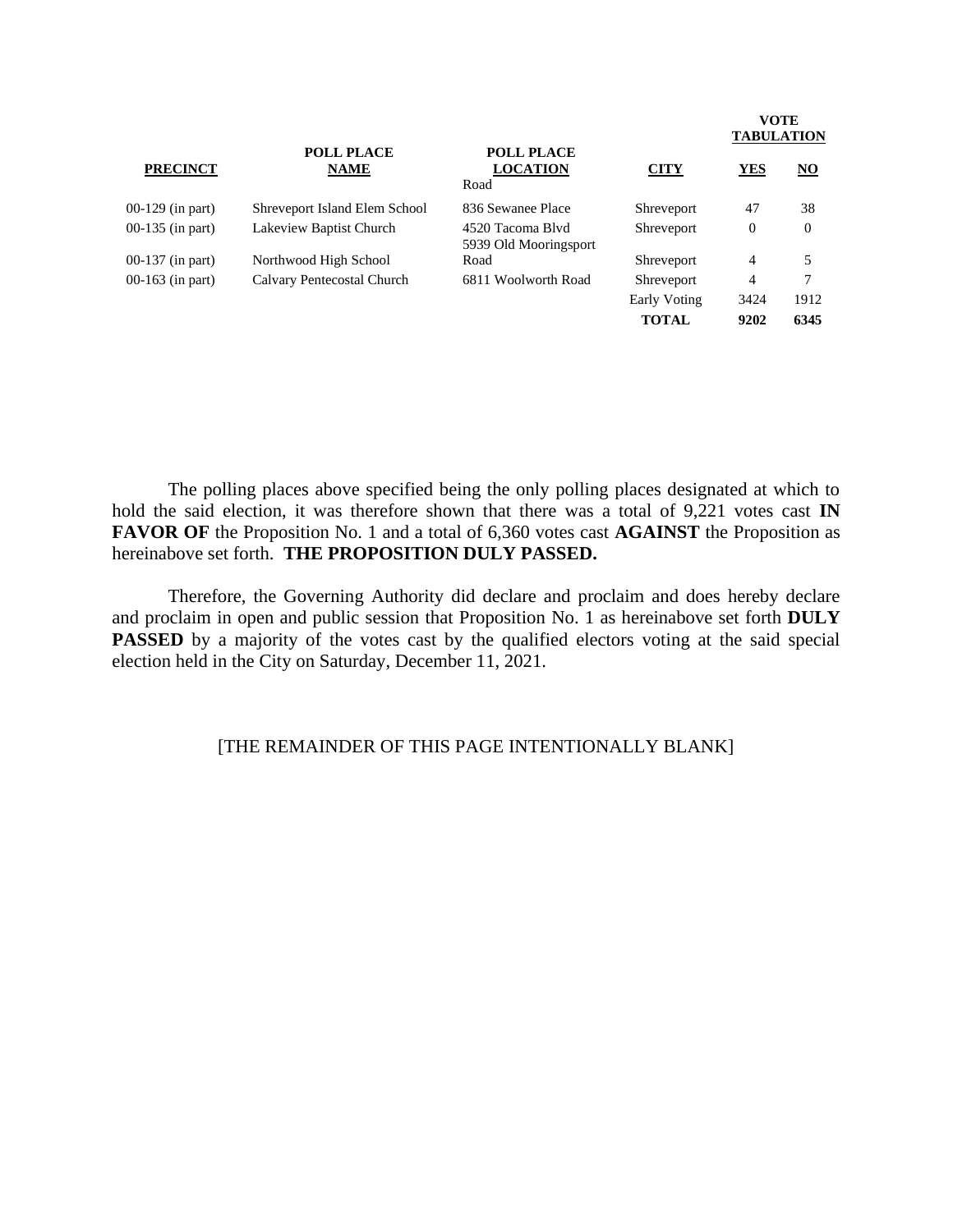There was found by said count and canvass that the following votes had been cast at the said special election in favor of and against, respectively, the proposition as hereinabove set forth at the following polling places, to-wit:

## **PROPOSITION NO. 2**

Shall the City of Shreveport, State of Louisiana (the "City"), (a) incur debt and issue bonds, in one or more series, not exceeding the amount of Twenty-Two Million Seven Hundred Forty Thousand Dollars (\$22,740,000), not exceeding twenty (20) years from date thereof, with interest at a rate or rates not exceeding seven per centum (7.00%) per annum, if taxable and not exceeding five per centum (5.00%) per annum, if tax-exempt (the estimated millage rate to be levied in the first year of issue is 1.25 mills), for the purposes of technological upgrades and improvements, and economic development, including but not limited to industrial park and workforce development facilities, along with appurtenances and infrastructure related thereto and acquiring necessary buildings, land and/or rights therein, equipment and furnishings therefore, which bonds will be general obligations of the City and will be payable from ad valorem taxes to be levied and collected in the manner provided by Article VI, Section 33 of the Constitution of the State of Louisiana of 1974 and statutory authority supplemental thereto?

#### **LOUISIANA DEPARTMENT OF ELECTIONS & REGISTRATION PRECINCTS LOCATION REPORT FOR THE CITY IN BOSSIER PARISH**

|                   |                                  |                                      |                     | <b>TABULATION</b> | <b>VOTE</b> |
|-------------------|----------------------------------|--------------------------------------|---------------------|-------------------|-------------|
| <b>PRECINCT</b>   | <b>POLL PLACE</b><br><b>NAME</b> | <b>POLL PLACE</b><br><b>LOCATION</b> | <b>CITY</b>         | YES               | <u>NO</u>   |
| $2-06$ (in-part)  | <b>Bossier Elementary School</b> | 322 Colquitt Avenue                  | <b>Bossier City</b> | 0                 |             |
| $2 - 23$          | <b>Waller Elementary School</b>  | 1130 Patricia Drive                  | <b>Bossier City</b> |                   |             |
| $4-08C$ (in part) | Elm Grove Middle School          | 4301 Panther Drive                   | <b>Bossier City</b> | 3                 | 8           |
|                   |                                  |                                      | Early Voting        | 4                 | 9           |
|                   |                                  |                                      | Total               | 12                | 22          |

#### **LOUISIANA DEPARTMENT OF ELECTIONS & REGISTRATION PRECINCTS LOCATION REPORT FOR THE CITY IN CADDO PARISH**

**VOTE**

|                     |                                                                      |                                                                  |             | VULE<br><b>TABULATION</b> |                           |
|---------------------|----------------------------------------------------------------------|------------------------------------------------------------------|-------------|---------------------------|---------------------------|
| <b>PRECINCT</b>     | <b>POLL PLACE</b><br><b>NAME</b><br>Sulsa at Shreveport Mulitpurpose | <b>POLL PLACE</b><br><b>LOCATION</b><br>Martin<br>Luther<br>3050 | <b>CITY</b> | <b>YES</b>                | $\underline{\mathrm{NO}}$ |
| 00-001              | Center                                                               | King Jr. Dr.                                                     | Shreveport  | 12                        | 12                        |
| $00-002$ (in part)  | <b>Willow Point Baptist Church</b><br>Oak Park Elementary/Middle     | 550 S. Lakeshore Dr.                                             | Shreveport  | 58                        | 94                        |
| 00-003              | School                                                               | 4331 Henry Street                                                | Shreveport  | 38                        | 37                        |
| 00-004              | Southern Hills Elementary School<br>Park<br>Cherokee<br>Elementary   | 9075 Kingston Rd.                                                | Shreveport  | 51                        | 44                        |
| $00-005A$ (in part) | School<br>Park<br>Cherokee<br>Elementary                             | 2010 Algonquin Trail                                             | Shreveport  | 69                        | 67                        |
| $00-005B$ (in part) | School                                                               | 2010 Algonquin Trail                                             | Shreveport  | 2                         | 5                         |
| $00 - 006$          | Hill<br>Stoner<br>Elementary<br>Lab                                  | 2127 C.E. Galloway                                               | Shreveport  | 4                         | 2                         |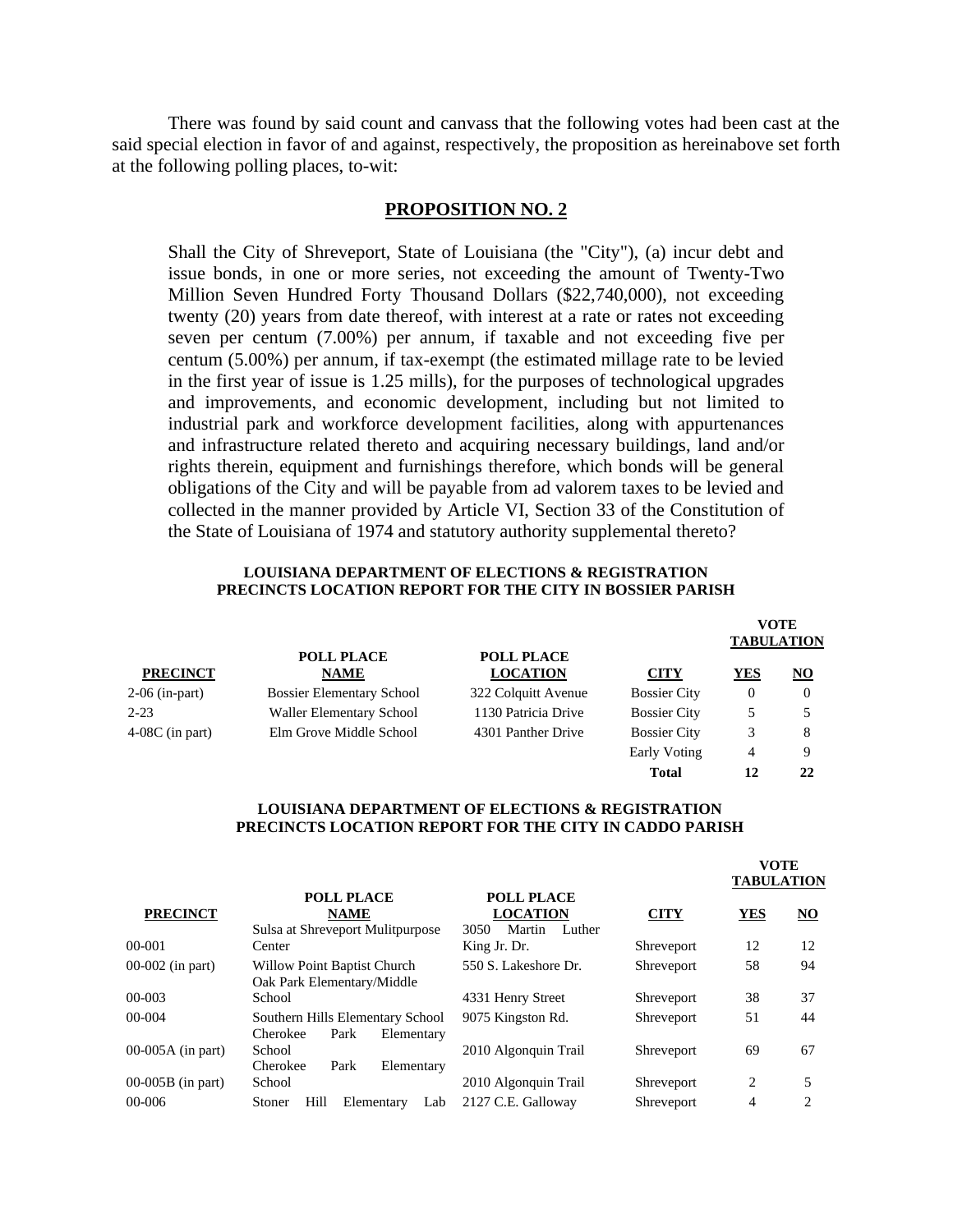|                  | <b>POLL PLACE</b>                                                | <b>POLL PLACE</b>                         |             |            |                     |
|------------------|------------------------------------------------------------------|-------------------------------------------|-------------|------------|---------------------|
| <b>PRECINCT</b>  | <b>NAME</b><br>School                                            | <b>LOCATION</b><br>Blyd                   | <b>CITY</b> | <b>YES</b> | $\overline{\bf NO}$ |
| 00-007           | Shreveport City Baptist Church                                   | 2810 Knight Street                        | Shreveport  | 18         | 29                  |
| 00-008           | Shreveport City Baptist Church                                   | 2810 Knight Street                        | Shreveport  | 38         | 57                  |
| 00-009           | Shreveport Island Elem. School                                   | 836 Sewanee Place                         | Shreveport  | 20         | 70                  |
| 00-010           | A C Steere Elementary School                                     | 4009 Youree Drive                         | Shreveport  | 44         | 83                  |
| $00 - 011$       | Broadmoor Middle Lab School                                      | 441 Atlantic Ave                          | Shreveport  | 28         | 87                  |
| 00-012           | Broadmoor Middle Lab School                                      | 441 Atlantic Ave                          | Shreveport  | 50         | 91                  |
| 00-013           | Broadmoor Middle Lab School                                      | 441 Atlantic Ave                          | Shreveport  | 67         | 167                 |
| 00-014           | Broadmoor Middle Lab School                                      | 441 Atlantic Ave                          | Shreveport  | 24         | 40                  |
| 00-015           | Byrd High School Learning Ctr                                    | 700 Kings Hwy                             | Shreveport  | 43         | 45                  |
| 00-016           | Haynes Ave. Baptist Church                                       | 610 Haynes                                | Shreveport  | 32         | 98                  |
| 00-017           | Byrd High School Learning Ctr                                    | 700 Kings Hwy                             | Shreveport  | 32         | 42                  |
| 00-020           | Byrd High School Learning Ctr                                    | 700 Kings Hwy                             | Shreveport  | 59         | 94                  |
|                  | South<br>Highland<br>Elementary                                  |                                           |             |            |                     |
| 00-021           | School                                                           | 831 Erie Street                           | Shreveport  | 31         | 71                  |
| 00-022           | Broadmoor Middle Lab School                                      | 441 Atlantic Avenue                       | Shreveport  | 52         | 161                 |
| 00-023           | Fairfield Ave. Elementary Magnet<br>South Highland Elementary    | 6215 Fairfield Avenue                     | Shreveport  | 25         | 21                  |
| 00-024           | School                                                           | 831 Erie Street<br>2715 Corbitt St/Hearne | Shreveport  | 54         | 104                 |
| $00 - 025$       | Werner Park Elementary School                                    | Ave Ent                                   | Shreveport  | 22         | 35                  |
| 00-026           | Betty Virginia Park Rec Bldg                                     | 4010 Line Avenue<br>1133 St. Vincent      | Shreveport  | 40         | 74                  |
| 00-027           | Mall St Vincent                                                  | Avenue                                    | Shreveport  | 43         | 52                  |
| 00-028           | Galilee Baptist Church                                           | 1500 Pierre Avenue                        | Shreveport  | 1          | $\overline{c}$      |
| 00-029           | BT Washington New Tech Hs<br>Atkins Branch Shreveport Mem        | 21004 Milam Street                        | Shreveport  | 23         | 28                  |
| 00-030           | Lib                                                              | 3704 Greenwood Rd                         | Shreveport  | 88         | 63                  |
| 00-031           | Galilee Baptist Church                                           | 1500 Pierre Avenue<br>1133 St. Vincent    | Shreveport  | 24         | 35                  |
| 00-032           | Mall St. Vincent<br>Caddo Heights Math/Science                   | Avenue                                    | Shreveport  | 19         | 27                  |
| 00-034           | Elem School                                                      | 1702 Corbitt Street                       | Shreveport  | 35         | 33                  |
| 00-035           | Linwood Public Charter School                                    | 401 W. $70th$ Street                      | Shreveport  | 25         | 15                  |
| 00-036           | <b>Sunset Acres Elem School</b>                                  | 6514 W. Canal Blvd                        | Shreveport  | 41         | 30                  |
| 00-037           | Queensborough Elem School<br>Caddo Middle Career/Technology      | 2701 Catherine Street                     | Shreveport  | 25         | 26                  |
| 00-038           | School<br>J S Clark Microsociety Mid                             | 6310 Clift Avenue                         | Shreveport  | 27         | 29                  |
| 00-039           | School                                                           | 351 Hearne Avenue                         | Shreveport  | 19         | 18                  |
| 00-040           | Credit and Recovery Center<br>Judson Elem Fundamental            | 401 N. Holzman Street                     | Shreveport  | 17         | 11                  |
| 00-041           | Magnet Sc                                                        | 3809 Judson Street                        | Shreveport  | 13         | 9                   |
| 00-043           | Praise Temple Baptist Cathedral                                  | 4725 Greenwood Rd                         | Shreveport  | 10         | 16                  |
| 00-044           | <b>Bilberry Park Community Center</b><br>Judson Elem Fundamental | 1902 Alabama Street                       | Shreveport  | 29         | 11                  |
| 00-045 (in part) | <b>Magnet Sc</b>                                                 | 3809 Judson Street                        | Shreveport  | 47         | 30                  |
| 00-046           | Fair Park College Prep HS                                        | 3222 Greenwood Road                       | Shreveport  | 26         | 27                  |
| 00-047 (in part) | Western Hills Baptist Church                                     | 4153 Pines Road                           | Shreveport  | 47         | 61                  |
| 00-048           | Haynes Avenue Baptist Church                                     | 610 Haynes Avenue                         | Shreveport  | 35         | 86                  |
| 00-049A          | Youree Drive Middle School                                       | 6008 Youree Drive                         | Shreveport  | 29         | 84                  |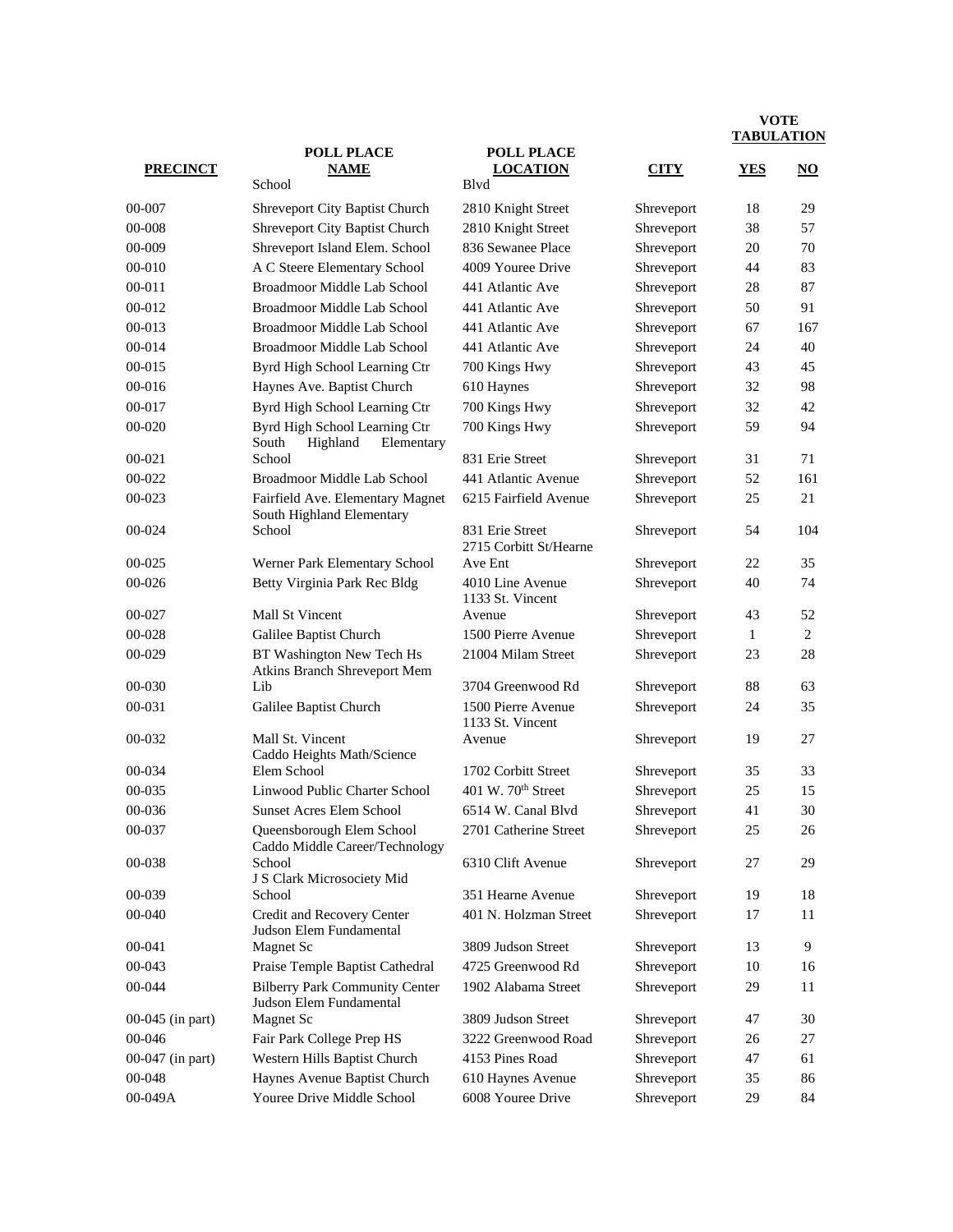| <b>PRECINCT</b>    | <b>POLL PLACE</b><br><b>NAME</b>                                | <b>POLL PLACE</b><br><b>LOCATION</b>       | <b>CITY</b> | <b>YES</b> | $\overline{\bf NO}$ |
|--------------------|-----------------------------------------------------------------|--------------------------------------------|-------------|------------|---------------------|
| $00 - 049B$        | Youree Drive Middle School                                      | 6008 Youree Drive                          |             |            | 82                  |
|                    |                                                                 |                                            | Shreveport  | 16         | 29                  |
| 00-050             | Caddo Middle Magnet School                                      | 7635 Cornelious Lane                       | Shreveport  | 58         |                     |
| 00-051<br>00-052   | 81 <sup>st</sup> Street Ece Center                              | 8108 Fairfield Avenue                      | Shreveport  | 58         | 40<br>13            |
|                    | Woodlawn Leadership Academy                                     | 7340 Wyngate Blvd                          | Shreveport  | 25         |                     |
| 00-053             | <b>Sunset Acres Elem School</b><br>Judson Elem Fundamental      | 6514 W. Canal Blvd                         | Shreveport  | 18         | 20                  |
| 00-054             | <b>Magnet Sc</b>                                                | 3809 Judson St.                            | Shreveport  | 39         | 18                  |
| 00-055 (in part)   | Praise Temple Baptist Cathedral                                 | 4725 Greenwood Road                        | Shreveport  | 22         | 19                  |
| 00-056 (in part)   | University Elementary School                                    | 9900 Smitherman Drive                      | Shreveport  | 34         | 119                 |
| 00-057             | Pine Grove Elementary School<br>Caddo Heights Math/Science      | 1700 Caldwell Street                       | Shreveport  | 31         | 19                  |
| 00-058             | Elem Sch                                                        | 1702 Corbitt Street                        | Shreveport  | 38         | 32                  |
| 00-059             | Linwood Public Charter School                                   | 401 W. $70th$ Street                       | Shreveport  | 25         | 22                  |
| 00-060             | Morning Star Baptist Church                                     | 5340 Jewella Avenue                        | Shreveport  | 34         | 16                  |
| $00 - 061$         | Morning Star Baptist Church                                     | 5340 Jewella Avenue                        | Shreveport  | 30         | 26                  |
| 00-062 (in part)   | Southwood High School                                           | 9000 Walker Road<br>3131 Ardis Taylor      | Shreveport  | 72         | 33                  |
| 00-063 (in part)   | Summerfield Elem School                                         | Drive<br>2127 C E Galloway                 | Shreveport  | 40         | 36                  |
| 00-064             | Stoner Hill Elem Lab School                                     | Blyd                                       | Shreveport  | 29         | 19                  |
| 00-065             | Southwood High School                                           | 9000 Walker Road                           | Shreveport  | 32         | 28                  |
| 00-067             | Galilee Baptist Church<br>Cedar Grove/Line Avenue               | 150 Pierre Avenue                          | Shreveport  | 22         | 15                  |
| 00-068             | Library                                                         | 8303 Line Avenue                           | Shreveport  | 44         | 120                 |
| 00-069 (in part)   | Westwood Elem School                                            | 7325 Jewella Avenue                        | Shreveport  | 40         | 44                  |
| 00-070             | Westwood Elem School<br>J S Clark Microsociety Mid              | 7325 Jewella Avenue                        | Shreveport  | 52         | 44                  |
| 00-071             | School                                                          | 351 Hearne Avenue                          | Shreveport  | 33         | 19                  |
| 00-072 (in part)   | University Elem School                                          | 9900 Smitherman Drive                      | Shreveport  | 9          | 55                  |
| 00-073 (in part)   | David Raines Center<br>Sulsa at Shreveport Multipurpose         | 1625 David Raines Rd<br>3050 Martin Luther | Shreveport  | 58         | 55                  |
| 00-074             | Center<br>Cedar Grove/Line Avenue                               | King Jr. Dr.                               | Shreveport  | 10         | 8                   |
| $00-075$ (in part) | Library                                                         | 8303 Line Avenue                           | Shreveport  | 46         | 158                 |
| 00-076             | University Elementary School                                    | 9900 Smitherman Drive                      | Shreveport  | 37         | 84                  |
| 00-077 (in part)   | Holy Trinity Lutheran Church                                    | 8895 Youree Drive                          | Shreveport  | 39         | 134                 |
| 00-078 (in part)   | Calvary Baptist Church                                          | 9333 Linwood Avenue                        | Shreveport  | 14         | 17                  |
| 00-079 (in part)   | Calvary Baptist Church                                          | 9333 Linwood Avenue                        | Shreveport  | 48         | 24                  |
| 00-080             | Morning Star Baptist Church<br>Sulsa at Shreveport Multipurpose | 5340 Jewella Avenue<br>3050 Martin Luther  | Shreveport  | 20         | 22                  |
| $00-081$ (in part) | Center                                                          | King Jr. Drive                             | Shreveport  | 29         | 22                  |
| 00-082             | North Highlands Elem School                                     | 885 Poleman Road                           | Shreveport  | 35         | 63                  |
| 00-083 (in part)   | Western Hills Baptist Church                                    | 4153 Pines Road                            | Shreveport  | 36         | 45                  |
| 00-084 (in part)   | Western Hills Baptist Church                                    | 4153 Pines Road                            | Shreveport  | 82         | 53                  |
| 00-085 (in part)   | Huntington High School                                          | 6801 Rasberry Lane                         | Shreveport  | 51         | 44                  |
| 00-086             | Oak Park Elem/Middle School                                     | 4331 Henry Street                          | Shreveport  | 38         | 18                  |
| 00-087 (in part)   | Huntington High School<br>Walnut Hill Elementary Middle         | 6801 Rasberry Lane                         | Shreveport  | 53         | 35                  |
| 00-088 (in part)   | School                                                          | 9360 Woolworth Road<br>3131 Ardis Taylor   | Shreveport  | 34         | 45                  |
| 00-089 (in part)   | Summerfield Elem School                                         | Drive                                      | Shreveport  | 42         | 69                  |
|                    |                                                                 |                                            |             |            |                     |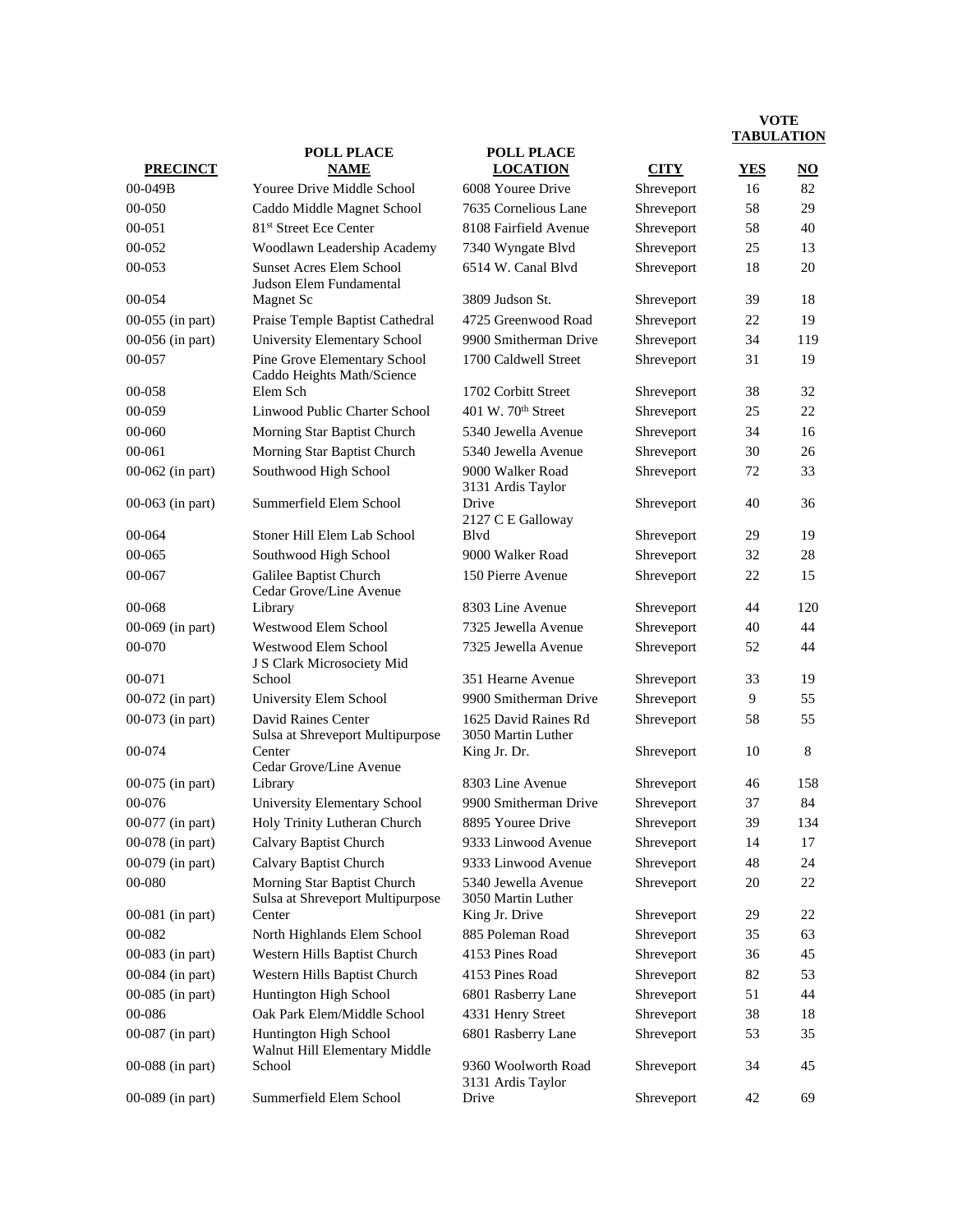|                    | <b>POLL PLACE</b>                                             | <b>POLL PLACE</b>                                |                              |                  |                  |
|--------------------|---------------------------------------------------------------|--------------------------------------------------|------------------------------|------------------|------------------|
| <b>PRECINCT</b>    | <b>NAME</b>                                                   | <b>LOCATION</b>                                  | <b>CITY</b>                  | <b>YES</b>       | NO               |
| 00-090A            | Summer Grove Elem School                                      | 2955 Bert Kouns<br><b>Industrial Loop</b>        | Shreveport                   | 23               | 45               |
|                    |                                                               | 2955 Bert Kouns                                  |                              |                  |                  |
| $00-090B$          | Summer Grove Elem School                                      | <b>Industrial Loop</b>                           | Shreveport                   | 21               | 37               |
| 00-091A            | Ridgewood Middle School                                       | 2001 Ridgewood Drive                             | Shreveport                   | 23               | 26               |
| 00-091B            | Ridgewood Middle School                                       | 2001 Ridgewood Drive                             | Shreveport                   | 16               | 44               |
| 00-092             | Forest Hill Elem School                                       | 2005 Francais Drive                              | Shreveport                   | 36               | 79               |
| 00-093 (in part)   | Southern Hills Elem School                                    | 9075 Kingston Road                               | Shreveport                   | 27               | 55               |
| 00-094             | <b>Christ United Methodist Church</b>                         | 1204 Crabapple Drive                             | Shreveport                   | 38               | 62               |
| 00-095 (in part)   | Hamilton-Caddo Branch Library<br>Ellerbe Rd United Methodist  | 2111 Bert Kouns<br>10130 Ellerbe Church          | Shreveport                   | 33               | 62               |
| 00-097 (in part)   | Church                                                        | Rd                                               | Shreveport                   | 14               | 52               |
| 00-098             | Mall St. Vincent                                              | 1133 St. Vincent<br>Avenue<br>2127 C.E. Galloway | Shreveport                   | 25               | 31               |
| 00-099             | Stoner Hill Elem Lab School                                   | Blyd                                             | Shreveport                   | 21               | 10               |
| 00-100 (in part)   | Huntington High School                                        | 6801 Rasberry Lane                               | Shreveport                   | 50               | 20               |
| $00 - 101$         | University Elem School                                        | 9900 Smitherman Drive                            | Shreveport                   | 27               | 68               |
| 00-102 (in part)   | Holy Trinity Lutheran Church                                  | 8895 Youree Drive                                | Shreveport                   | 26               | 69               |
| $00 - 103$         | Hamilton-Caddo Branch Library<br>Grace Community United Meth  | 2111 Bert Kouns                                  | Shreveport                   | 57               | 101              |
| 00-104 (in part)   | Chur                                                          | 9400 Ellerbe Road<br>5939 Old Mooringsport       | Shreveport                   | 17               | 258              |
| 00-106 (in part)   | Northwood High School<br>Grace Community United Meth          | Rd                                               | Shreveport                   | 12               | 14               |
| $00-107$ (in part) | Ch                                                            | 9400 Ellerbe Rd                                  | Shreveport                   | 9                | 16               |
| 00-108 (in part)   | University Elem School                                        | 9900 Smitherman Drive                            | Shreveport                   | 15               | 61               |
| 00-109 (in part)   | Ellerbe Road Baptist Church                                   | 10705 Ellerbe Road<br>10509 Norris Ferry         | Shreveport                   | 35               | 195              |
| $00-110$ (in part) | Norris Ferry Community Church                                 | Road                                             | Shreveport                   | 28               | 168              |
| $00 - 111$         | <b>Bilberry Park Community Center</b>                         | 1902 Alabama Street                              | Shreveport                   | 25               | 19               |
| 00-112             | University Elem School                                        | 9900 Smitherman Drive                            | Shreveport                   | 20               | 62               |
| 00-113             | Holy Trinity Lutheran Church<br>Walnut Hill Elementary Middle | 8895 Youree Drive                                | Shreveport                   | 21               | 56               |
| $00-114$ (in part) | School<br>Ellerbe Road United Methodist                       | 9360 Woolworth Road<br>10130 Ellerbe Church      | Shreveport                   | 46               | 27               |
| $00-115$ (in part) | Church                                                        | Road                                             | Shreveport                   | 38               | 210              |
| $00-122$ (in part) | The Police/Fire Academy                                       | 6440 Greenwood Road                              | Shreveport                   | 70               | 46               |
| 00-123 (in part)   | Grawood Baptist Gymnasium                                     | 5841 Colquitt Road                               | Shreveport                   | $\boldsymbol{0}$ | $\boldsymbol{0}$ |
| 00-125 (in part)   | Keithville Elem/Middle School                                 | 12201 Mansfield Road                             | Shreveport                   | 0                | 0                |
| 00-126 (in part)   | Faith Baptist Church                                          | 10525 Linwood Avenue<br>10509 Norris Ferry       | Shreveport                   | $\boldsymbol{0}$ | 1                |
| 00-128 (in part)   | Norris Ferry Community Church                                 | Road                                             | Shreveport                   | 36               | 268              |
| 00-129 (in part)   | Shreveport Island Elem School                                 | 836 Sewanee Place                                | Shreveport                   | 36               | 50               |
| 00-135 (in part)   | Lakeview Baptist Church                                       | 4520 Tacoma Blvd<br>5939 Old Mooringsport        | Shreveport                   | 0                | $\boldsymbol{0}$ |
| 00-137 (in part)   | Northwood High School                                         | Road                                             | Shreveport                   | 3                | 6                |
| 00-163 (in part)   | Calvary Pentecostal Church                                    | 6811 Woolworth Road                              | Shreveport                   | 2                | 8                |
|                    |                                                               |                                                  | Early Voting<br><b>TOTAL</b> | 2260<br>6119     | 3045<br>9358     |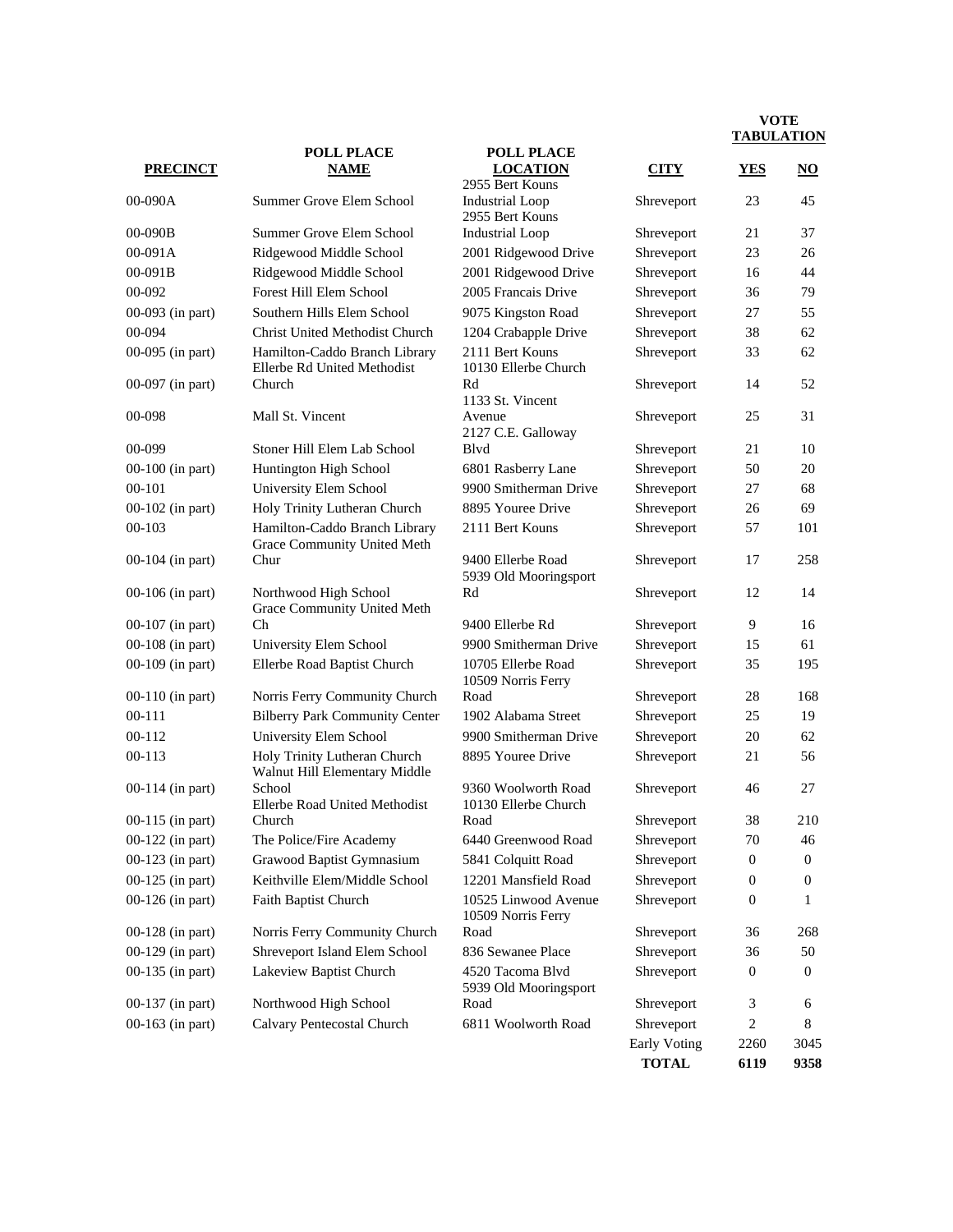The polling places above specified being the only polling places designated at which to hold the said election, it was therefore shown that there was a total of 6131 votes cast **IN FAVOR OF** the Proposition No. 2 and a total of 9380 votes cast **AGAINST** the Proposition as hereinabove set forth. **THE PROPOSITION DULY FAILED.**

Therefore, the Governing Authority did declare and proclaim and does hereby declare and proclaim in open and public session that Proposition No. 1 as hereinabove set forth **DULY FAILED** by a majority of the votes cast by the qualified electors voting at the said special election held in the City on Saturday, December 11, 2021.

# [THE REMAINDER OF THIS PAGE INTENTIONALLY BLANK]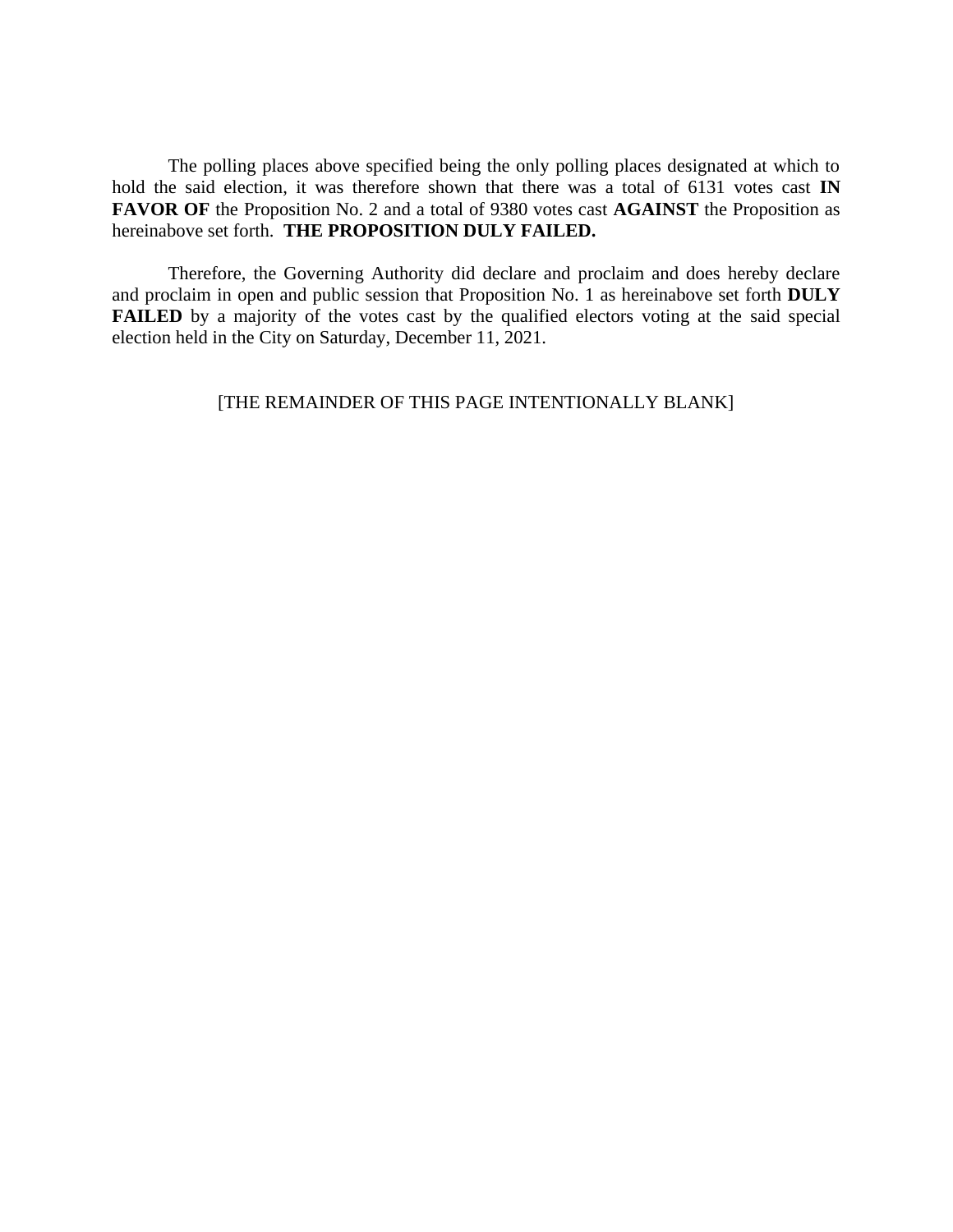There was found by said count and canvass that the following votes had been cast at the said special election in favor of and against, respectively, the proposition as hereinabove set forth at the following polling places, to-wit:

#### **PROPOSITION NO. 3**

Shall the City of Shreveport, State of Louisiana (the "City"), (a) incur debt and issue bonds, in one or more series, not exceeding the amount of Sixty-Four Million Seven Hundred Thousand Dollars (\$64,700,000), not exceeding twenty (20) years from date thereof, with interest at a rate or rates not exceeding seven per centum (7.00%) per annum, if taxable and not exceeding five per centum (5.00%) per annum, if tax-exempt (the estimated millage rate to be levied in the first year of issue is 3.75 mills), for the purposes of constructing, acquiring, and/or improving water and sewer systems, along with appurtenances thereto and acquiring necessary buildings, land and/or rights therein, equipment and furnishings therefore, which bonds will be general obligations of the City and will be payable from ad valorem taxes to be levied and collected in the manner provided by Article VI, Section 33 of the Constitution of the State of Louisiana of 1974 and statutory authority supplemental thereto?

#### **LOUISIANA DEPARTMENT OF ELECTIONS & REGISTRATION PRECINCTS LOCATION REPORT FOR THE CITY IN BOSSIER PARISH**

**VOTE**

**Total 15 19**

| <b>PRECINCT</b>   |                                  |                                      |                     | <b>TABULATION</b> |    |  |
|-------------------|----------------------------------|--------------------------------------|---------------------|-------------------|----|--|
|                   | <b>POLL PLACE</b><br><b>NAME</b> | <b>POLL PLACE</b><br><b>LOCATION</b> | <b>CITY</b>         | YES               | NO |  |
| 2-06 (in-part)    | <b>Bossier Elementary School</b> | 322 Colquitt Avenue                  | <b>Bossier City</b> | $\theta$          |    |  |
| $2 - 23$          | Waller Elementary School         | 1130 Patricia Drive                  | <b>Bossier City</b> | 6                 |    |  |
| $4-08C$ (in part) | Elm Grove Middle School          | 4301 Panther Drive                   | <b>Bossier City</b> |                   | 8  |  |
|                   |                                  |                                      | Early Voting        |                   |    |  |

#### **LOUISIANA DEPARTMENT OF ELECTIONS & REGISTRATION PRECINCTS LOCATION REPORT FOR THE CITY IN CADDO PARISH**

|                     |                                                                      |                                                                  |             | <b>VOTE</b><br><b>TABULATION</b> |    |
|---------------------|----------------------------------------------------------------------|------------------------------------------------------------------|-------------|----------------------------------|----|
| <b>PRECINCT</b>     | <b>POLL PLACE</b><br><b>NAME</b><br>Sulsa at Shreveport Mulitpurpose | <b>POLL PLACE</b><br><b>LOCATION</b><br>Martin<br>3050<br>Luther | <b>CITY</b> | <b>YES</b>                       | NO |
| 00-001              | Center                                                               | King Jr. Dr.                                                     | Shreveport  | 13                               | 13 |
| 00-002 (in part)    | Willow Point Baptist Church<br>Oak Park Elementary/Middle            | 550 S. Lakeshore Dr.                                             | Shreveport  | 65                               | 86 |
| 00-003              | School                                                               | 4331 Henry Street                                                | Shreveport  | 34                               | 40 |
| 00-004              | Southern Hills Elementary School<br>Cherokee<br>Park<br>Elementary   | 9075 Kingston Rd.                                                | Shreveport  | 55                               | 38 |
| $00-005A$ (in part) | School<br>Park<br>Cherokee<br>Elementary                             | 2010 Algonquin Trail                                             | Shreveport  | 73                               | 65 |
| $00-005B$ (in part) | School                                                               | 2010 Algonquin Trail                                             | Shreveport  | 2                                | 4  |
| $00 - 006$          | Hill<br>Elementary<br>Lab<br>Stoner                                  | 2127 C.E. Galloway                                               | Shreveport  | 4                                | 2  |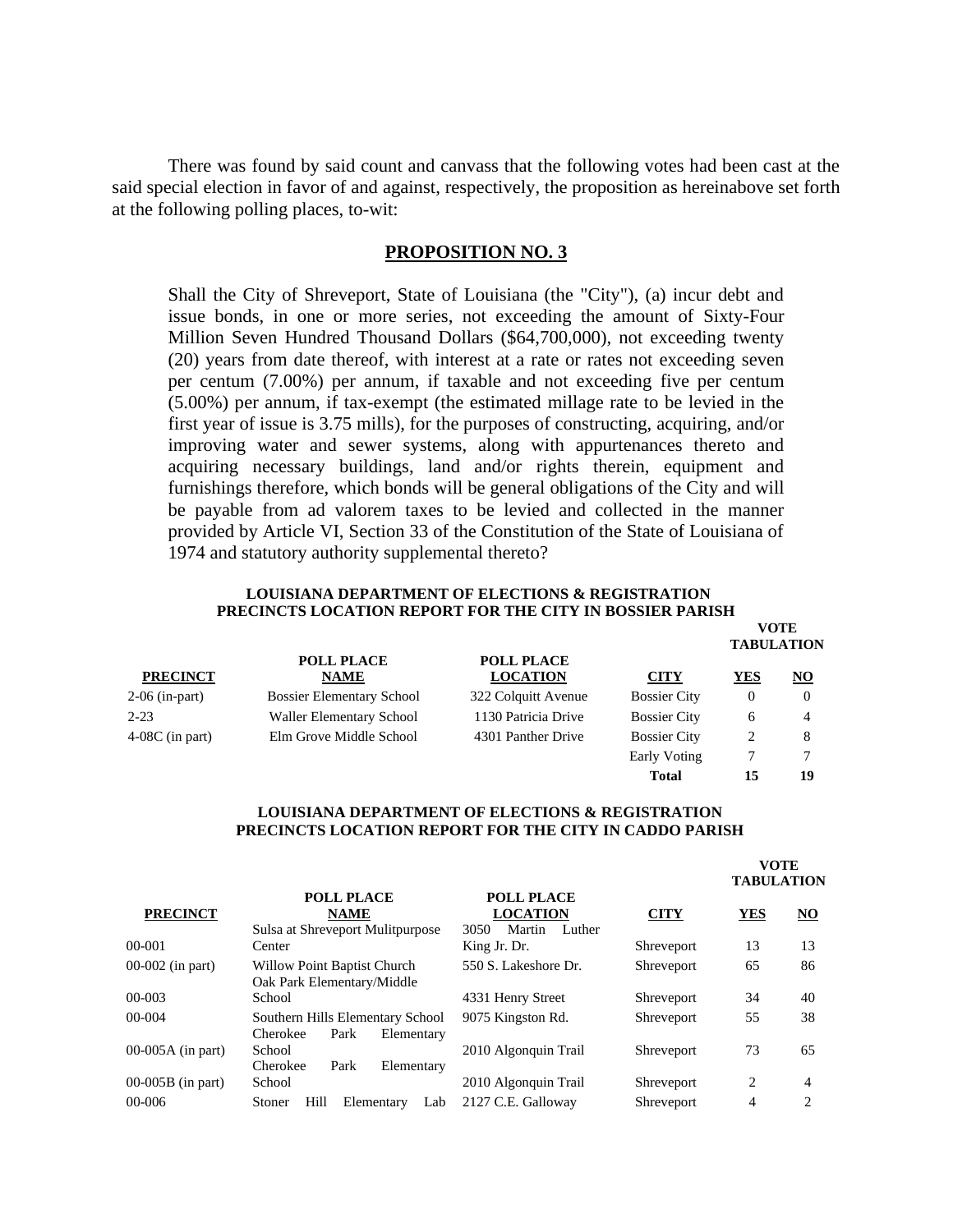|                  |                                                                  |                                              |             | <b>IADULATION</b> |                     |
|------------------|------------------------------------------------------------------|----------------------------------------------|-------------|-------------------|---------------------|
| <b>PRECINCT</b>  | <b>POLL PLACE</b><br><b>NAME</b><br>School                       | <b>POLL PLACE</b><br><b>LOCATION</b><br>Blyd | <b>CITY</b> | <b>YES</b>        | $\overline{\bf NO}$ |
| 00-007           | Shreveport City Baptist Church                                   | 2810 Knight Street                           | Shreveport  | 19                | 29                  |
| 00-008           | Shreveport City Baptist Church                                   | 2810 Knight Street                           | Shreveport  | 41                | 52                  |
| 00-009           | Shreveport Island Elem. School                                   | 836 Sewanee Place                            | Shreveport  | 24                | 67                  |
| 00-010           | A C Steere Elementary School                                     | 4009 Youree Drive                            | Shreveport  | 51                | 77                  |
| $00 - 011$       | Broadmoor Middle Lab School                                      | 441 Atlantic Ave                             | Shreveport  | 33                | 81                  |
| 00-012           | Broadmoor Middle Lab School                                      | 441 Atlantic Ave                             | Shreveport  | 58                | 83                  |
| 00-013           | Broadmoor Middle Lab School                                      | 441 Atlantic Ave                             | Shreveport  | 74                | 160                 |
| 00-014           | Broadmoor Middle Lab School                                      | 441 Atlantic Ave                             | Shreveport  | 26                | 37                  |
| 00-015           | Byrd High School Learning Ctr                                    | 700 Kings Hwy                                | Shreveport  | 49                | 38                  |
| 00-016           | Haynes Ave. Baptist Church                                       | 610 Haynes                                   | Shreveport  | 35                | 94                  |
| 00-017           | Byrd High School Learning Ctr                                    | 700 Kings Hwy                                | Shreveport  | 37                | 39                  |
| 00-020           | Byrd High School Learning Ctr                                    | 700 Kings Hwy                                | Shreveport  | 69                | 83                  |
| $00 - 021$       | South<br>Highland<br>Elementary<br>School                        | 831 Erie Street                              | Shreveport  | 38                | 63                  |
| 00-022           | Broadmoor Middle Lab School                                      | 441 Atlantic Avenue                          | Shreveport  | 60                | 154                 |
| 00-023           |                                                                  | 6215 Fairfield Avenue                        |             | 25                | 21                  |
|                  | Fairfield Ave. Elementary Magnet<br>South Highland Elementary    |                                              | Shreveport  |                   |                     |
| 00-024           | School                                                           | 831 Erie Street<br>2715 Corbitt St/Hearne    | Shreveport  | 57                | 101                 |
| 00-025           | Werner Park Elementary School                                    | Ave Ent                                      | Shreveport  | 24                | 34                  |
| 00-026           | Betty Virginia Park Rec Bldg                                     | 4010 Line Avenue<br>1133 St. Vincent         | Shreveport  | 47                | 68                  |
| 00-027           | Mall St Vincent                                                  | Avenue                                       | Shreveport  | 45                | 50                  |
| 00-028           | Galilee Baptist Church                                           | 1500 Pierre Avenue                           | Shreveport  | 3                 | $\mathbf{1}$        |
| 00-029           | BT Washington New Tech Hs<br>Atkins Branch Shreveport Mem        | 21004 Milam Street                           | Shreveport  | 23                | 29                  |
| 00-030           | Lib                                                              | 3704 Greenwood Rd                            | Shreveport  | 94                | 58                  |
| 00-031           | Galilee Baptist Church                                           | 1500 Pierre Avenue<br>1133 St. Vincent       | Shreveport  | 23                | 35                  |
| 00-032           | Mall St. Vincent<br>Caddo Heights Math/Science                   | Avenue                                       | Shreveport  | 21                | 26                  |
| 00-034           | Elem School                                                      | 1702 Corbitt Street                          | Shreveport  | 35                | 34                  |
| 00-035           | Linwood Public Charter School                                    | 401 W. 70 <sup>th</sup> Street               | Shreveport  | 28                | 12                  |
| 00-036           | <b>Sunset Acres Elem School</b>                                  | 6514 W. Canal Blvd                           | Shreveport  | 40                | 31                  |
| 00-037           | Queensborough Elem School<br>Caddo Middle Career/Technology      | 2701 Catherine Street                        | Shreveport  | 25                | 25                  |
| 00-038           | School<br>J S Clark Microsociety Mid                             | 6310 Clift Avenue                            | Shreveport  | 28                | 28                  |
| 00-039           | School                                                           | 351 Hearne Avenue                            | Shreveport  | 21                | 16                  |
| 00-040           | Credit and Recovery Center<br>Judson Elem Fundamental            | 401 N. Holzman Street                        | Shreveport  | 18                | 10                  |
| 00-041           | Magnet Sc                                                        | 3809 Judson Street                           | Shreveport  | 15                | 7                   |
| 00-043           | Praise Temple Baptist Cathedral                                  | 4725 Greenwood Rd                            | Shreveport  | 13                | 13                  |
| 00-044           | <b>Bilberry Park Community Center</b><br>Judson Elem Fundamental | 1902 Alabama Street                          | Shreveport  | 33                | $\tau$              |
| 00-045 (in part) | <b>Magnet Sc</b>                                                 | 3809 Judson Street                           | Shreveport  | 46                | 30                  |
| 00-046           | Fair Park College Prep HS                                        | 3222 Greenwood Road                          | Shreveport  | 29                | 24                  |
| 00-047 (in part) | Western Hills Baptist Church                                     | 4153 Pines Road                              | Shreveport  | 48                | 59                  |
| 00-048           | Haynes Avenue Baptist Church                                     | 610 Haynes Avenue                            | Shreveport  | 42                | 79                  |
| 00-049A          | Youree Drive Middle School                                       | 6008 Youree Drive                            | Shreveport  | 36                | 76                  |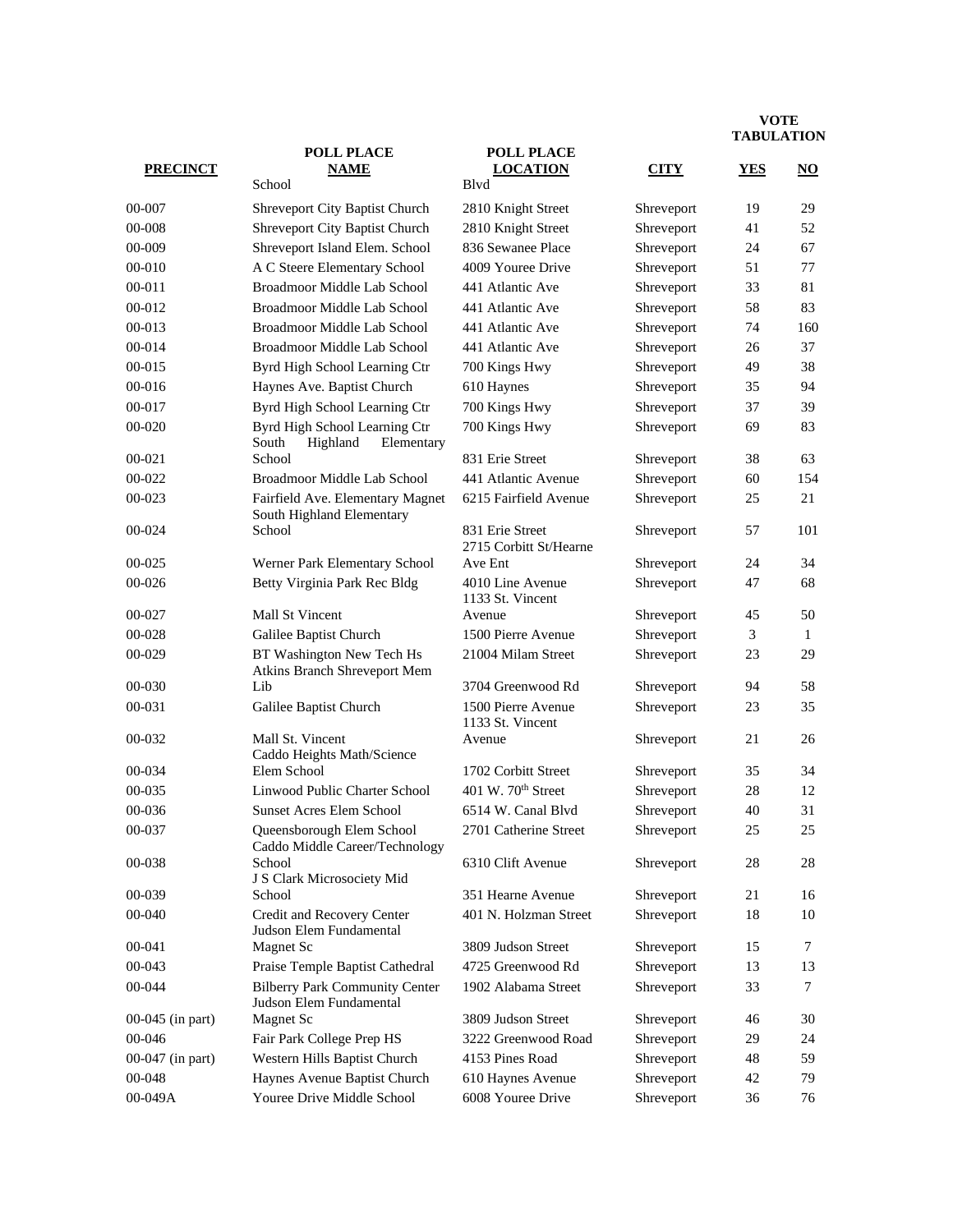|                    |                                                                 |                                            |             | <b>TADULATIO</b> |                        |
|--------------------|-----------------------------------------------------------------|--------------------------------------------|-------------|------------------|------------------------|
| <b>PRECINCT</b>    | <b>POLL PLACE</b><br><b>NAME</b>                                | <b>POLL PLACE</b><br><b>LOCATION</b>       | <b>CITY</b> | <b>YES</b>       | $\overline{\text{NO}}$ |
| 00-049B            | Youree Drive Middle School                                      | 6008 Youree Drive                          | Shreveport  | 26               | 72                     |
| 00-050             | Caddo Middle Magnet School                                      | 7635 Cornelious Lane                       | Shreveport  | 59               | 28                     |
| 00-051             | 81 <sup>st</sup> Street Ece Center                              | 8108 Fairfield Avenue                      | Shreveport  | 59               | 38                     |
| 00-052             | Woodlawn Leadership Academy                                     | 7340 Wyngate Blvd                          | Shreveport  | 26               | 12                     |
| 00-053             | <b>Sunset Acres Elem School</b><br>Judson Elem Fundamental      | 6514 W. Canal Blvd                         | Shreveport  | 21               | 16                     |
| 00-054             | <b>Magnet Sc</b>                                                | 3809 Judson St.                            | Shreveport  | 39               | 18                     |
| 00-055 (in part)   | Praise Temple Baptist Cathedral                                 | 4725 Greenwood Road                        | Shreveport  | 24               | 17                     |
| 00-056 (in part)   | University Elementary School                                    | 9900 Smitherman Drive                      | Shreveport  | 43               | 108                    |
| 00-057             | Pine Grove Elementary School<br>Caddo Heights Math/Science      | 1700 Caldwell Street                       | Shreveport  | 34               | 18                     |
| 00-058             | Elem Sch                                                        | 1702 Corbitt Street                        | Shreveport  | 43               | 27                     |
| 00-059             | Linwood Public Charter School                                   | 401 W. 70 <sup>th</sup> Street             | Shreveport  | 25               | 22                     |
| 00-060             | Morning Star Baptist Church                                     | 5340 Jewella Avenue                        | Shreveport  | 35               | 14                     |
| 00-061             | Morning Star Baptist Church                                     | 5340 Jewella Avenue                        | Shreveport  | 33               | 24                     |
| $00-062$ (in part) | Southwood High School                                           | 9000 Walker Road<br>3131 Ardis Taylor      | Shreveport  | 73               | 33                     |
| $00-063$ (in part) | Summerfield Elem School                                         | Drive<br>2127 C E Galloway                 | Shreveport  | 41               | 36                     |
| 00-064             | Stoner Hill Elem Lab School                                     | Blvd                                       | Shreveport  | 29               | 19                     |
| 00-065             | Southwood High School                                           | 9000 Walker Road                           | Shreveport  | 35               | 30                     |
| 00-067             | Galilee Baptist Church<br>Cedar Grove/Line Avenue               | 150 Pierre Avenue                          | Shreveport  | 22               | 16                     |
| 00-068             | Library                                                         | 8303 Line Avenue                           | Shreveport  | 51               | 113                    |
| 00-069 (in part)   | Westwood Elem School                                            | 7325 Jewella Avenue                        | Shreveport  | 45               | 38                     |
| 00-070             | Westwood Elem School<br>J S Clark Microsociety Mid              | 7325 Jewella Avenue                        | Shreveport  | 56               | 39                     |
| 00-071             | School                                                          | 351 Hearne Avenue                          | Shreveport  | 30               | 20                     |
| 00-072 (in part)   | University Elem School                                          | 9900 Smitherman Drive                      | Shreveport  | 13               | 51                     |
| 00-073 (in part)   | David Raines Center<br>Sulsa at Shreveport Multipurpose         | 1625 David Raines Rd<br>3050 Martin Luther | Shreveport  | 60               | 50                     |
| 00-074             | Center<br>Cedar Grove/Line Avenue                               | King Jr. Dr.                               | Shreveport  | 10               | 7                      |
| $00-075$ (in part) | Library                                                         | 8303 Line Avenue                           | Shreveport  | 52               | 151                    |
| 00-076             | University Elementary School                                    | 9900 Smitherman Drive                      | Shreveport  | 43               | 78                     |
| 00-077 (in part)   | Holy Trinity Lutheran Church                                    | 8895 Youree Drive                          | Shreveport  | 46               | 126                    |
| 00-078 (in part)   | Calvary Baptist Church                                          | 9333 Linwood Avenue                        | Shreveport  | 14               | 17                     |
| 00-079 (in part)   | Calvary Baptist Church                                          | 9333 Linwood Avenue                        | Shreveport  | 47               | 24                     |
| 00-080             | Morning Star Baptist Church<br>Sulsa at Shreveport Multipurpose | 5340 Jewella Avenue<br>3050 Martin Luther  | Shreveport  | 19               | 22                     |
| 00-081 (in part)   | Center                                                          | King Jr. Drive                             | Shreveport  | 33               | 18                     |
| 00-082             | North Highlands Elem School                                     | 885 Poleman Road                           | Shreveport  | 40               | 58                     |
| 00-083 (in part)   | Western Hills Baptist Church                                    | 4153 Pines Road                            | Shreveport  | 40               | 39                     |
| 00-084 (in part)   | Western Hills Baptist Church                                    | 4153 Pines Road                            | Shreveport  | 84               | 51                     |
| 00-085 (in part)   | Huntington High School                                          | 6801 Rasberry Lane                         | Shreveport  | 48               | 46                     |
| 00-086             | Oak Park Elem/Middle School                                     | 4331 Henry Street                          | Shreveport  | 37               | 17                     |
| 00-087 (in part)   | Huntington High School<br>Walnut Hill Elementary Middle         | 6801 Rasberry Lane                         | Shreveport  | 58               | 30                     |
| 00-088 (in part)   | School                                                          | 9360 Woolworth Road<br>3131 Ardis Taylor   | Shreveport  | 38               | 41                     |
| 00-089 (in part)   | Summerfield Elem School                                         | Drive                                      | Shreveport  | 46               | 67                     |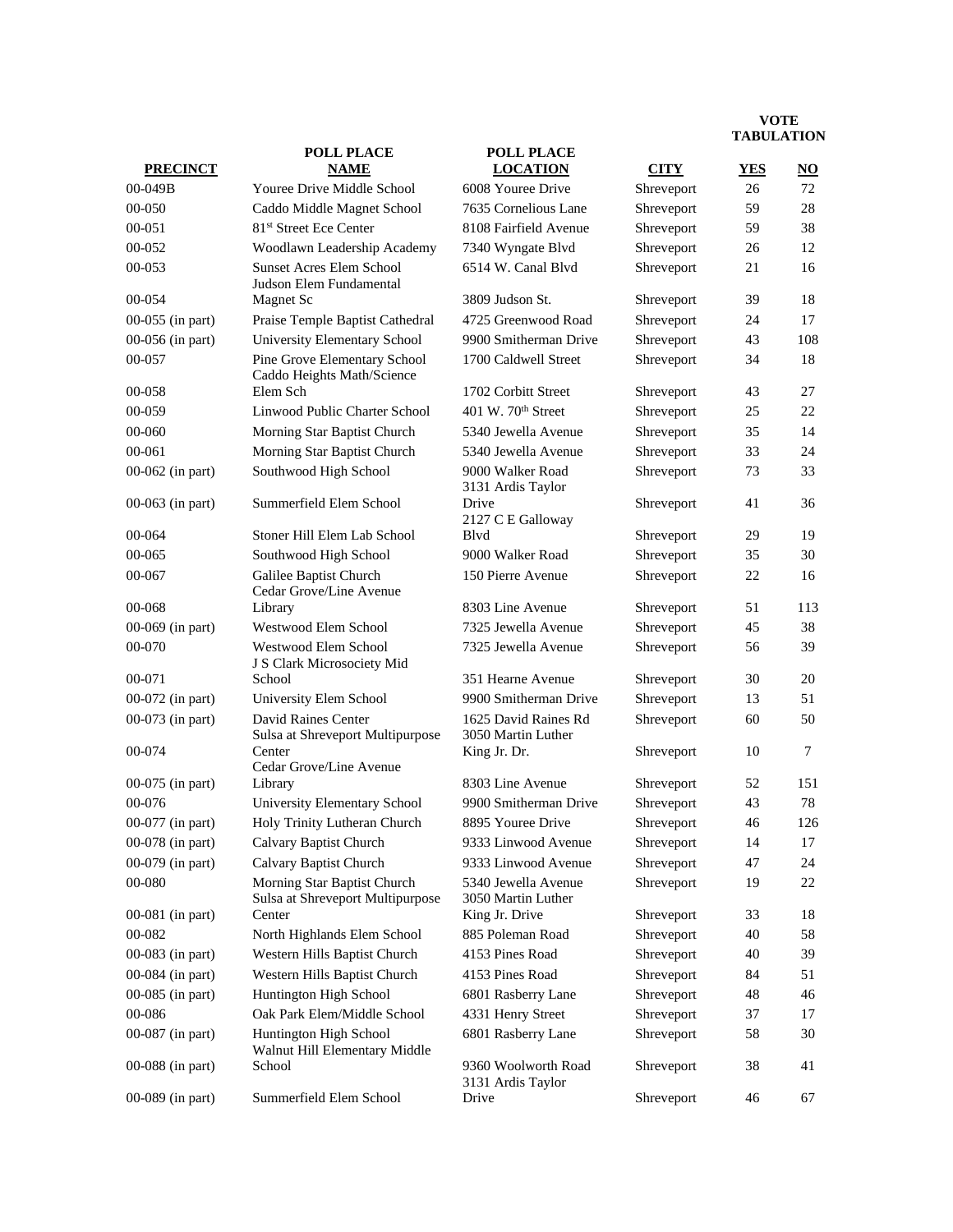**TOTAL 7155 8335**

|                    | <b>POLL PLACE</b>                                             | <b>POLL PLACE</b>                           |              |                  |                     |
|--------------------|---------------------------------------------------------------|---------------------------------------------|--------------|------------------|---------------------|
| <b>PRECINCT</b>    | <b>NAME</b>                                                   | <b>LOCATION</b>                             | <b>CITY</b>  | <b>YES</b>       | $\overline{\bf NO}$ |
| $00-090A$          |                                                               | 2955 Bert Kouns                             |              |                  |                     |
|                    | Summer Grove Elem School                                      | <b>Industrial Loop</b><br>2955 Bert Kouns   | Shreveport   | 28               | 38                  |
| 00-090B            | Summer Grove Elem School                                      | Industrial Loop                             | Shreveport   | 25               | 33                  |
| 00-091A            | Ridgewood Middle School                                       | 2001 Ridgewood Drive                        | Shreveport   | 26               | 24                  |
| 00-091B            | Ridgewood Middle School                                       | 2001 Ridgewood Drive                        | Shreveport   | 22               | 40                  |
| 00-092             | Forest Hill Elem School                                       | 2005 Francais Drive                         | Shreveport   | 46               | 70                  |
| 00-093 (in part)   | Southern Hills Elem School                                    | 9075 Kingston Road                          | Shreveport   | 31               | 49                  |
| 00-094             | <b>Christ United Methodist Church</b>                         | 1204 Crabapple Drive                        | Shreveport   | 37               | 62                  |
| 00-095 (in part)   | Hamilton-Caddo Branch Library<br>Ellerbe Rd United Methodist  | 2111 Bert Kouns<br>10130 Ellerbe Church     | Shreveport   | 33               | 62                  |
| 00-097 (in part)   | Church                                                        | Rd<br>1133 St. Vincent                      | Shreveport   | 19               | 47                  |
| 00-098             | Mall St. Vincent                                              | Avenue<br>2127 C.E. Galloway                | Shreveport   | 24               | 32                  |
| 00-099             | Stoner Hill Elem Lab School                                   | Blyd                                        | Shreveport   | 22               | 8                   |
| 00-100 (in part)   | Huntington High School                                        | 6801 Rasberry Lane                          | Shreveport   | 52               | 18                  |
| $00 - 101$         | University Elem School                                        | 9900 Smitherman Drive                       | Shreveport   | 34               | 61                  |
| 00-102 (in part)   | Holy Trinity Lutheran Church                                  | 8895 Youree Drive                           | Shreveport   | 40               | 55                  |
| $00 - 103$         | Hamilton-Caddo Branch Library<br>Grace Community United Meth  | 2111 Bert Kouns                             | Shreveport   | 67               | 92                  |
| 00-104 (in part)   | Chur                                                          | 9400 Ellerbe Road<br>5939 Old Mooringsport  | Shreveport   | 31               | 245                 |
| 00-106 (in part)   | Northwood High School<br>Grace Community United Meth          | Rd                                          | Shreveport   | 15               | 12                  |
| $00-107$ (in part) | Ch                                                            | 9400 Ellerbe Rd                             | Shreveport   | 10               | 15                  |
| 00-108 (in part)   | University Elem School                                        | 9900 Smitherman Drive                       | Shreveport   | 20               | 56                  |
| 00-109 (in part)   | Ellerbe Road Baptist Church                                   | 10705 Ellerbe Road<br>10509 Norris Ferry    | Shreveport   | 44               | 186                 |
| $00-110$ (in part) | Norris Ferry Community Church                                 | Road                                        | Shreveport   | 28               | 169                 |
| $00 - 111$         | <b>Bilberry Park Community Center</b>                         | 1902 Alabama Street                         | Shreveport   | 26               | 18                  |
| 00-112             | University Elem School                                        | 9900 Smitherman Drive                       | Shreveport   | 32               | 51                  |
| $00 - 113$         | Holy Trinity Lutheran Church<br>Walnut Hill Elementary Middle | 8895 Youree Drive                           | Shreveport   | 25               | 53                  |
| 00-114 (in part)   | School<br>Ellerbe Road United Methodist                       | 9360 Woolworth Road<br>10130 Ellerbe Church | Shreveport   | 51               | 20                  |
| 00-115 (in part)   | Church                                                        | Road                                        | Shreveport   | 49               | 200                 |
| $00-122$ (in part) | The Police/Fire Academy                                       | 6440 Greenwood Road                         | Shreveport   | 78               | 40                  |
| 00-123 (in part)   | Grawood Baptist Gymnasium                                     | 5841 Colquitt Road                          | Shreveport   | $\boldsymbol{0}$ | 0                   |
| 00-125 (in part)   | Keithville Elem/Middle School                                 | 12201 Mansfield Road                        | Shreveport   | $\boldsymbol{0}$ | $\boldsymbol{0}$    |
| 00-126 (in part)   | Faith Baptist Church                                          | 10525 Linwood Avenue<br>10509 Norris Ferry  | Shreveport   | $\boldsymbol{0}$ | 1                   |
| 00-128 (in part)   | Norris Ferry Community Church                                 | Road                                        | Shreveport   | 52               | 253                 |
| 00-129 (in part)   | Shreveport Island Elem School                                 | 836 Sewanee Place                           | Shreveport   | 35               | 50                  |
| 00-135 (in part)   | Lakeview Baptist Church                                       | 4520 Tacoma Blvd<br>5939 Old Mooringsport   | Shreveport   | $\boldsymbol{0}$ | $\boldsymbol{0}$    |
| 00-137 (in part)   | Northwood High School                                         | Road                                        | Shreveport   | $\mathfrak{Z}$   | 6                   |
| 00-163 (in part)   | Calvary Pentecostal Church                                    | 6811 Woolworth Road                         | Shreveport   | $\sqrt{2}$       | 8                   |
|                    |                                                               |                                             | Early Voting | 2892             | 2431                |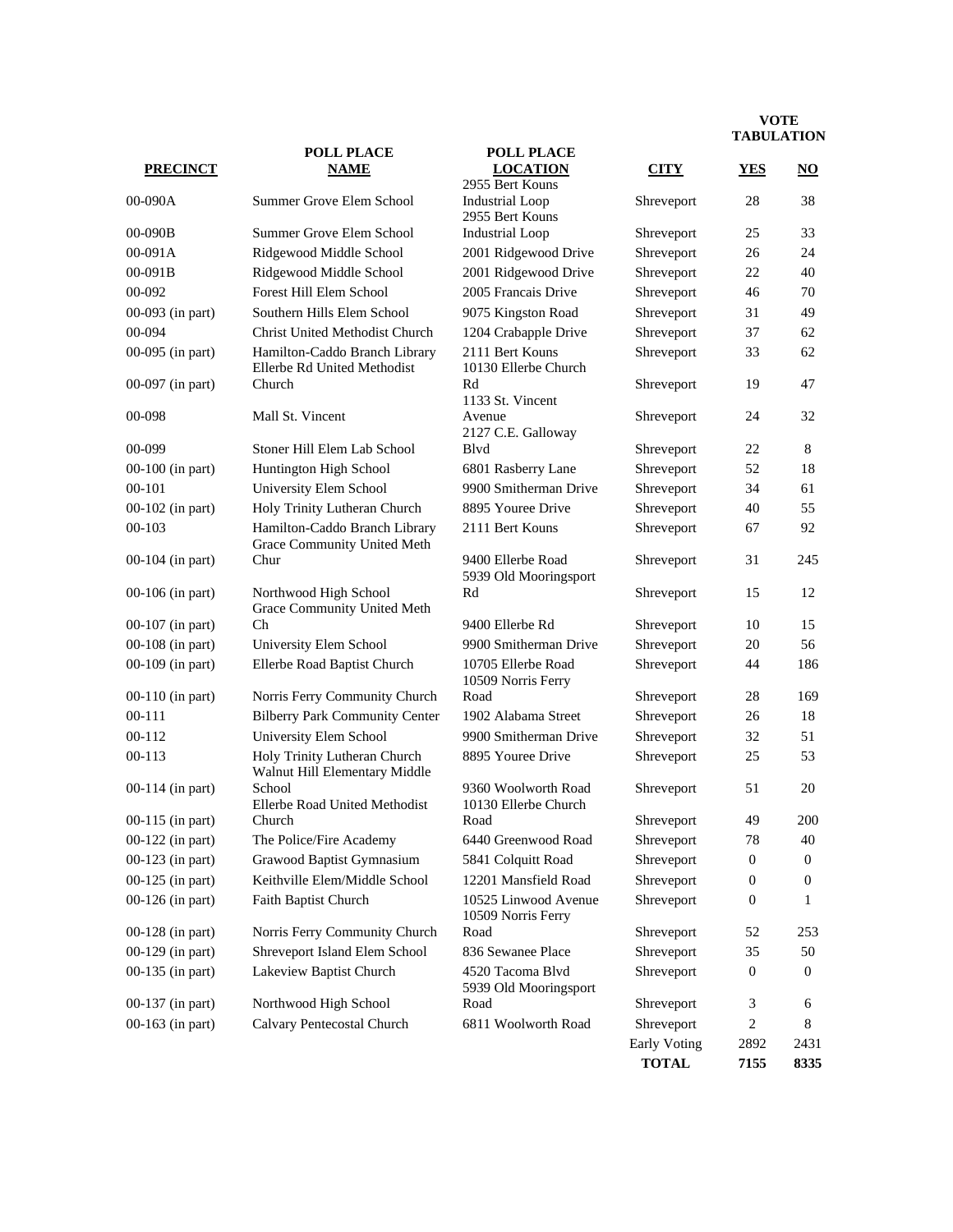The polling places above specified being the only polling places designated at which to hold the said election, it was therefore shown that there was a total of 7170 votes cast **IN FAVOR OF** the Proposition No. 3 and a total of 8354 votes cast **AGAINST** the Proposition as hereinabove set forth. **THE PROPOSITION DULY FAILED.**

Therefore, the Governing Authority did declare and proclaim and does hereby declare and proclaim in open and public session that Proposition No. 3 as hereinabove set forth **DULY FAILED** by a majority of the votes cast by the qualified electors voting at the said special election held in the City on Saturday, December 11, 2021.

# [THE REMAINDER OF THIS PAGE INTENTIONALLY BLANK]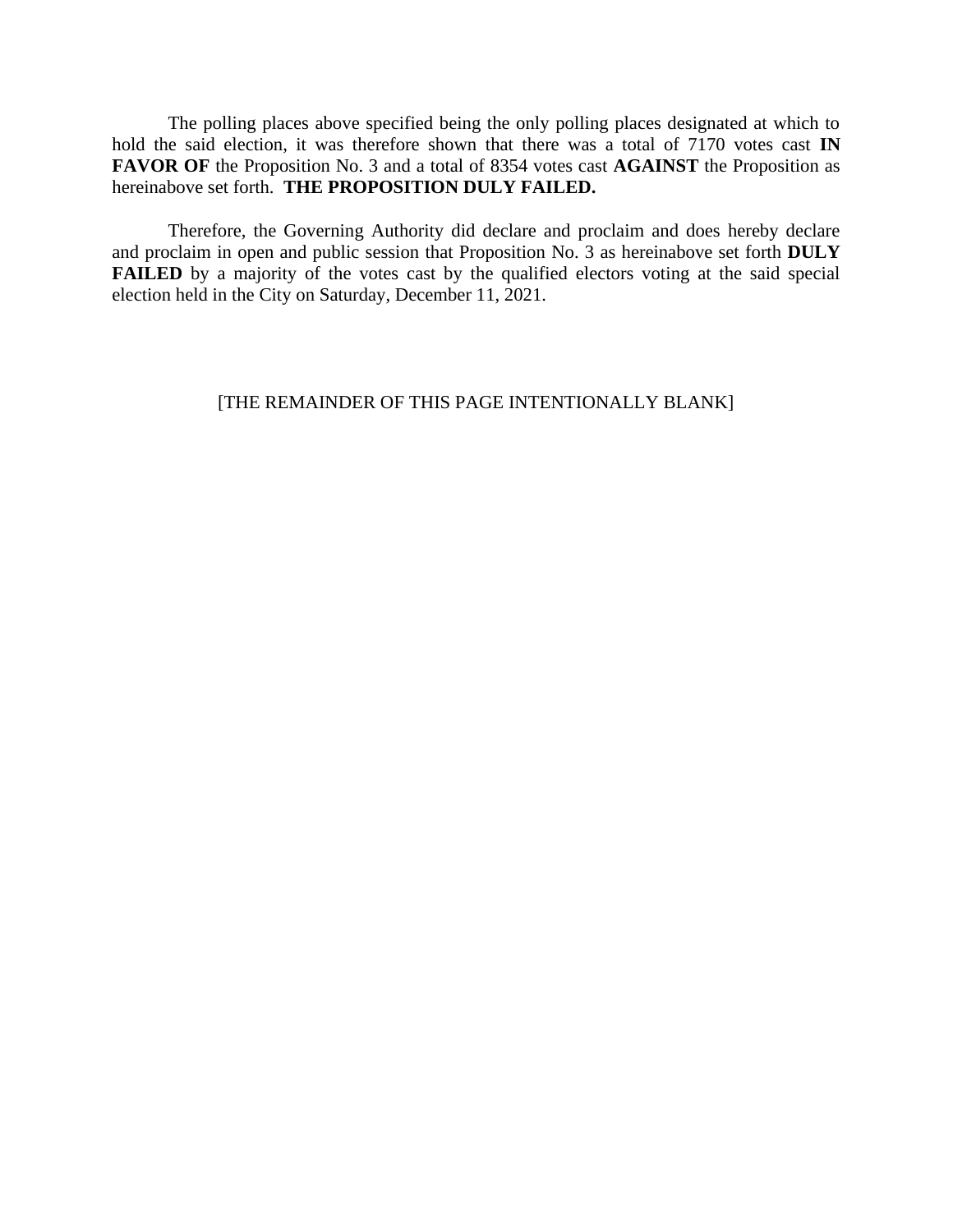#### **PROPOSITION NO. 4**

Shall the City of Shreveport, State of Louisiana (the "City"), (a) incur debt and issue bonds, in one or more series, not exceeding the amount of Sixty-Three Million Three Hundred Seventy-Five Thousand Dollars (\$63,375,000), not exceeding twenty (20) years from date thereof, with interest at a rate or rates not exceeding seven per centum (7.00%) per annum, if taxable and not exceeding five per centum (5.00%) per annum, if tax-exempt (the estimated millage rate to be levied in the first year of issue is 3.75 mills), for the purposes of constructing, acquiring, and/or improving streets, highways, bridges, and drainage systems, along with appurtenances thereto and acquiring necessary buildings, land and/or rights therein, equipment and furnishings therefore, which bonds will be general obligations of the City and will be payable from ad valorem taxes to be levied and collected in the manner provided by Article VI, Section 33 of the Constitution of the State of Louisiana of 1974 and statutory authority supplemental thereto?

#### **LOUISIANA DEPARTMENT OF ELECTIONS & REGISTRATION PRECINCTS LOCATION REPORT FOR THE CITY IN BOSSIER PARISH**

**VOTE**

| <b>PRECINCT</b>   |                                  |                                      |                     | VOLE<br><b>TABULATION</b> |                           |  |
|-------------------|----------------------------------|--------------------------------------|---------------------|---------------------------|---------------------------|--|
|                   | <b>POLL PLACE</b><br><b>NAME</b> | <b>POLL PLACE</b><br><b>LOCATION</b> | <b>CITY</b>         | YES                       | $\underline{\mathbf{NO}}$ |  |
| 2-06 (in-part)    | <b>Bossier Elementary School</b> | 322 Colquitt Avenue                  | <b>Bossier City</b> | $\theta$                  | $\Omega$                  |  |
| $2 - 23$          | Waller Elementary School         | 1130 Patricia Drive                  | <b>Bossier City</b> | 6                         | 4                         |  |
| $4-08C$ (in part) | Elm Grove Middle School          | 4301 Panther Drive                   | <b>Bossier City</b> | 3                         | 8                         |  |
|                   |                                  |                                      | Early Voting        | 4                         | 10                        |  |
|                   |                                  |                                      | <b>Total</b>        | 13                        | 22                        |  |

#### **LOUISIANA DEPARTMENT OF ELECTIONS & REGISTRATION PRECINCTS LOCATION REPORT FOR THE CITY IN CADDO PARISH**

|                                                                    |                                                       |                   | <b>VOTE</b><br>TABULATION |                |
|--------------------------------------------------------------------|-------------------------------------------------------|-------------------|---------------------------|----------------|
| <b>NAME</b>                                                        | <b>LOCATION</b><br>3050<br>Martin<br>Luther           | <b>CITY</b>       | <b>YES</b>                | NO             |
| Center                                                             | King Jr. Dr.                                          | Shreveport        | 15                        | 10             |
| Willow Point Baptist Church<br>Oak Park Elementary/Middle          | 550 S. Lakeshore Dr.                                  | Shreveport        | 65                        | 86             |
| School                                                             | 4331 Henry Street                                     | Shreveport        | 40                        | 35             |
| Southern Hills Elementary School<br>Cherokee<br>Park<br>Elementary | 9075 Kingston Rd.                                     | Shreveport        | 55                        | 40             |
| School<br>Cherokee<br>Park<br>Elementary                           | 2010 Algonquin Trail                                  | Shreveport        | 73                        | 65             |
| School<br>Hill<br>Elementary<br>Stoner<br>Lab                      | 2010 Algonquin Trail<br>2127 C.E. Galloway            | Shreveport        | 3                         | $\overline{4}$ |
| School                                                             | Blyd                                                  | Shreveport        | $\overline{4}$            | 2              |
| <b>Shreveport City Baptist Church</b>                              | 2810 Knight Street                                    | Shreveport        | 18                        | 30             |
| <b>Shreveport City Baptist Church</b>                              | 2810 Knight Street                                    | Shreveport        | 42                        | 53             |
| Shreveport Island Elem. School                                     | 836 Sewanee Place                                     | Shreveport        | 26                        | 65             |
| A C Steere Elementary School                                       | 4009 Youree Drive                                     | Shreveport        | 51                        | 77             |
|                                                                    | <b>POLL PLACE</b><br>Sulsa at Shreveport Mulitpurpose | <b>POLL PLACE</b> |                           |                |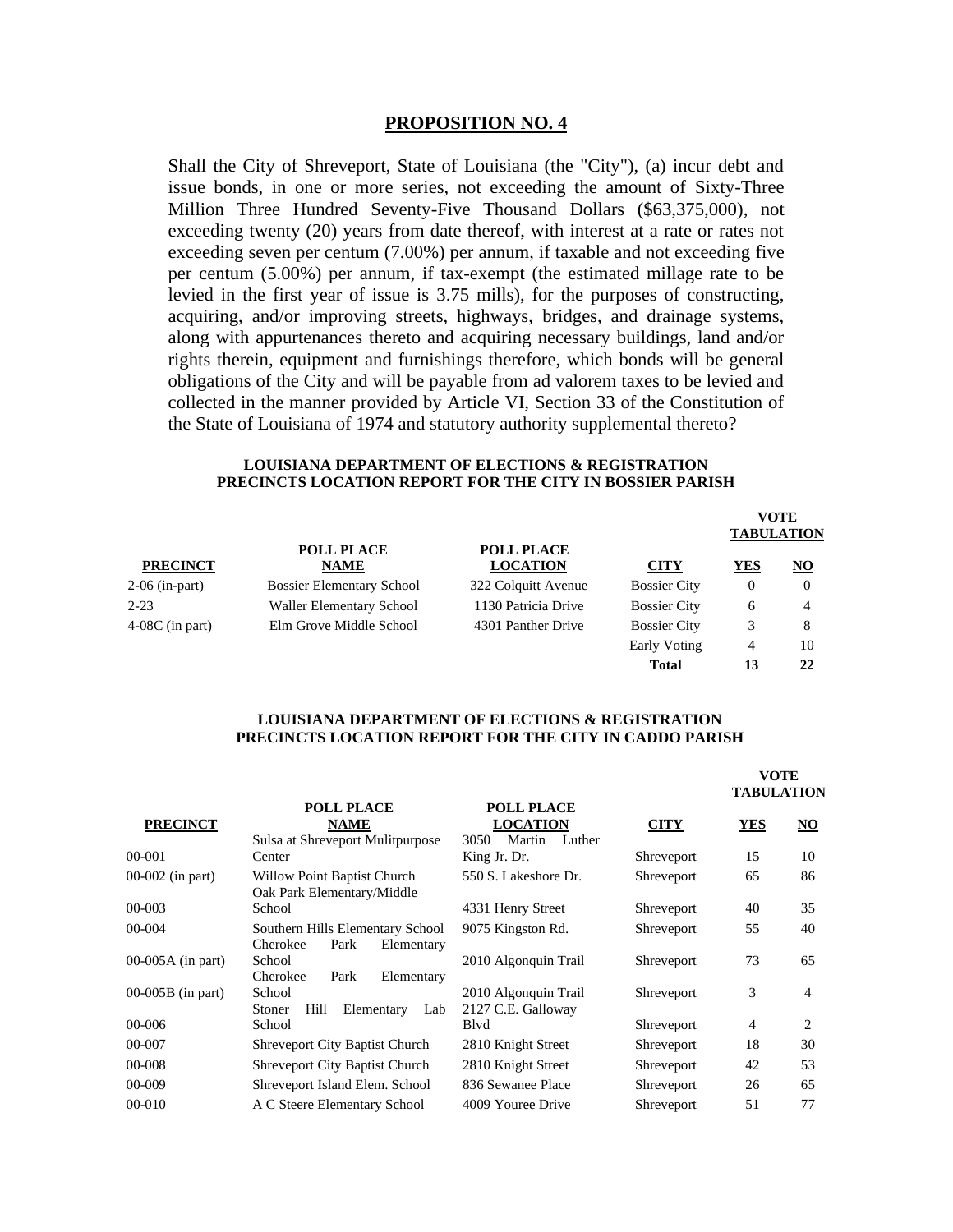|                  | <b>POLL PLACE</b>                                                | <b>POLL PLACE</b>                         |             |            |           |
|------------------|------------------------------------------------------------------|-------------------------------------------|-------------|------------|-----------|
| <b>PRECINCT</b>  | <b>NAME</b>                                                      | <b>LOCATION</b>                           | <b>CITY</b> | <b>YES</b> | <u>NO</u> |
| $00 - 011$       | Broadmoor Middle Lab School                                      | 441 Atlantic Ave                          | Shreveport  | 34         | 79        |
| 00-012           | Broadmoor Middle Lab School                                      | 441 Atlantic Ave                          | Shreveport  | 58         | 83        |
| 00-013           | Broadmoor Middle Lab School                                      | 441 Atlantic Ave                          | Shreveport  | 76         | 158       |
| 00-014           | Broadmoor Middle Lab School                                      | 441 Atlantic Ave                          | Shreveport  | 23         | 39        |
| 00-015           | Byrd High School Learning Ctr                                    | 700 Kings Hwy                             | Shreveport  | 45         | 42        |
| 00-016           | Haynes Ave. Baptist Church                                       | 610 Haynes                                | Shreveport  | 38         | 92        |
| 00-017           | Byrd High School Learning Ctr                                    | 700 Kings Hwy                             | Shreveport  | 34         | 41        |
| 00-020           | Byrd High School Learning Ctr<br>South<br>Highland<br>Elementary | 700 Kings Hwy                             | Shreveport  | 65         | 88        |
| $00 - 021$       | School                                                           | 831 Erie Street                           | Shreveport  | 41         | 61        |
| 00-022           | Broadmoor Middle Lab School                                      | 441 Atlantic Avenue                       | Shreveport  | 56         | 158       |
| 00-023           | Fairfield Ave. Elementary Magnet<br>South Highland Elementary    | 6215 Fairfield Avenue                     | Shreveport  | 25         | 22        |
| 00-024           | School                                                           | 831 Erie Street<br>2715 Corbitt St/Hearne | Shreveport  | 58         | 100       |
| 00-025           | Werner Park Elementary School                                    | Ave Ent                                   | Shreveport  | 26         | 33        |
| 00-026           | Betty Virginia Park Rec Bldg                                     | 4010 Line Avenue<br>1133 St. Vincent      | Shreveport  | 46         | 68        |
| 00-027           | Mall St Vincent                                                  | Avenue                                    | Shreveport  | 45         | 50        |
| 00-028           | Galilee Baptist Church                                           | 1500 Pierre Avenue                        | Shreveport  | 3          | 1         |
| 00-029           | BT Washington New Tech Hs<br>Atkins Branch Shreveport Mem        | 21004 Milam Street                        | Shreveport  | 23         | 29        |
| 00-030           | Lib                                                              | 3704 Greenwood Rd                         | Shreveport  | 95         | 56        |
| 00-031           | Galilee Baptist Church                                           | 1500 Pierre Avenue<br>1133 St. Vincent    | Shreveport  | 24         | 36        |
| 00-032           | Mall St. Vincent<br>Caddo Heights Math/Science                   | Avenue                                    | Shreveport  | 21         | 25        |
| 00-034           | Elem School                                                      | 1702 Corbitt Street                       | Shreveport  | 35         | 34        |
| 00-035           | Linwood Public Charter School                                    | 401 W. $70th$ Street                      | Shreveport  | 26         | 13        |
| 00-036           | <b>Sunset Acres Elem School</b>                                  | 6514 W. Canal Blvd                        | Shreveport  | 42         | 29        |
| 00-037           | Queensborough Elem School<br>Caddo Middle Career/Technology      | 2701 Catherine Street                     | Shreveport  | 24         | 27        |
| 00-038           | School<br>J S Clark Microsociety Mid                             | 6310 Clift Avenue                         | Shreveport  | 28         | 27        |
| 00-039           | School                                                           | 351 Hearne Avenue                         | Shreveport  | 20         | 16        |
| $00 - 040$       | Credit and Recovery Center<br>Judson Elem Fundamental            | 401 N. Holzman Street                     | Shreveport  | 16         | 12        |
| 00-041           | Magnet Sc                                                        | 3809 Judson Street                        | Shreveport  | 15         | 7         |
| 00-043           | Praise Temple Baptist Cathedral                                  | 4725 Greenwood Rd                         | Shreveport  | 11         | 15        |
| 00-044           | <b>Bilberry Park Community Center</b><br>Judson Elem Fundamental | 1902 Alabama Street                       | Shreveport  | 31         | 11        |
| 00-045 (in part) | <b>Magnet Sc</b>                                                 | 3809 Judson Street                        | Shreveport  | 47         | 29        |
| 00-046           | Fair Park College Prep HS                                        | 3222 Greenwood Road                       | Shreveport  | 27         | 25        |
| 00-047 (in part) | Western Hills Baptist Church                                     | 4153 Pines Road                           | Shreveport  | 51         | 57        |
| 00-048           | Haynes Avenue Baptist Church                                     | 610 Haynes Avenue                         | Shreveport  | 38         | 82        |
| 00-049A          | Youree Drive Middle School                                       | 6008 Youree Drive                         | Shreveport  | 32         | 81        |
| 00-049B          | Youree Drive Middle School                                       | 6008 Youree Drive                         | Shreveport  | 30         | 69        |
| 00-050           | Caddo Middle Magnet School                                       | 7635 Cornelious Lane                      | Shreveport  | 62         | 27        |
| 00-051           | 81st Street Ece Center                                           | 8108 Fairfield Avenue                     | Shreveport  | 59         | 39        |
| 00-052           | Woodlawn Leadership Academy                                      | 7340 Wyngate Blvd                         | Shreveport  | 25         | 13        |
| 00-053           | Sunset Acres Elem School                                         | 6514 W. Canal Blvd                        | Shreveport  | 21         | 17        |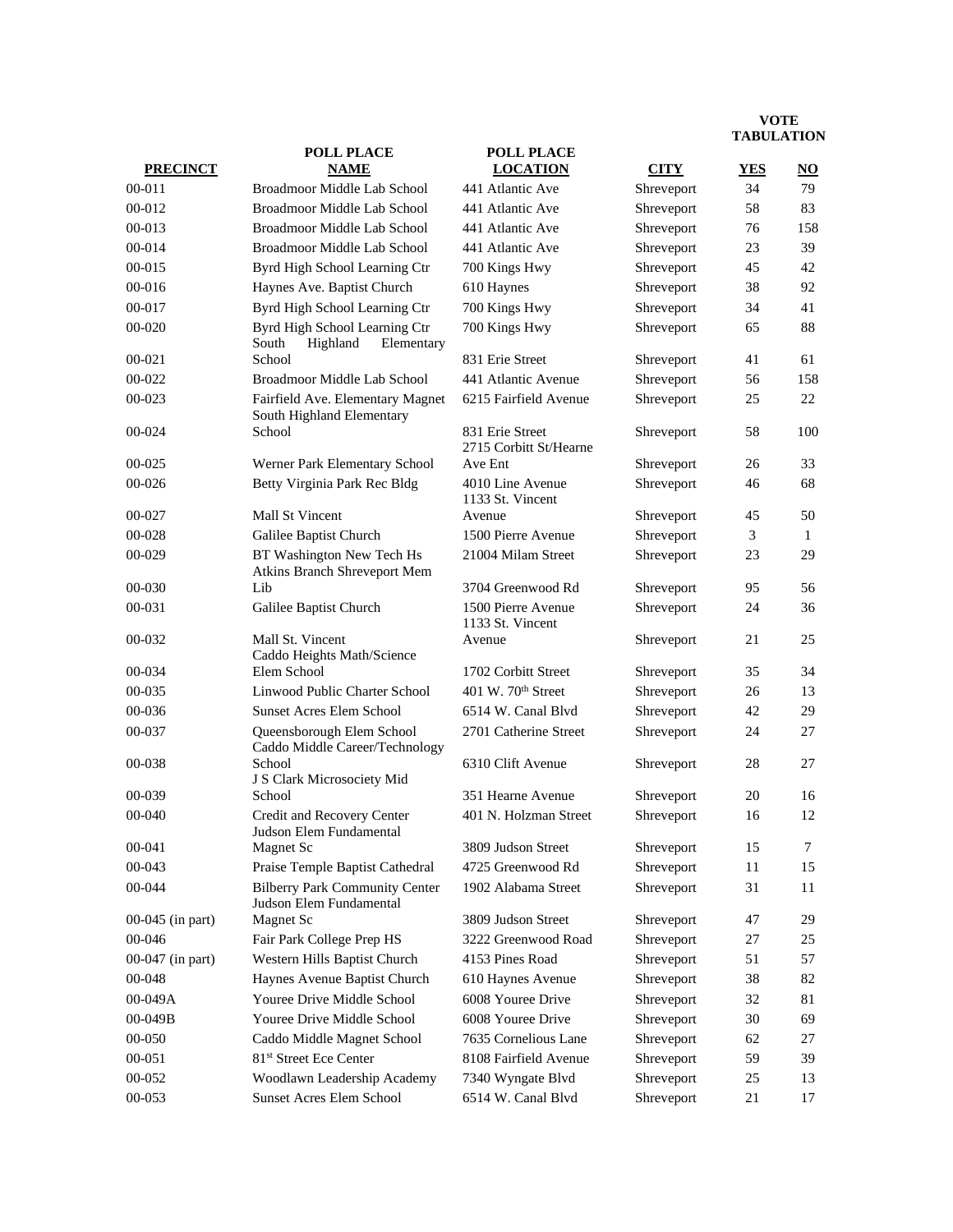|                  | <b>POLL PLACE</b>                                               | <b>POLL PLACE</b>                          |             |                |                           |
|------------------|-----------------------------------------------------------------|--------------------------------------------|-------------|----------------|---------------------------|
| <b>PRECINCT</b>  | <b>NAME</b>                                                     | <b>LOCATION</b>                            | <b>CITY</b> | <b>YES</b>     | $\underline{\mathrm{NO}}$ |
| 00-054           | Judson Elem Fundamental<br><b>Magnet Sc</b>                     | 3809 Judson St.                            | Shreveport  | 40             | 17                        |
| 00-055 (in part) | Praise Temple Baptist Cathedral                                 | 4725 Greenwood Road                        | Shreveport  | 24             | 17                        |
| 00-056 (in part) | University Elementary School                                    | 9900 Smitherman Drive                      | Shreveport  | 42             | 110                       |
| 00-057           | Pine Grove Elementary School                                    | 1700 Caldwell Street                       | Shreveport  | 33             | 19                        |
|                  | Caddo Heights Math/Science                                      |                                            |             |                |                           |
| 00-058           | Elem Sch                                                        | 1702 Corbitt Street                        | Shreveport  | 42             | 28                        |
| 00-059           | Linwood Public Charter School                                   | 401 W. $70th$ Street                       | Shreveport  | 29             | 18                        |
| $00 - 060$       | Morning Star Baptist Church                                     | 5340 Jewella Avenue                        | Shreveport  | 35             | 16                        |
| $00 - 061$       | Morning Star Baptist Church                                     | 5340 Jewella Avenue                        | Shreveport  | 31             | 27                        |
| 00-062 (in part) | Southwood High School                                           | 9000 Walker Road<br>3131 Ardis Taylor      | Shreveport  | 74             | 32                        |
| 00-063 (in part) | Summerfield Elem School                                         | Drive<br>2127 C E Galloway                 | Shreveport  | 41             | 36                        |
| 00-064           | Stoner Hill Elem Lab School                                     | Blvd                                       | Shreveport  | 28             | 20                        |
| 00-065           | Southwood High School                                           | 9000 Walker Road                           | Shreveport  | 36             | 30                        |
| 00-067           | Galilee Baptist Church<br>Cedar Grove/Line Avenue               | 150 Pierre Avenue                          | Shreveport  | 22             | 15                        |
| 00-068           | Library                                                         | 8303 Line Avenue                           | Shreveport  | 51             | 113                       |
| 00-069 (in part) | Westwood Elem School                                            | 7325 Jewella Avenue                        | Shreveport  | 43             | 41                        |
| 00-070           | Westwood Elem School<br>J S Clark Microsociety Mid              | 7325 Jewella Avenue                        | Shreveport  | 62             | 32                        |
| 00-071           | School                                                          | 351 Hearne Avenue                          | Shreveport  | 34             | 18                        |
| 00-072 (in part) | University Elem School                                          | 9900 Smitherman Drive                      | Shreveport  | 15             | 49                        |
| 00-073 (in part) | David Raines Center<br>Sulsa at Shreveport Multipurpose         | 1625 David Raines Rd<br>3050 Martin Luther | Shreveport  | 61             | 53                        |
| 00-074           | Center<br>Cedar Grove/Line Avenue                               | King Jr. Dr.                               | Shreveport  | $\overline{7}$ | 9                         |
| 00-075 (in part) | Library                                                         | 8303 Line Avenue                           | Shreveport  | 54             | 150                       |
| 00-076           | University Elementary School                                    | 9900 Smitherman Drive                      | Shreveport  | 39             | 82                        |
| 00-077 (in part) | Holy Trinity Lutheran Church                                    | 8895 Youree Drive                          | Shreveport  | 46             | 126                       |
| 00-078 (in part) | Calvary Baptist Church                                          | 9333 Linwood Avenue                        | Shreveport  | 15             | 16                        |
| 00-079 (in part) | Calvary Baptist Church                                          | 9333 Linwood Avenue                        | Shreveport  | 50             | 22                        |
| 00-080           | Morning Star Baptist Church<br>Sulsa at Shreveport Multipurpose | 5340 Jewella Avenue<br>3050 Martin Luther  | Shreveport  | 21             | 22                        |
| 00-081 (in part) | Center                                                          | King Jr. Drive                             | Shreveport  | 31             | 20                        |
| 00-082           | North Highlands Elem School                                     | 885 Poleman Road                           | Shreveport  | 41             | 59                        |
| 00-083 (in part) | Western Hills Baptist Church                                    | 4153 Pines Road                            | Shreveport  | 41             | 40                        |
| 00-084 (in part) | Western Hills Baptist Church                                    | 4153 Pines Road                            | Shreveport  | 84             | 50                        |
| 00-085 (in part) | Huntington High School                                          | 6801 Rasberry Lane                         | Shreveport  | 52             | 43                        |
| 00-086           | Oak Park Elem/Middle School                                     | 4331 Henry Street                          | Shreveport  | 39             | 17                        |
| 00-087 (in part) | Huntington High School<br>Walnut Hill Elementary Middle         | 6801 Rasberry Lane                         | Shreveport  | 57             | 31                        |
| 00-088 (in part) | School                                                          | 9360 Woolworth Road<br>3131 Ardis Taylor   | Shreveport  | 37             | 42                        |
| 00-089 (in part) | Summerfield Elem School                                         | Drive<br>2955 Bert Kouns                   | Shreveport  | 47             | 66                        |
| 00-090A          | Summer Grove Elem School                                        | <b>Industrial Loop</b><br>2955 Bert Kouns  | Shreveport  | 25             | 42                        |
| 00-090B          | Summer Grove Elem School                                        | <b>Industrial Loop</b>                     | Shreveport  | 22             | 34                        |
| 00-091A          | Ridgewood Middle School                                         | 2001 Ridgewood Drive                       | Shreveport  | 26             | 24                        |
| 00-091B          | Ridgewood Middle School                                         | 2001 Ridgewood Drive                       | Shreveport  | 19             | 42                        |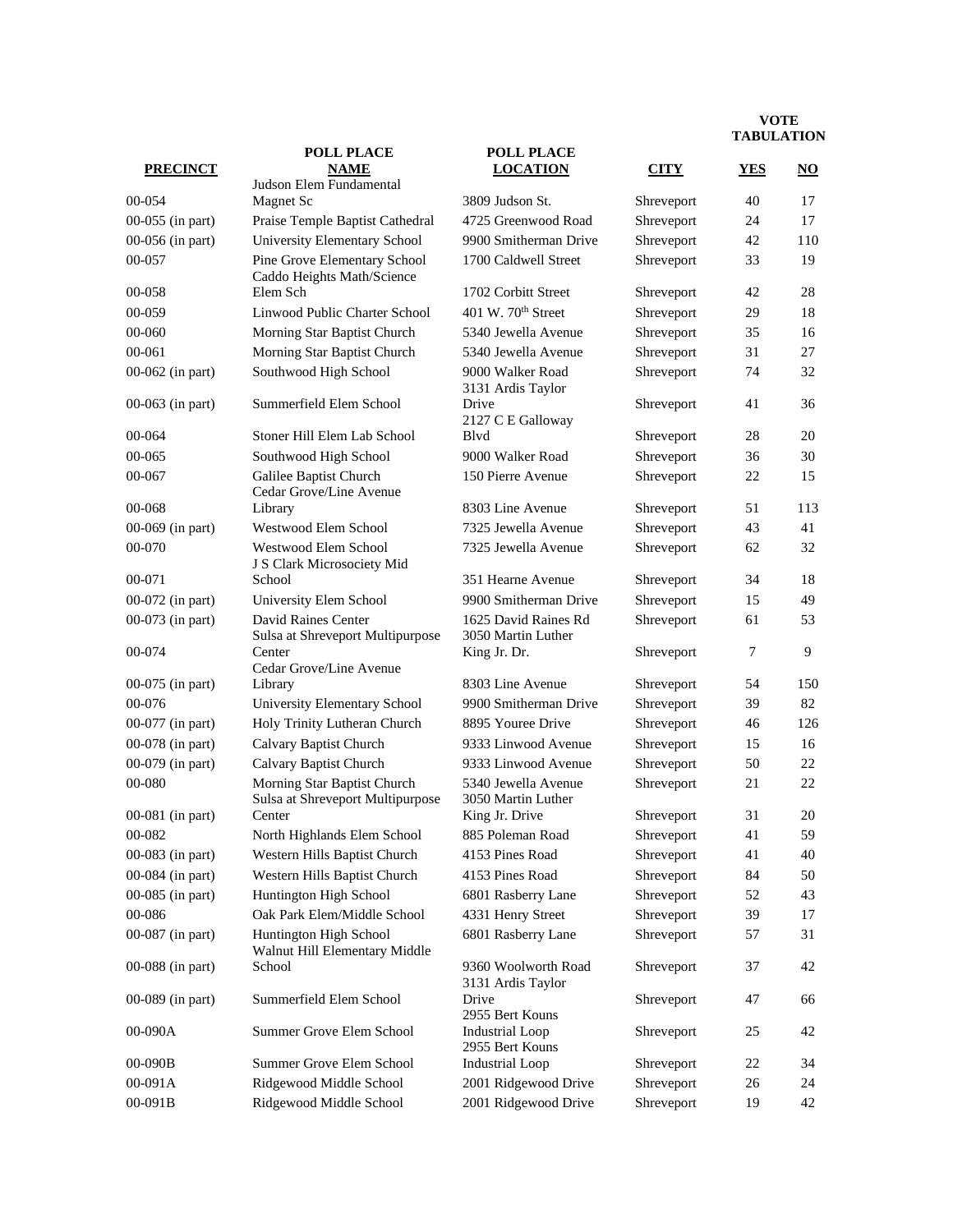| <b>PRECINCT</b>    | <b>POLL PLACE</b><br><b>NAME</b>                              | <b>POLL PLACE</b><br><b>LOCATION</b>        | <b>CITY</b>  | <b>YES</b>     | IADULATIVI<br>$\underline{\mathrm{NO}}$ |
|--------------------|---------------------------------------------------------------|---------------------------------------------|--------------|----------------|-----------------------------------------|
| 00-092             | Forest Hill Elem School                                       | 2005 Francais Drive                         | Shreveport   | 47             | 70                                      |
| 00-093 (in part)   | Southern Hills Elem School                                    | 9075 Kingston Road                          | Shreveport   | 27             | 54                                      |
| 00-094             | Christ United Methodist Church                                | 1204 Crabapple Drive                        | Shreveport   | 34             | 64                                      |
| 00-095 (in part)   | Hamilton-Caddo Branch Library<br>Ellerbe Rd United Methodist  | 2111 Bert Kouns<br>10130 Ellerbe Church     | Shreveport   | 32             | 62                                      |
| 00-097 (in part)   | Church                                                        | Rd<br>1133 St. Vincent                      | Shreveport   | 18             | 48                                      |
| 00-098             | Mall St. Vincent                                              | Avenue<br>2127 C.E. Galloway                | Shreveport   | 24             | 32                                      |
| 00-099             | Stoner Hill Elem Lab School                                   | Blyd                                        | Shreveport   | 22             | 8                                       |
| 00-100 (in part)   | Huntington High School                                        | 6801 Rasberry Lane                          | Shreveport   | 51             | 19                                      |
| $00 - 101$         | University Elem School                                        | 9900 Smitherman Drive                       | Shreveport   | 33             | 62                                      |
| $00-102$ (in part) | Holy Trinity Lutheran Church                                  | 8895 Youree Drive                           | Shreveport   | 36             | 58                                      |
| $00 - 103$         | Hamilton-Caddo Branch Library<br>Grace Community United Meth  | 2111 Bert Kouns                             | Shreveport   | 66             | 93                                      |
| 00-104 (in part)   | Chur                                                          | 9400 Ellerbe Road<br>5939 Old Mooringsport  | Shreveport   | 31             | 245                                     |
| 00-106 (in part)   | Northwood High School<br>Grace Community United Meth          | Rd                                          | Shreveport   | 13             | 13                                      |
| $00-107$ (in part) | Ch                                                            | 9400 Ellerbe Rd                             | Shreveport   | 12             | 13                                      |
| 00-108 (in part)   | University Elem School                                        | 9900 Smitherman Drive                       | Shreveport   | 19             | 57                                      |
| 00-109 (in part)   | Ellerbe Road Baptist Church                                   | 10705 Ellerbe Road<br>10509 Norris Ferry    | Shreveport   | 43             | 186                                     |
| $00-110$ (in part) | Norris Ferry Community Church                                 | Road                                        | Shreveport   | 27             | 173                                     |
| $00 - 111$         | <b>Bilberry Park Community Center</b>                         | 1902 Alabama Street                         | Shreveport   | 26             | 18                                      |
| 00-112             | University Elem School                                        | 9900 Smitherman Drive                       | Shreveport   | 30             | 52                                      |
| $00 - 113$         | Holy Trinity Lutheran Church<br>Walnut Hill Elementary Middle | 8895 Youree Drive                           | Shreveport   | 24             | 53                                      |
| 00-114 (in part)   | School<br>Ellerbe Road United Methodist                       | 9360 Woolworth Road<br>10130 Ellerbe Church | Shreveport   | 52             | 22                                      |
| 00-115 (in part)   | Church                                                        | Road                                        | Shreveport   | 49             | 200                                     |
| 00-122 (in part)   | The Police/Fire Academy                                       | 6440 Greenwood Road                         | Shreveport   | 78             | 38                                      |
| 00-123 (in part)   | Grawood Baptist Gymnasium                                     | 5841 Colquitt Road                          | Shreveport   | $\mathbf{0}$   | $\mathbf{0}$                            |
| 00-125 (in part)   | Keithville Elem/Middle School                                 | 12201 Mansfield Road                        | Shreveport   | $\mathbf{0}$   | $\theta$                                |
| 00-126 (in part)   | <b>Faith Baptist Church</b>                                   | 10525 Linwood Avenue<br>10509 Norris Ferry  | Shreveport   | $\mathbf{0}$   | $\mathbf{1}$                            |
| $00-128$ (in part) | Norris Ferry Community Church                                 | Road                                        | Shreveport   | 44             | 259                                     |
| 00-129 (in part)   | Shreveport Island Elem School                                 | 836 Sewanee Place                           | Shreveport   | 34             | 52                                      |
| 00-135 (in part)   | Lakeview Baptist Church                                       | 4520 Tacoma Blvd<br>5939 Old Mooringsport   | Shreveport   | 0              | 0                                       |
| 00-137 (in part)   | Northwood High School                                         | Road                                        | Shreveport   | $\overline{4}$ | 5                                       |
| 00-163 (in part)   | Calvary Pentecostal Church                                    | 6811 Woolworth Road                         | Shreveport   | $\overline{c}$ | 8                                       |
|                    |                                                               |                                             | Early Voting | 2859           | 2434                                    |
|                    |                                                               |                                             | <b>TOTAL</b> | 7101           | 8385                                    |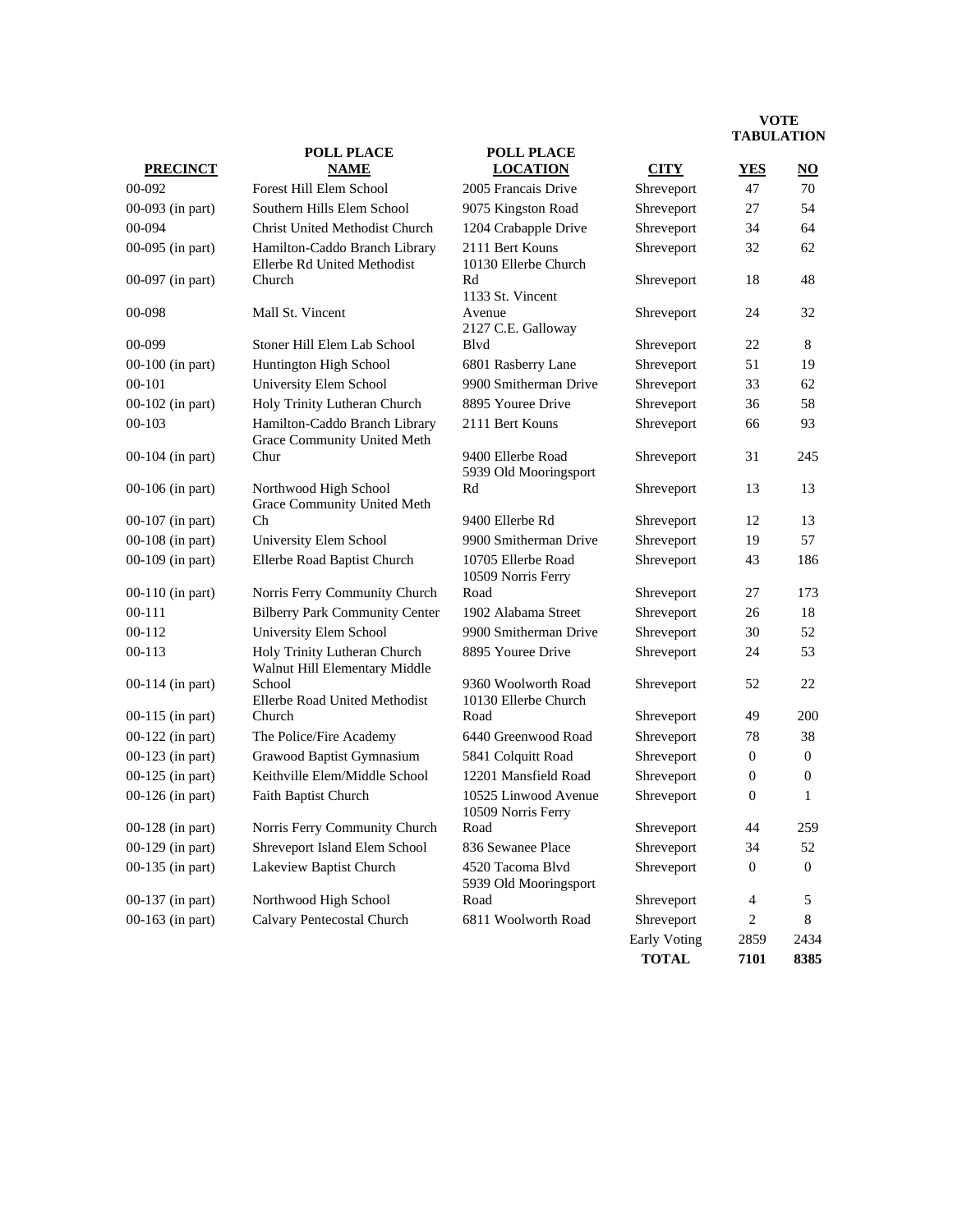The polling places above specified being the only polling places designated at which to hold the said election, it was therefore shown that there was a total of 7114 votes cast **IN FAVOR OF** the Proposition No. 4 and a total of 8407 votes cast **AGAINST** the Proposition as hereinabove set forth. **THE PROPOSITION DULY FAILED.**

Therefore, the Governing Authority did declare and proclaim and does hereby declare and proclaim in open and public session that Proposition No. 4 as hereinabove set forth **DULY FAILED** by a majority of the votes cast by the qualified electors voting at the said special election held in the City on Saturday, December 11, 2021.

[THE REMAINDER OF THIS PAGE INTENTIONALLY BLANK]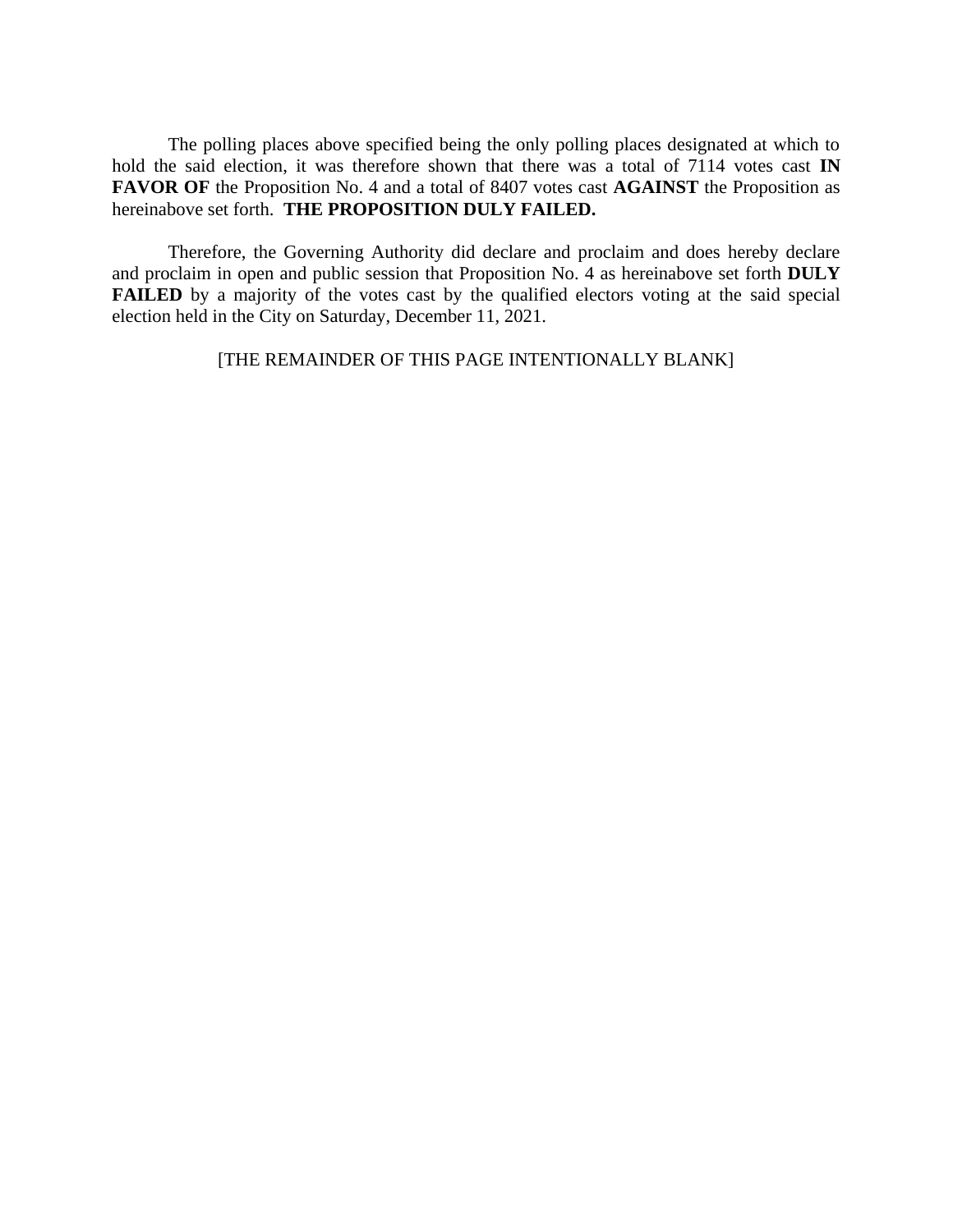# **PROPOSITION NO. 5**

Shall the City of Shreveport, State of Louisiana (the "City"), (a) incur debt and issue bonds, in one or more series, not exceeding the amount of Twenty-One Million One Hundred Thirty-Five Thousand Dollars (\$21,135,000), not exceeding twenty (20) years from date thereof, with interest at a rate or rates not exceeding seven per centum (7.00%) per annum, if taxable and not exceeding five per centum (5.00%) per annum, if tax-exempt (the estimated millage rate to be levied in the first year of issue is 1.25 mills), for the purposes of constructing, acquiring, and/or improving public facilities for parks and recreation, along with acquiring the necessary buildings, land and/or rights therein, equipment and furnishings therefore, which bonds will be general obligations of the City and will be payable from ad valorem taxes to be levied and collected in the manner provided by Article VI, Section 33 of the Constitution of the State of Louisiana of 1974 and statutory authority supplemental thereto?

#### **LOUISIANA DEPARTMENT OF ELECTIONS & REGISTRATION PRECINCTS LOCATION REPORT FOR THE CITY IN BOSSIER PARISH**

|                   |                                  |                                      |                     | <b>VOTE</b><br><b>TABULATION</b> |                |  |
|-------------------|----------------------------------|--------------------------------------|---------------------|----------------------------------|----------------|--|
| <b>PRECINCT</b>   | <b>POLL PLACE</b><br><b>NAME</b> | <b>POLL PLACE</b><br><b>LOCATION</b> | <b>CITY</b>         | YES                              | $\overline{N}$ |  |
| 2-06 (in-part)    | <b>Bossier Elementary School</b> | 322 Colquitt Avenue                  | <b>Bossier City</b> | $\theta$                         | $\theta$       |  |
| $2 - 23$          | Waller Elementary School         | 1130 Patricia Drive                  | <b>Bossier City</b> | 5                                |                |  |
| $4-08C$ (in part) | Elm Grove Middle School          | 4301 Panther Drive                   | <b>Bossier City</b> |                                  | 8              |  |
|                   |                                  |                                      | Early Voting        | $\overline{4}$                   | 10             |  |
|                   |                                  |                                      | <b>Total</b>        | 12                               | 23             |  |

#### **LOUISIANA DEPARTMENT OF ELECTIONS & REGISTRATION PRECINCTS LOCATION REPORT FOR THE CITY IN CADDO PARISH**

| <b>PRECINCT</b>     |                                                                      |                                                                  |             | <b>VOTE</b><br><b>TABULATION</b> |                |
|---------------------|----------------------------------------------------------------------|------------------------------------------------------------------|-------------|----------------------------------|----------------|
|                     | <b>POLL PLACE</b><br><b>NAME</b><br>Sulsa at Shreveport Mulitpurpose | <b>POLL PLACE</b><br><b>LOCATION</b><br>3050<br>Martin<br>Luther | <b>CITY</b> | <b>YES</b>                       | NO             |
| 00-001              | Center                                                               | King Jr. Dr.                                                     | Shreveport  | 15                               | 9              |
| $00-002$ (in part)  | <b>Willow Point Baptist Church</b><br>Oak Park Elementary/Middle     | 550 S. Lakeshore Dr.                                             | Shreveport  | 55                               | 96             |
| 00-003              | School                                                               | 4331 Henry Street                                                | Shreveport  | 39                               | 35             |
| 00-004              | Southern Hills Elementary School<br>Cherokee<br>Park<br>Elementary   | 9075 Kingston Rd.                                                | Shreveport  | 48                               | 47             |
| $00-005A$ (in part) | School<br>Cherokee<br>Park<br>Elementary                             | 2010 Algonquin Trail                                             | Shreveport  | 72                               | 65             |
| $00-005B$ (in part) | School<br>Hill<br>Elementary<br>Stoner<br>Lab                        | 2010 Algonquin Trail<br>2127 C.E. Galloway                       | Shreveport  | 3                                | $\overline{4}$ |
| 00-006              | School                                                               | Blyd                                                             | Shreveport  | $\overline{4}$                   | 2              |
| 00-007              | <b>Shreveport City Baptist Church</b>                                | 2810 Knight Street                                               | Shreveport  | 19                               | 29             |
| 00-008              | <b>Shreveport City Baptist Church</b>                                | 2810 Knight Street                                               | Shreveport  | 39                               | 53             |
| 00-009              | Shreveport Island Elem. School                                       | 836 Sewanee Place                                                | Shreveport  | 19                               | 73             |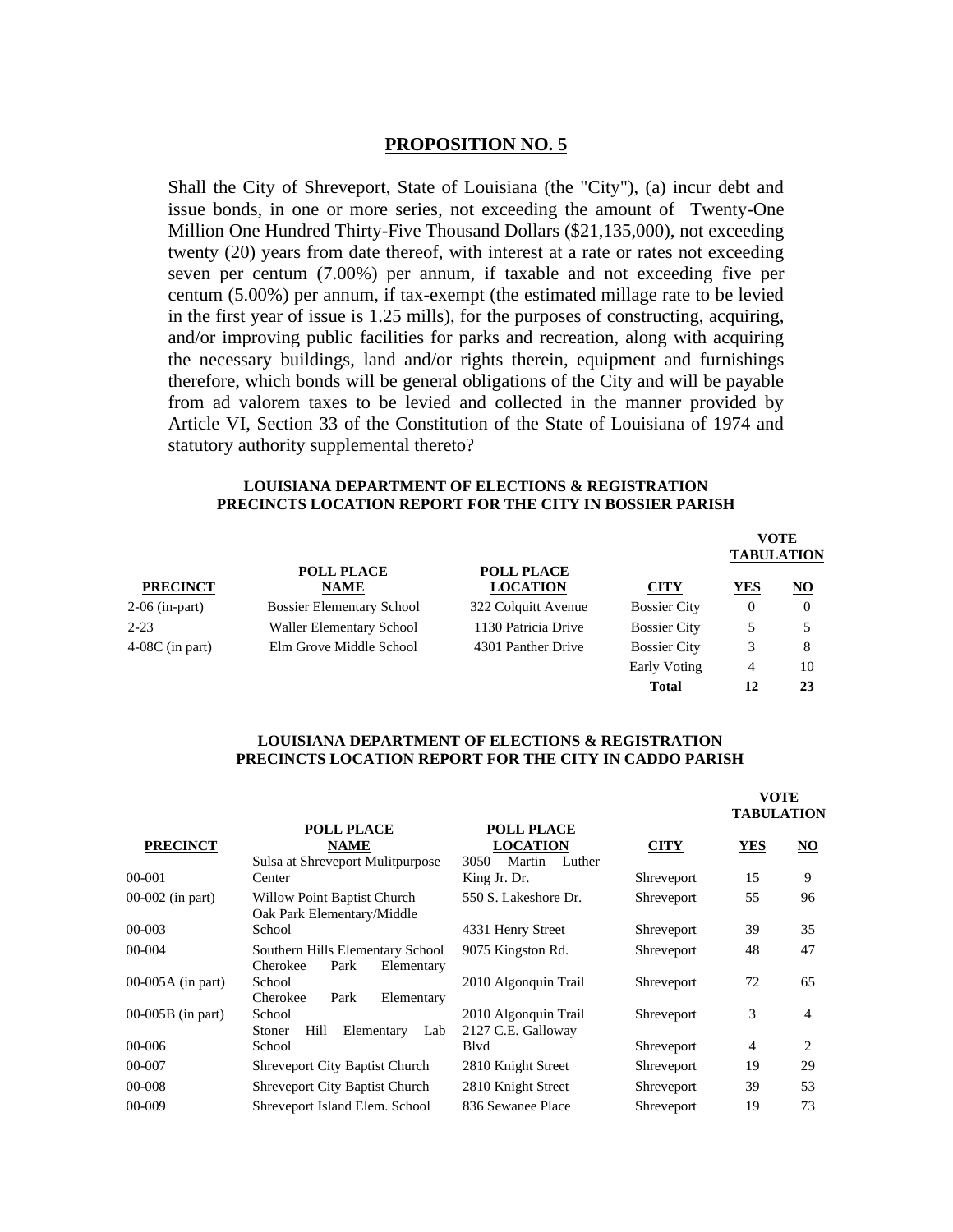|                  | <b>POLL PLACE</b>                                                | <b>POLL PLACE</b>                         |             |                |              |
|------------------|------------------------------------------------------------------|-------------------------------------------|-------------|----------------|--------------|
| <b>PRECINCT</b>  | <b>NAME</b>                                                      | <b>LOCATION</b>                           | <b>CITY</b> | <b>YES</b>     | NO           |
| 00-010           | A C Steere Elementary School                                     | 4009 Youree Drive                         | Shreveport  | 46             | 81           |
| $00 - 011$       | Broadmoor Middle Lab School                                      | 441 Atlantic Ave                          | Shreveport  | 21             | 94           |
| 00-012           | Broadmoor Middle Lab School                                      | 441 Atlantic Ave                          | Shreveport  | 51             | 90           |
| 00-013           | Broadmoor Middle Lab School                                      | 441 Atlantic Ave                          | Shreveport  | 67             | 167          |
| 00-014           | Broadmoor Middle Lab School                                      | 441 Atlantic Ave                          | Shreveport  | 22             | 42           |
| 00-015           | Byrd High School Learning Ctr                                    | 700 Kings Hwy                             | Shreveport  | 34             | 53           |
| 00-016           | Haynes Ave. Baptist Church                                       | 610 Haynes                                | Shreveport  | 31             | 98           |
| 00-017           | Byrd High School Learning Ctr                                    | 700 Kings Hwy                             | Shreveport  | 33             | 43           |
| 00-020           | Byrd High School Learning Ctr<br>South<br>Highland<br>Elementary | 700 Kings Hwy                             | Shreveport  | 61             | 92           |
| $00 - 021$       | School                                                           | 831 Erie Street                           | Shreveport  | 31             | 70           |
| 00-022           | Broadmoor Middle Lab School                                      | 441 Atlantic Avenue                       | Shreveport  | 53             | 161          |
| 00-023           | Fairfield Ave. Elementary Magnet<br>South Highland Elementary    | 6215 Fairfield Avenue                     | Shreveport  | 25             | 22           |
| 00-024           | School                                                           | 831 Erie Street<br>2715 Corbitt St/Hearne | Shreveport  | 50             | 107          |
| 00-025           | Werner Park Elementary School                                    | Ave Ent                                   | Shreveport  | 24             | 33           |
| 00-026           | Betty Virginia Park Rec Bldg                                     | 4010 Line Avenue<br>1133 St. Vincent      | Shreveport  | 36             | 78           |
| 00-027           | Mall St Vincent                                                  | Avenue                                    | Shreveport  | 37             | 58           |
| 00-028           | Galilee Baptist Church                                           | 1500 Pierre Avenue                        | Shreveport  | $\mathfrak{Z}$ | $\mathbf{1}$ |
| 00-029           | BT Washington New Tech Hs<br>Atkins Branch Shreveport Mem        | 21004 Milam Street                        | Shreveport  | 23             | 29           |
| 00-030           | Lib                                                              | 3704 Greenwood Rd                         | Shreveport  | 90             | 63           |
| 00-031           | Galilee Baptist Church                                           | 1500 Pierre Avenue<br>1133 St. Vincent    | Shreveport  | 21             | 38           |
| 00-032           | Mall St. Vincent<br>Caddo Heights Math/Science                   | Avenue                                    | Shreveport  | 19             | 28           |
| 00-034           | Elem School                                                      | 1702 Corbitt Street                       | Shreveport  | 35             | 33           |
| 00-035           | Linwood Public Charter School                                    | 401 W. $70th$ Street                      | Shreveport  | 23             | 16           |
| 00-036           | <b>Sunset Acres Elem School</b>                                  | 6514 W. Canal Blvd                        | Shreveport  | 42             | 29           |
| 00-037           | Queensborough Elem School<br>Caddo Middle Career/Technology      | 2701 Catherine Street                     | Shreveport  | 23             | 28           |
| 00-038           | School<br>J S Clark Microsociety Mid                             | 6310 Clift Avenue                         | Shreveport  | 27             | 29           |
| 00-039           | School                                                           | 351 Hearne Avenue                         | Shreveport  | 19             | 18           |
| 00-040           | Credit and Recovery Center<br>Judson Elem Fundamental            | 401 N. Holzman Street                     | Shreveport  | 17             | 11           |
| 00-041           | <b>Magnet Sc</b>                                                 | 3809 Judson Street                        | Shreveport  | 15             | 7            |
| 00-043           | Praise Temple Baptist Cathedral                                  | 4725 Greenwood Rd                         | Shreveport  | 12             | 14           |
| 00-044           | <b>Bilberry Park Community Center</b><br>Judson Elem Fundamental | 1902 Alabama Street                       | Shreveport  | 32             | 10           |
| 00-045 (in part) | Magnet Sc                                                        | 3809 Judson Street                        | Shreveport  | 46             | 30           |
| 00-046           | Fair Park College Prep HS                                        | 3222 Greenwood Road                       | Shreveport  | 29             | 24           |
| 00-047 (in part) | Western Hills Baptist Church                                     | 4153 Pines Road                           | Shreveport  | 48             | 60           |
| 00-048           | Haynes Avenue Baptist Church                                     | 610 Haynes Avenue                         | Shreveport  | 33             | 87           |
| 00-049A          | Youree Drive Middle School                                       | 6008 Youree Drive                         | Shreveport  | 29             | 84           |
| 00-049B          | Youree Drive Middle School                                       | 6008 Youree Drive                         | Shreveport  | 21             | 77           |
| 00-050           | Caddo Middle Magnet School                                       | 7635 Cornelious Lane                      | Shreveport  | 58             | 30           |
| 00-051           | 81 <sup>st</sup> Street Ece Center                               | 8108 Fairfield Avenue                     | Shreveport  | 58             | 39           |
| 00-052           | Woodlawn Leadership Academy                                      | 7340 Wyngate Blvd                         | Shreveport  | 26             | 10           |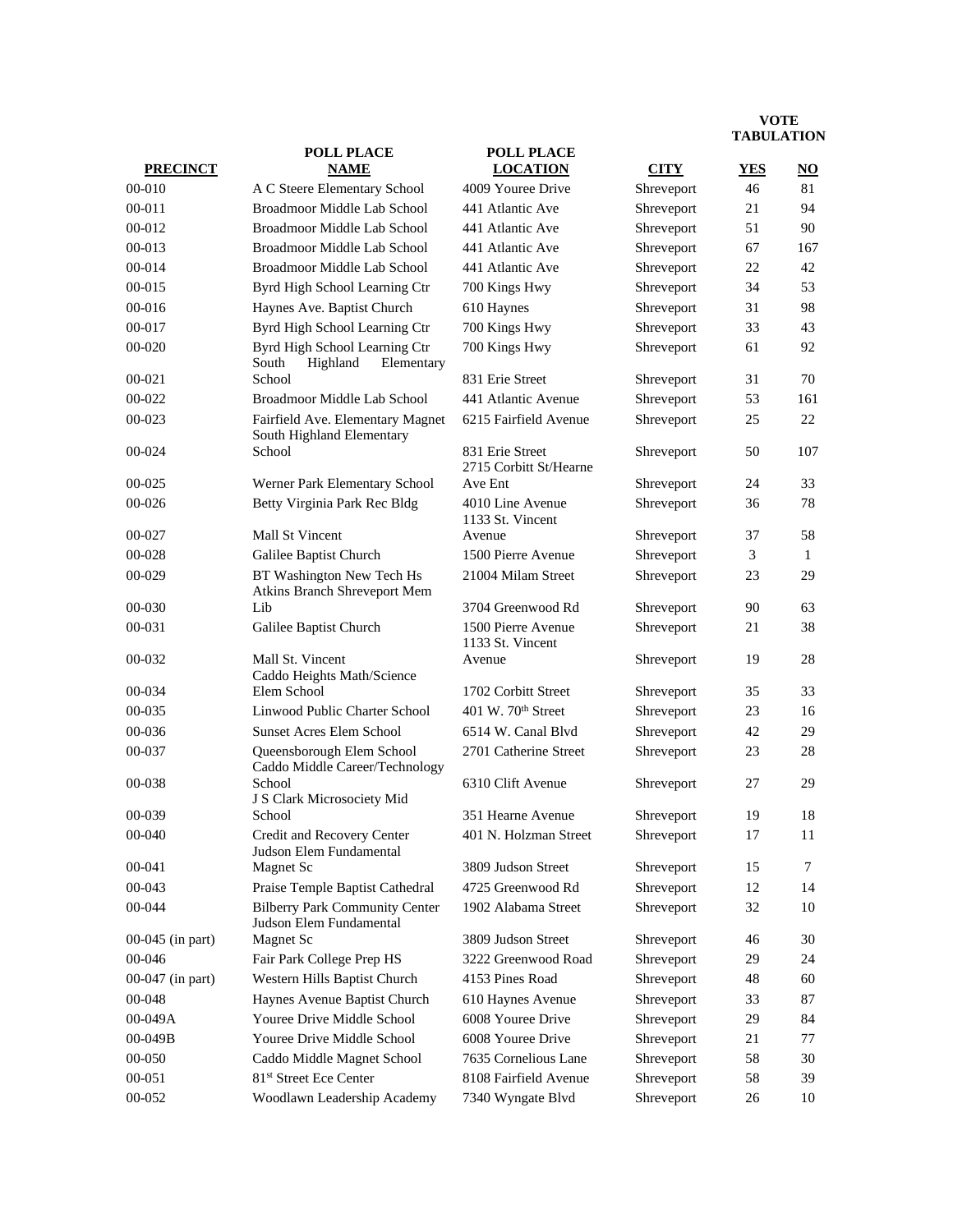|                    | <b>POLL PLACE</b>                                               | <b>POLL PLACE</b>                          |             |            |                           |
|--------------------|-----------------------------------------------------------------|--------------------------------------------|-------------|------------|---------------------------|
| <b>PRECINCT</b>    | <b>NAME</b>                                                     | <b>LOCATION</b>                            | <b>CITY</b> | <b>YES</b> | $\underline{\mathrm{NO}}$ |
| 00-053             | <b>Sunset Acres Elem School</b><br>Judson Elem Fundamental      | 6514 W. Canal Blvd                         | Shreveport  | 17         | 21                        |
| 00-054             | <b>Magnet Sc</b>                                                | 3809 Judson St.                            | Shreveport  | 39         | 18                        |
| 00-055 (in part)   | Praise Temple Baptist Cathedral                                 | 4725 Greenwood Road                        | Shreveport  | 20         | 20                        |
| 00-056 (in part)   | University Elementary School                                    | 9900 Smitherman Drive                      | Shreveport  | 34         | 118                       |
| 00-057             | Pine Grove Elementary School<br>Caddo Heights Math/Science      | 1700 Caldwell Street                       | Shreveport  | 31         | 20                        |
| 00-058             | Elem Sch                                                        | 1702 Corbitt Street                        | Shreveport  | 36         | 32                        |
| 00-059             | Linwood Public Charter School                                   | 401 W. 70 <sup>th</sup> Street             | Shreveport  | 27         | 20                        |
| 00-060             | Morning Star Baptist Church                                     | 5340 Jewella Avenue                        | Shreveport  | 33         | 17                        |
| 00-061             | Morning Star Baptist Church                                     | 5340 Jewella Avenue                        | Shreveport  | 30         | 28                        |
| 00-062 (in part)   | Southwood High School                                           | 9000 Walker Road<br>3131 Ardis Taylor      | Shreveport  | 72         | 33                        |
| 00-063 (in part)   | Summerfield Elem School                                         | Drive<br>2127 C E Galloway                 | Shreveport  | 40         | 36                        |
| 00-064             | Stoner Hill Elem Lab School                                     | Blyd                                       | Shreveport  | 26         | 22                        |
| 00-065             | Southwood High School                                           | 9000 Walker Road                           | Shreveport  | 30         | 35                        |
| 00-067             | Galilee Baptist Church<br>Cedar Grove/Line Avenue               | 150 Pierre Avenue                          | Shreveport  | 25         | 13                        |
| 00-068             | Library                                                         | 8303 Line Avenue                           | Shreveport  | 45         | 119                       |
| 00-069 (in part)   | Westwood Elem School                                            | 7325 Jewella Avenue                        | Shreveport  | 40         | 44                        |
| 00-070             | Westwood Elem School<br>J S Clark Microsociety Mid              | 7325 Jewella Avenue                        | Shreveport  | 54         | 40                        |
| 00-071             | School                                                          | 351 Hearne Avenue                          | Shreveport  | 33         | 19                        |
| 00-072 (in part)   | University Elem School                                          | 9900 Smitherman Drive                      | Shreveport  | 11         | 53                        |
| 00-073 (in part)   | David Raines Center<br>Sulsa at Shreveport Multipurpose         | 1625 David Raines Rd<br>3050 Martin Luther | Shreveport  | 57         | 56                        |
| 00-074             | Center<br>Cedar Grove/Line Avenue                               | King Jr. Dr.                               | Shreveport  | 9          | 9                         |
| 00-075 (in part)   | Library                                                         | 8303 Line Avenue                           | Shreveport  | 46         | 159                       |
| 00-076             | University Elementary School                                    | 9900 Smitherman Drive                      | Shreveport  | 37         | 83                        |
| 00-077 (in part)   | Holy Trinity Lutheran Church                                    | 8895 Youree Drive                          | Shreveport  | 38         | 135                       |
| 00-078 (in part)   | Calvary Baptist Church                                          | 9333 Linwood Avenue                        | Shreveport  | 15         | 16                        |
| 00-079 (in part)   | Calvary Baptist Church                                          | 9333 Linwood Avenue                        | Shreveport  | 44         | 28                        |
| 00-080             | Morning Star Baptist Church<br>Sulsa at Shreveport Multipurpose | 5340 Jewella Avenue<br>3050 Martin Luther  | Shreveport  | 22         | 21                        |
| $00-081$ (in part) | Center                                                          | King Jr. Drive                             | Shreveport  | 27         | 23                        |
| 00-082             | North Highlands Elem School                                     | 885 Poleman Road                           | Shreveport  | 35         | 64                        |
| 00-083 (in part)   | Western Hills Baptist Church                                    | 4153 Pines Road                            | Shreveport  | 39         | 42                        |
| 00-084 (in part)   | Western Hills Baptist Church                                    | 4153 Pines Road                            | Shreveport  | 73         | 60                        |
| 00-085 (in part)   | Huntington High School                                          | 6801 Rasberry Lane                         | Shreveport  | 48         | 45                        |
| 00-086             | Oak Park Elem/Middle School                                     | 4331 Henry Street                          | Shreveport  | 36         | 20                        |
| 00-087 (in part)   | Huntington High School<br>Walnut Hill Elementary Middle         | 6801 Rasberry Lane                         | Shreveport  | 55         | 34                        |
| 00-088 (in part)   | School                                                          | 9360 Woolworth Road<br>3131 Ardis Taylor   | Shreveport  | 36         | 43                        |
| 00-089 (in part)   | Summerfield Elem School                                         | Drive<br>2955 Bert Kouns                   | Shreveport  | 43         | 69                        |
| 00-090A            | Summer Grove Elem School                                        | <b>Industrial Loop</b><br>2955 Bert Kouns  | Shreveport  | 24         | 43                        |
| 00-090B            | Summer Grove Elem School                                        | <b>Industrial Loop</b>                     | Shreveport  | 23         | 35                        |
| 00-091A            | Ridgewood Middle School                                         | 2001 Ridgewood Drive                       | Shreveport  | 25         | 24                        |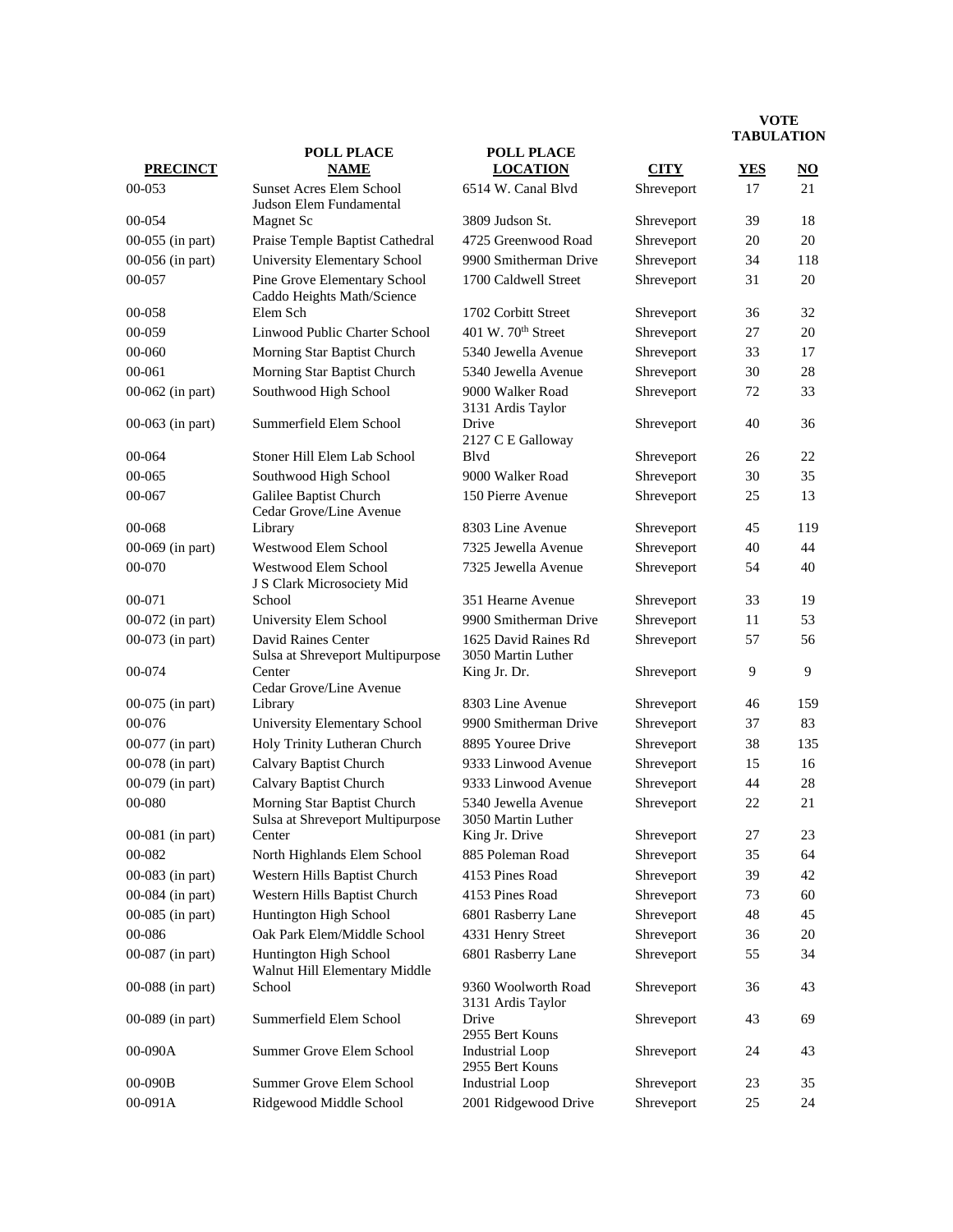|                    | <b>POLL PLACE</b>                                             | <b>POLL PLACE</b>                           | <b>TADULATION</b> |                |                        |
|--------------------|---------------------------------------------------------------|---------------------------------------------|-------------------|----------------|------------------------|
| <b>PRECINCT</b>    | <b>NAME</b>                                                   | <b>LOCATION</b>                             | <b>CITY</b>       | <b>YES</b>     | $\overline{\text{NO}}$ |
| 00-091B            | Ridgewood Middle School                                       | 2001 Ridgewood Drive                        | Shreveport        | 14             | 47                     |
| 00-092             | Forest Hill Elem School                                       | 2005 Francais Drive                         | Shreveport        | 37             | 79                     |
| 00-093 (in part)   | Southern Hills Elem School                                    | 9075 Kingston Road                          | Shreveport        | 25             | 56                     |
| 00-094             | Christ United Methodist Church                                | 1204 Crabapple Drive                        | Shreveport        | 36             | 64                     |
| 00-095 (in part)   | Hamilton-Caddo Branch Library<br>Ellerbe Rd United Methodist  | 2111 Bert Kouns<br>10130 Ellerbe Church     | Shreveport        | 29             | 65                     |
| 00-097 (in part)   | Church                                                        | Rd<br>1133 St. Vincent                      | Shreveport        | 15             | 51                     |
| 00-098             | Mall St. Vincent                                              | Avenue<br>2127 C.E. Galloway                | Shreveport        | 23             | 32                     |
| 00-099             | Stoner Hill Elem Lab School                                   | Blvd                                        | Shreveport        | 20             | 9                      |
| 00-100 (in part)   | Huntington High School                                        | 6801 Rasberry Lane                          | Shreveport        | 51             | 19                     |
| $00 - 101$         | University Elem School                                        | 9900 Smitherman Drive                       | Shreveport        | 25             | 70                     |
| 00-102 (in part)   | Holy Trinity Lutheran Church                                  | 8895 Youree Drive                           | Shreveport        | 25             | 70                     |
| $00 - 103$         | Hamilton-Caddo Branch Library<br>Grace Community United Meth  | 2111 Bert Kouns                             | Shreveport        | 63             | 95                     |
| 00-104 (in part)   | Chur                                                          | 9400 Ellerbe Road<br>5939 Old Mooringsport  | Shreveport        | 21             | 255                    |
| 00-106 (in part)   | Northwood High School<br>Grace Community United Meth          | Rd                                          | Shreveport        | 10             | 16                     |
| $00-107$ (in part) | Ch                                                            | 9400 Ellerbe Rd                             | Shreveport        | 11             | 14                     |
| 00-108 (in part)   | University Elem School                                        | 9900 Smitherman Drive                       | Shreveport        | 17             | 59                     |
| 00-109 (in part)   | Ellerbe Road Baptist Church                                   | 10705 Ellerbe Road<br>10509 Norris Ferry    | Shreveport        | 32             | 198                    |
| $00-110$ (in part) | Norris Ferry Community Church                                 | Road                                        | Shreveport        | 23             | 175                    |
| $00 - 111$         | <b>Bilberry Park Community Center</b>                         | 1902 Alabama Street                         | Shreveport        | 26             | 18                     |
| $00 - 112$         | University Elem School                                        | 9900 Smitherman Drive                       | Shreveport        | 26             | 57                     |
| $00 - 113$         | Holy Trinity Lutheran Church<br>Walnut Hill Elementary Middle | 8895 Youree Drive                           | Shreveport        | 24             | 54                     |
| 00-114 (in part)   | School<br>Ellerbe Road United Methodist                       | 9360 Woolworth Road<br>10130 Ellerbe Church | Shreveport        | 49             | 25                     |
| 00-115 (in part)   | Church                                                        | Road                                        | Shreveport        | 39             | 211                    |
| 00-122 (in part)   | The Police/Fire Academy                                       | 6440 Greenwood Road                         | Shreveport        | 66             | 50                     |
| 00-123 (in part)   | Grawood Baptist Gymnasium                                     | 5841 Colquitt Road                          | Shreveport        | $\mathbf{0}$   | $\mathbf{0}$           |
| 00-125 (in part)   | Keithville Elem/Middle School                                 | 12201 Mansfield Road                        | Shreveport        | $\overline{0}$ | $\boldsymbol{0}$       |
| 00-126 (in part)   | Faith Baptist Church                                          | 10525 Linwood Avenue<br>10509 Norris Ferry  | Shreveport        | $\overline{0}$ | 1                      |
| 00-128 (in part)   | Norris Ferry Community Church                                 | Road                                        | Shreveport        | 36             | 267                    |
| 00-129 (in part)   | Shreveport Island Elem School                                 | 836 Sewanee Place                           | Shreveport        | 32             | 54                     |
| 00-135 (in part)   | Lakeview Baptist Church                                       | 4520 Tacoma Blvd<br>5939 Old Mooringsport   | Shreveport        | $\mathbf{0}$   | $\theta$               |
| 00-137 (in part)   | Northwood High School                                         | Road                                        | Shreveport        | 3              | 6                      |
| 00-163 (in part)   | Calvary Pentecostal Church                                    | 6811 Woolworth Road                         | Shreveport        | $\overline{c}$ | 8                      |
|                    |                                                               |                                             | Early Voting      | 2204           | 3079                   |
|                    |                                                               |                                             | <b>TOTAL</b>      | 6043           | 9418                   |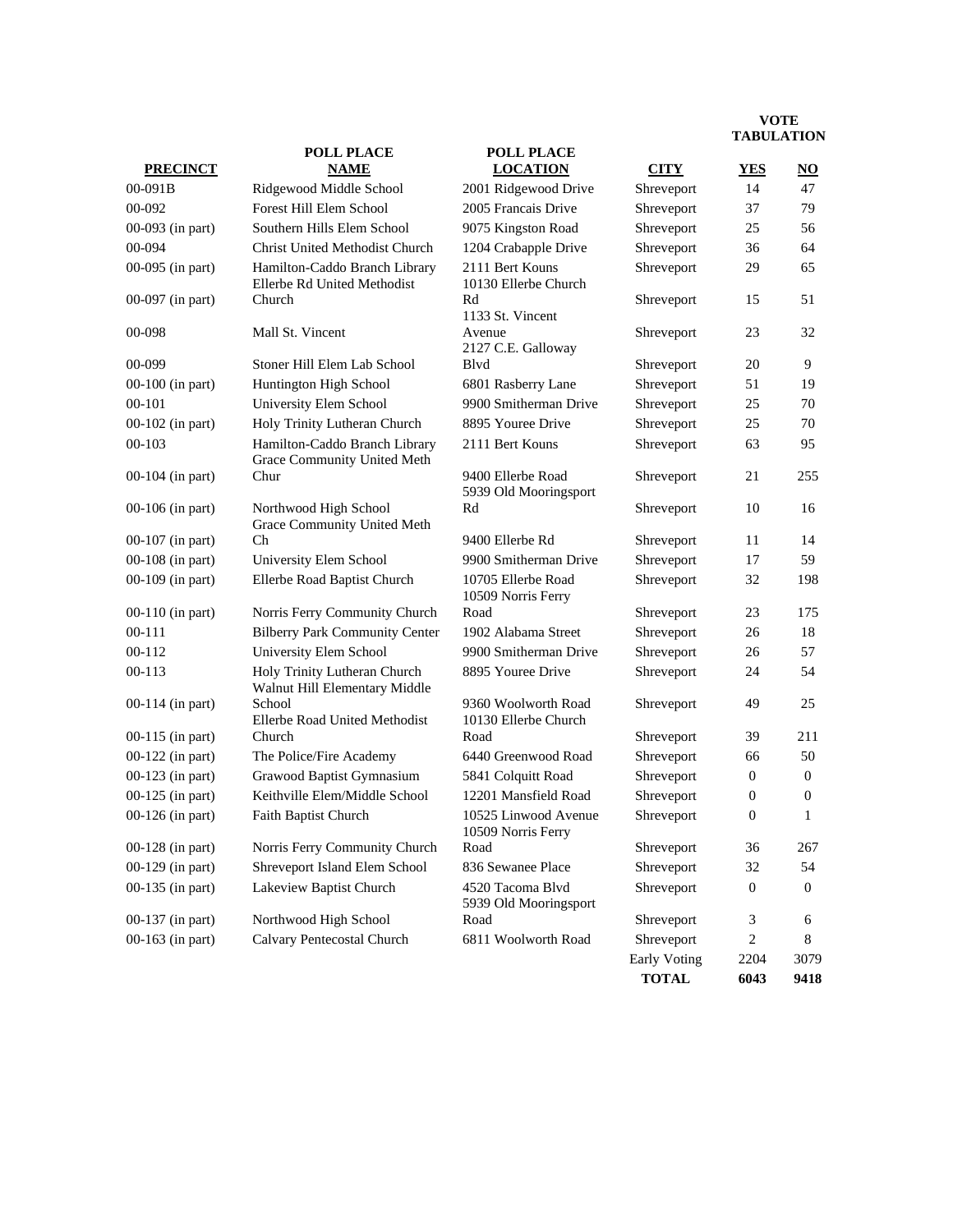The polling places above specified being the only polling places designated at which to hold the said election, it was therefore shown that there was a total of 6055 votes cast **IN FAVOR OF** the Proposition No. 5 and a total of 9441 votes cast **AGAINST** the Proposition as hereinabove set forth. **THE PROPOSITION DULY FAILED.**

Therefore, the Governing Authority did declare and proclaim and does hereby declare and proclaim in open and public session that Proposition No. 5 as hereinabove set forth **DULY FAILED** by a majority of the votes cast by the qualified electors voting at the said special election held in the City on Saturday, December 11, 2021.

**THUS DONE AND SIGNED** at Shreveport, Louisiana, on this the 8<sup>th</sup> day of March, 2022.

# **CITY OF SHREVEPORT, STATE OF LOUISIANA**

\_\_\_\_\_\_\_\_\_\_\_\_\_\_\_\_\_\_\_\_\_\_\_\_\_\_\_\_\_\_\_\_\_\_\_\_\_\_\_\_\_\_

Printed Name: **Title: Chairman**

**Adrian Perkins, Mayor**

\_\_\_\_\_\_\_\_\_\_\_\_\_\_\_\_\_\_\_\_\_\_\_\_\_\_\_\_\_\_\_\_\_\_\_ **Danielle Farr-Ewing, Clerk of Council**

**\_\_\_\_\_\_\_\_\_\_\_\_\_\_\_\_\_\_\_\_\_\_\_\_\_\_\_\_\_\_\_\_\_\_\_**